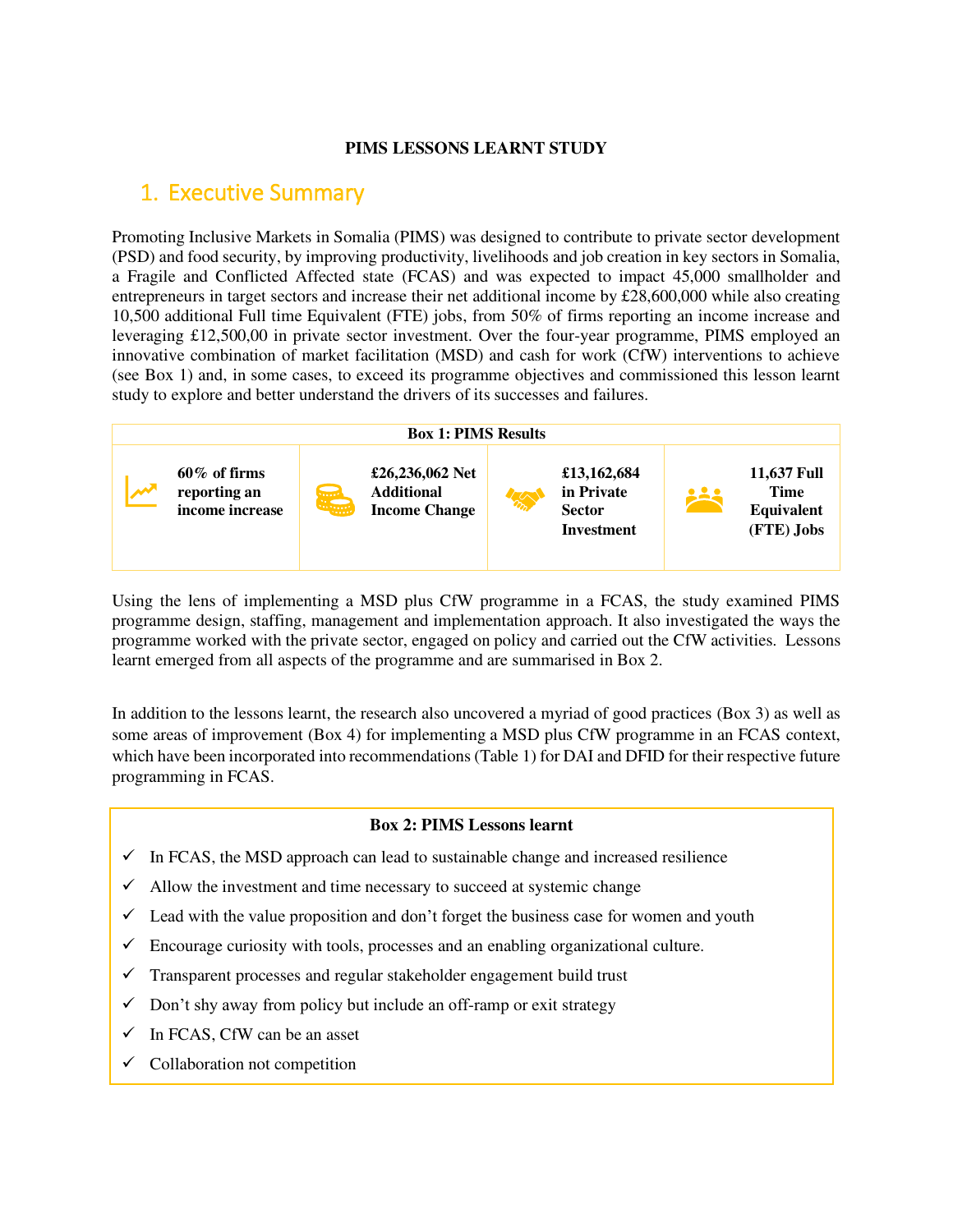# **Contents**

| 1.  |     |  |  |  |  |
|-----|-----|--|--|--|--|
|     | 1.1 |  |  |  |  |
|     |     |  |  |  |  |
|     | 1.2 |  |  |  |  |
|     | 1.3 |  |  |  |  |
| 2.  |     |  |  |  |  |
|     | 2.1 |  |  |  |  |
|     | 2.2 |  |  |  |  |
|     | 2.3 |  |  |  |  |
|     | 2.4 |  |  |  |  |
| 3   |     |  |  |  |  |
|     | 3.1 |  |  |  |  |
|     | 3.2 |  |  |  |  |
| 4   |     |  |  |  |  |
|     |     |  |  |  |  |
|     | 4.2 |  |  |  |  |
|     |     |  |  |  |  |
|     | 5.1 |  |  |  |  |
|     | 5.2 |  |  |  |  |
| 6.  |     |  |  |  |  |
|     | 6.1 |  |  |  |  |
|     | 6.2 |  |  |  |  |
| 7.  |     |  |  |  |  |
| 8.  |     |  |  |  |  |
| 9.  |     |  |  |  |  |
| 10. |     |  |  |  |  |
|     |     |  |  |  |  |
|     |     |  |  |  |  |
|     |     |  |  |  |  |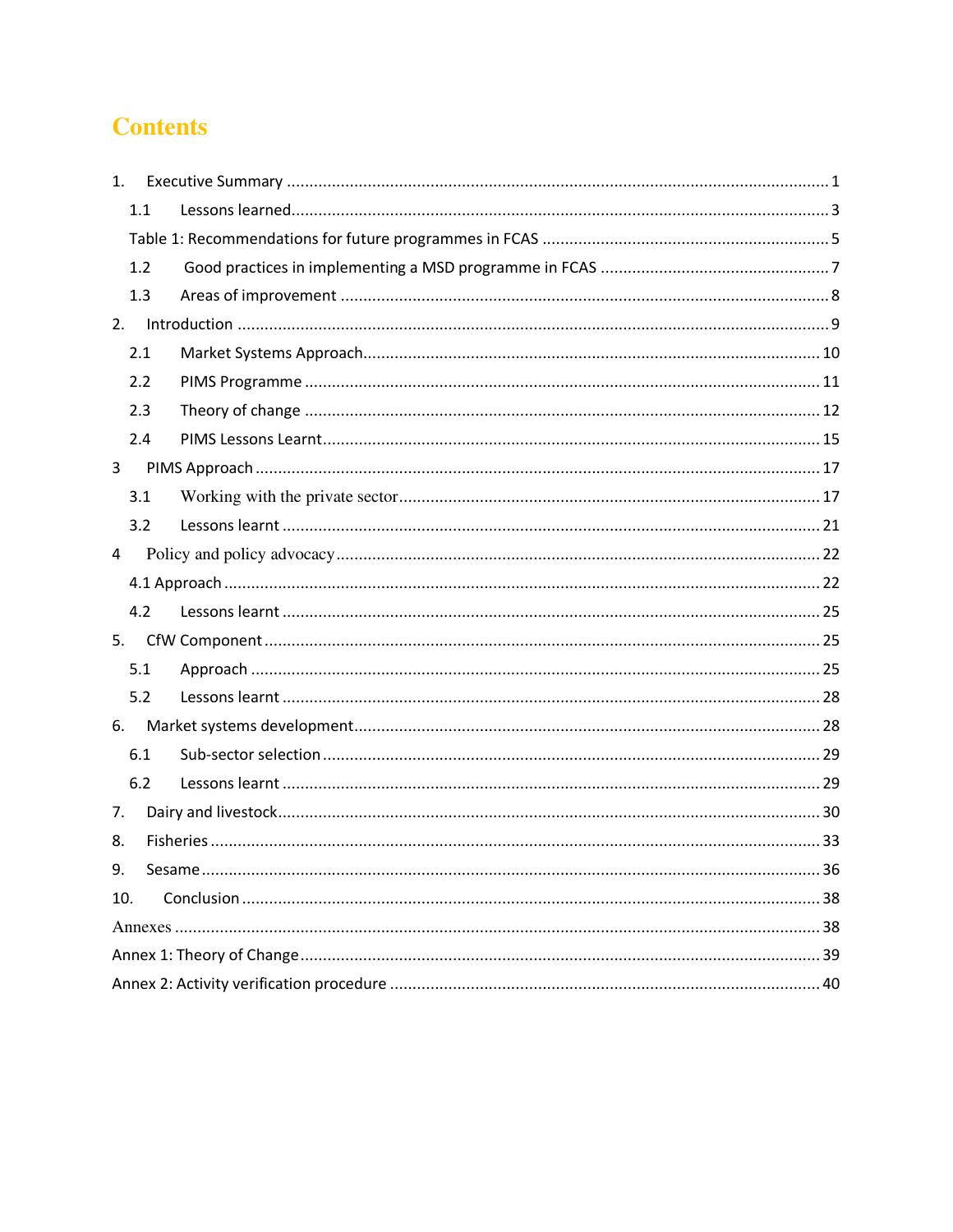### <span id="page-2-0"></span>1.1 Lessons learned

- $\checkmark$  In FCAS, the MSD approach can lead to sustainable change and increased resilience when risks to target populations and incentive structures (between private sector and vulnerable groups) are regularly evaluated (and especially after a major shock), sector selection feasibility assessments factor in the likelihood of shocks and intervention design includes resilience strengthening activities (through and/or in collaboration with the private sector).
- ✓ **Allow the investment and time necessary to succeed at systemic change.** MSD programmes are time intensive and should be designed, staffed and managed accordingly. This is even more true in FCAS like Somalia. Designing market systems interventions requires granular understanding of market actors, dynamics and binding constraints. This type of research takes time and mobilising the analytical skills and expertise can be difficult. Often, these hard and soft skills need to be developed and nurtured internally over a prolonged period. Lastly, facilitating systemic change takes years, particularly in heavily distorted markets.
- ✓ **Lead with the value proposition and don't forget the business case for women and youth.** Design project interventions with tangible value proposition for key players in the different segments of the market system. Identify and demonstrate not only the pro-poor value proposition but the case for increased engagement of women and youth; this may require additional staff capacity building and supplemental research.
- ✓ **Encourage curiosity with tools, processes and an enabling organisational culture.** PIMS is operating in a very dynamic environment where working conditions can change rapidly. Consequently, results may not be obtained in a linear manner. Having programme tools and processes which suit the high-risk environment, respond to reporting requirements and foster an organisational culture of curiosity is important to navigating and finding synergies in the complexity.
- ✓ **Transparent processes and regular stakeholder engagement build trust.** PIMS success can be attributed, in part, to its transparent, frequent and collaborative engagement approach which was informed by its initial assessment of relationship dynamics in the targeted sub-sectors.In low trust and low capacity environments, political economy and conflict analyses should inform the manner and frequency of engagement.
- ✓ **Don't shy away from policy but include an off-ramp.** Though PIMS was originally designed to sit largely outside the government systems some of its most notable successes have come from seizing policy opportunities and advocating change one on one with the Federal Government of Somalia (FGS). An entrepreneurial approach to policy can deepen the impact of market facilitation work but from the outset should incorporate an exit strategy.
- ✓ **In FCAS, CfW can be an asset.** Because PIMS examined CfW projects through a market lens, the CfW component not only enabled the programme to address key infrastructural barriers to livelihood and private sector growth (which were beyond the means/scope of individual private sector investment), it also enabled the programme to flexibly respond to the drought emergency; remaining relevant and responsive to beneficiary needs.
- ✓ **Collaboration not competition.** Cognisant of the density of donor activity and diversity of implementation styles in Somalia, PIMS smartly aligned with and leveraged the resources of other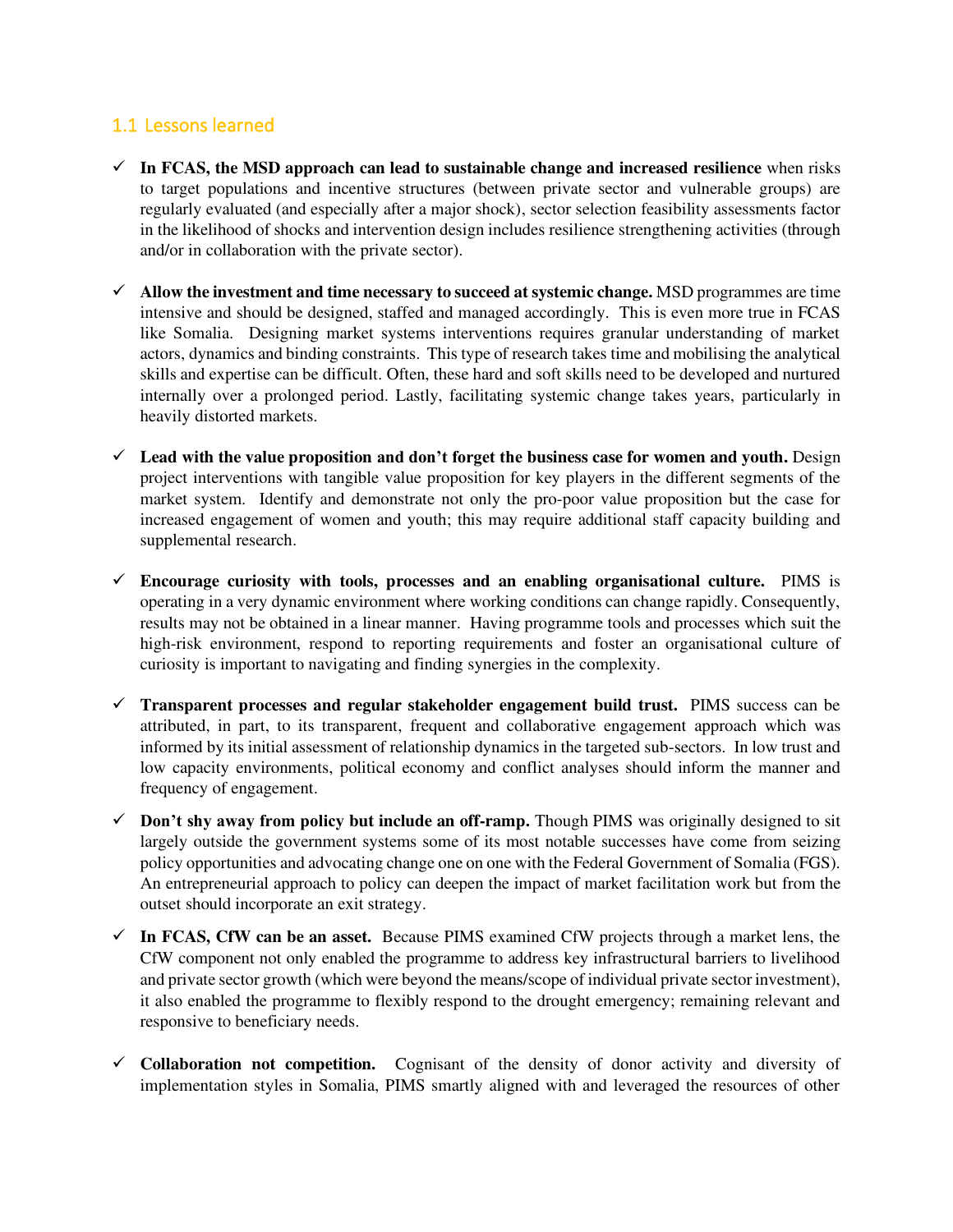'like-minded' PSD programmes to maximise impact while continuing to popularise the MSD approach with more traditional donors.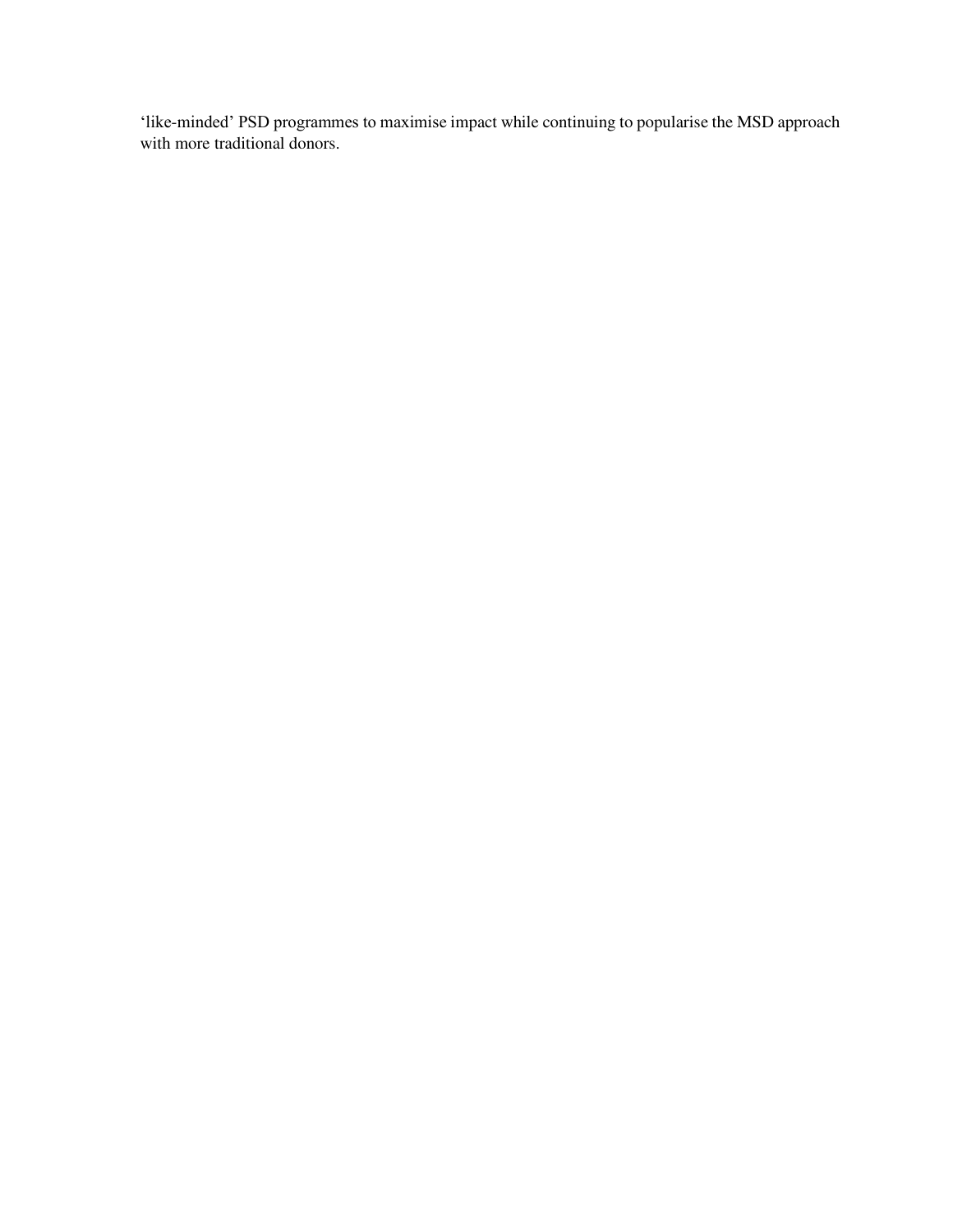# Table 1: Recommendations for future programmes in FCAS

<span id="page-4-0"></span>

| <b>Lesson</b> learned                                                                         | <b>DAI</b>                                                                                                                                                                                                                                                                                                                                                                                                                                                                                                                                                                                                                                                                                                                                                                                                                                                                                                                                                                                                                                                                                                    | <b>DFID</b>                                                                                                                                                                                                                               |
|-----------------------------------------------------------------------------------------------|---------------------------------------------------------------------------------------------------------------------------------------------------------------------------------------------------------------------------------------------------------------------------------------------------------------------------------------------------------------------------------------------------------------------------------------------------------------------------------------------------------------------------------------------------------------------------------------------------------------------------------------------------------------------------------------------------------------------------------------------------------------------------------------------------------------------------------------------------------------------------------------------------------------------------------------------------------------------------------------------------------------------------------------------------------------------------------------------------------------|-------------------------------------------------------------------------------------------------------------------------------------------------------------------------------------------------------------------------------------------|
| In FCAS, the MSD<br>approach can lead to<br>sustainable change<br>and increased<br>resilience | Update sub-sector selection criteria to include<br>$\bullet$<br>stronger resilience considerations including assessing<br>the likelihood and impact of natural disasters on<br>household and systems-level resilience.<br>Revise monitoring tools to regularly assessing<br>incentive structures to ensure alignment.<br>Include supplementary resilience strengthening<br>$\bullet$<br>activities with the private and public sector (as<br>appropriate) at household, community and systems<br>level to improve absorptive,<br>adaptive<br>and<br>transformative capacities.                                                                                                                                                                                                                                                                                                                                                                                                                                                                                                                                | Continue to use MSD approach to improve<br>$\bullet$<br>resilience in FCAS.<br>Develop and share with other donors the<br>$\bullet$<br>evidence base of the impact and effectiveness<br>of MSD approach to improve resilience in<br>FCAS. |
| <b>Allow the investment</b><br>and time necessary to<br>succeed at systemic<br>change.        | Break-up the MSD training into discrete modules<br>$\bullet$<br>which can be delivered during the different phases of<br>accompanying<br>(i.e.<br>the<br>the<br>programme<br>implementation with targeted trainings) to help<br>absorption of training amongst staff.<br>Add modules on designing and implementing MSD in<br>a FCAS context and provide guidance on how staff<br>can navigate heavily distorted markets.<br>To ensure credibility of the trainers with programme<br>staff use a mix of home office and field staff to deliver<br>training. Conduct training of trainers with key local<br>staff if no existing capacity exists.<br>Pair training with tailored, long-term coaching to<br>$\bullet$<br>support individual staff learning styles and pace and<br>include key performance indicators on staff ability to<br>implement the MSD approach for accountability.<br>Invest in and establish formal and informal channels<br>with SRO and other key DFID staff to frankly speak<br>about programme performance and escalate issues<br>when they are not receiving sufficient attention. | Ensure programme design (e.g. duration,<br>$\bullet$<br>budget, geographic focus, degree of<br>flexibility, etc.) in FCAS accommodate both<br>the selected development approach and<br>operational context.                               |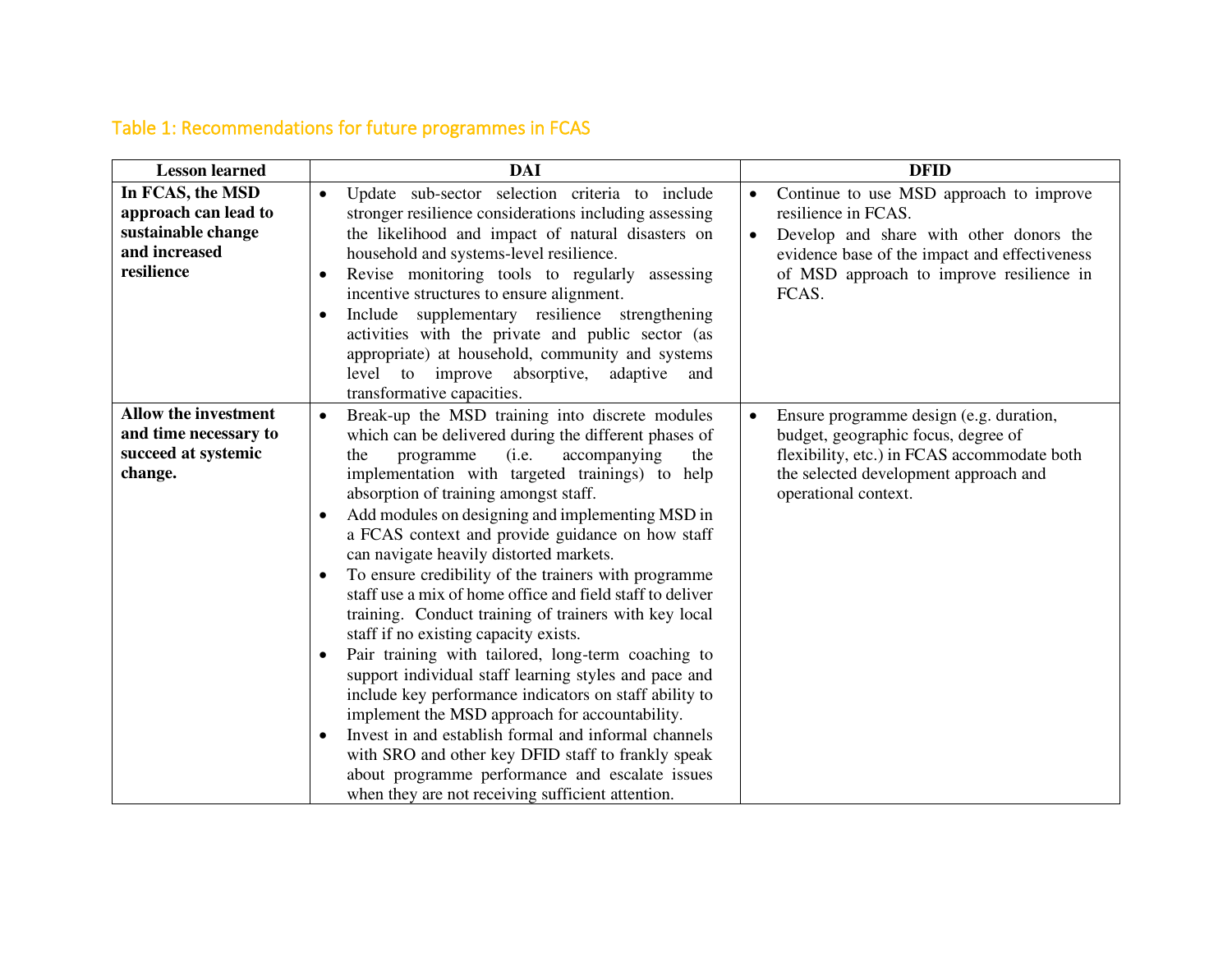| Lead with the value<br>proposition and don't<br>forget the business<br>case for women and<br>youth. | Develop staff capacity to identify business case for<br>$\bullet$<br>increased youth and women involvement in inclusive<br>business model<br>Provide coaching to firms on how to successfully<br>$\bullet$<br>identify, invite and engage women and youth in their<br>supply chain.                                                                                                                                                                                                                                             | Require programmes to have targets and<br>$\bullet$<br>report on output, outcome and impact level<br>indicators for women and youth<br>Encourage & facilitate cross-programme<br>$\bullet$<br>learning on engaging and improving outcomes<br>for women and youth in MSD and PSD<br>programmes |
|-----------------------------------------------------------------------------------------------------|---------------------------------------------------------------------------------------------------------------------------------------------------------------------------------------------------------------------------------------------------------------------------------------------------------------------------------------------------------------------------------------------------------------------------------------------------------------------------------------------------------------------------------|-----------------------------------------------------------------------------------------------------------------------------------------------------------------------------------------------------------------------------------------------------------------------------------------------|
| <b>Encourage curiosity</b><br>with tools, processes and<br>an enabling<br>organisational culture.   | Encourage programme leadership to role model<br>$\bullet$<br>learning and adaptive management behaviours.<br>Create space in formal and informal meetings<br>$\bullet$<br>between staff, programme partners and DFID for<br>reflection and learning.<br>Ensure tools and reports prompt and incorporate<br>$\bullet$<br>learning behaviour among staff and leadership.<br>Establish learning agenda and engage SRO on<br>$\bullet$<br>findings to learning questions and other programme<br>learnings identified along the way. | Establish learning as a priority on the<br>$\bullet$<br>programme through formal and informal<br>requirements.<br>Over the life of the programme, probe how<br>$\bullet$<br>well the programme is balancing learning and<br>doing and provide direction as needed.                            |
| <b>Transparent processes</b><br>and regular stakeholder<br>engagement build trust                   | Continue to conduct and regularly update detailed PEAs<br>$\bullet$<br>to determine most effective stakeholder engagement<br>strategies.                                                                                                                                                                                                                                                                                                                                                                                        | <b>NA</b><br>$\bullet$                                                                                                                                                                                                                                                                        |
| Don't shy away from<br>policy but include an<br>off-ramp.                                           | Continue to consult private sector in the identification<br>$\bullet$<br>of policy constraints and policy papers and through this<br>process co-develop a policy advocacy strategy<br>(including a plan for the programme exit). The policy<br>advocacy strategy could include bringing onboard<br>relevant civil society groups should detail the capacity<br>building required to address identified skill gaps.                                                                                                              | Continue to include the flexibility in FCAS<br>$\bullet$<br>programmes to work with the government and<br>advocate policy changes relevant to the<br>programme's market facilitation activities.                                                                                              |
| In FCAS, CfW can be<br>an asset.                                                                    | Develop alternative strategies to improve the<br>$\bullet$<br>sustainability of CfW activities in areas where there<br>are not clear management structures.                                                                                                                                                                                                                                                                                                                                                                     | Encourage DFID and other donor programmes<br>$\bullet$<br>in FCAS to include stronger market $\&$<br>sustainability considerations in identification<br>and prioritisation of CfW activities.                                                                                                 |
| <b>Collaboration not</b><br>competition.                                                            | Continue to seek out and partner with compatible<br>$\bullet$<br>organisations to leverage resources $\&$ amplify impact.<br>Continue to advocate the MSD approach among more<br>$\bullet$<br>traditional donors and aid organisations.                                                                                                                                                                                                                                                                                         | Continue to encourage collaboration among<br>$\bullet$<br>compatible organisations.<br>Raise awareness of the importance and<br>$\bullet$<br>potential for private sector development using<br>the MSD approach in FCAS to other donors.                                                      |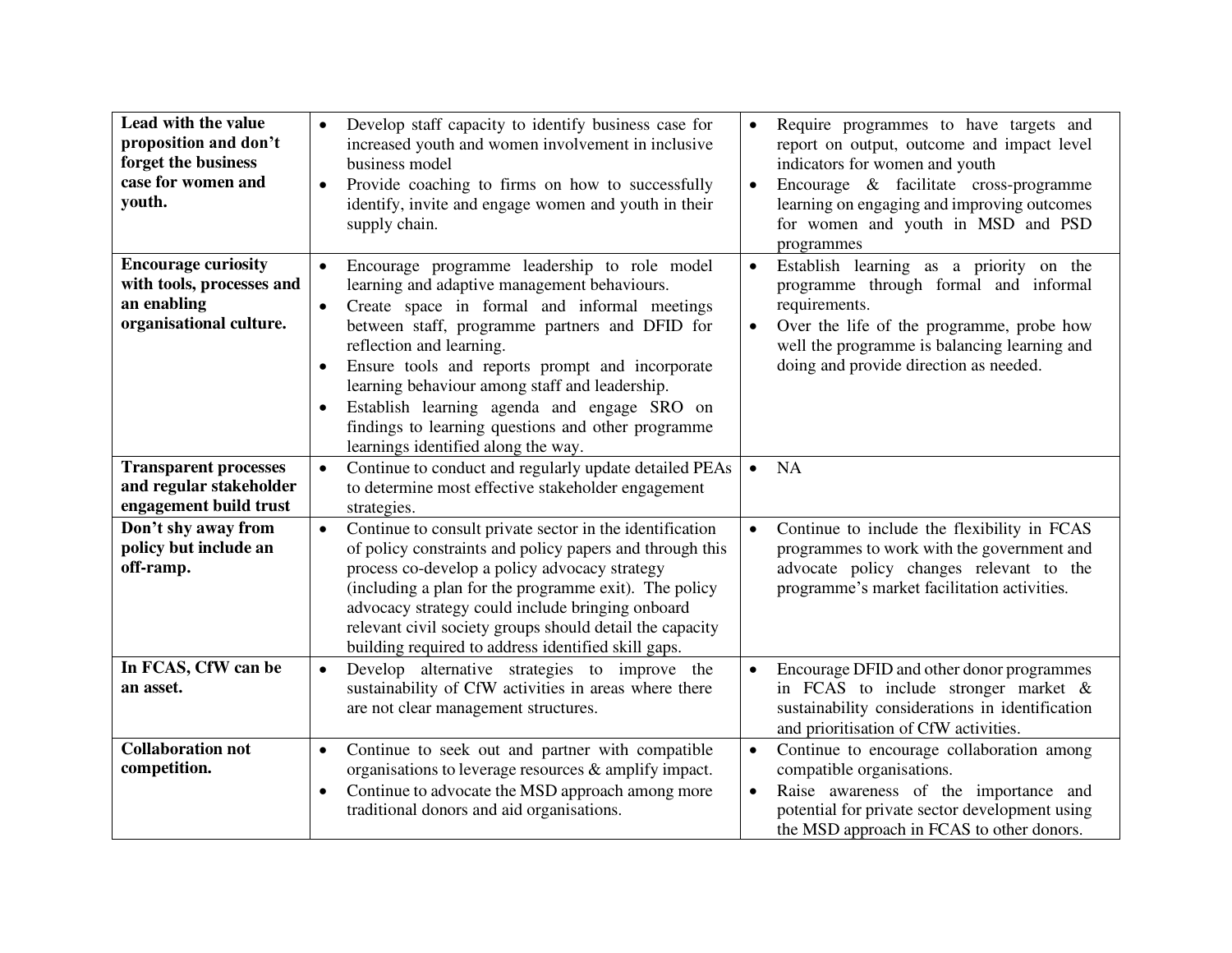## <span id="page-6-0"></span>1.2 Good practices in implementing a MSD programme in FCAS

#### **Box 3: Good practices from PIMS for implementing a MSD programme in FCAS**

- $\checkmark$  Include women and youth considerations from the outset; starting with your data collection and sub-sector selection
- $\checkmark$  Convene regular and frequent coordination meetings with different levels of stakeholders
- $\checkmark$  Lead with the value proposition and be upfront about financial responsibilities
- $\checkmark$  Turn the administration of partnership contracts into a trust building exercise
- $\checkmark$  In pre-competitive areas, have private sector partners train other programme partners
- $\checkmark$  Be creative and entrepreneurial with training approaches: look to neighbouring countries for relevant and accessible training examples
- $\checkmark$  Engage lead firms in M&E data collection and use the data to help the firms better understand their own business potential
- $\checkmark$  Be upfront about scaling expectations and seek opportunities to promote the spill over of good practices
- $\checkmark$  Watch closely and seize policy windows of opportunity as they emerge
- $\checkmark$  Leverage formal programme progress update meetings to strengthen positioning and relationships; and socialise policy ideas
- $\checkmark$  In areas of high turn-over, leverage 'incumbent' position to usher through policy agenda
- $\checkmark$  Align CfW activities with MSD objectives
- $\checkmark$  Plan for the capacity building of local government officials to reduce risks during the CfW tendering process
- $\checkmark$  Hire lead firms to manage CfW activities when incentives are aligned, and technical requirements are within their capacity
- $\checkmark$  Use mobile money, but first check assumptions around SIM card/phone usage particularly among vulnerable groups
- $\checkmark$  Use a robust PECA analysis to inform CfW community engagement strategy
- $\checkmark$  Keep trying (experimenting) but always keep checking the alignment of the underlying incentives
- $\checkmark$  Build the capacity of and work through respected local service providers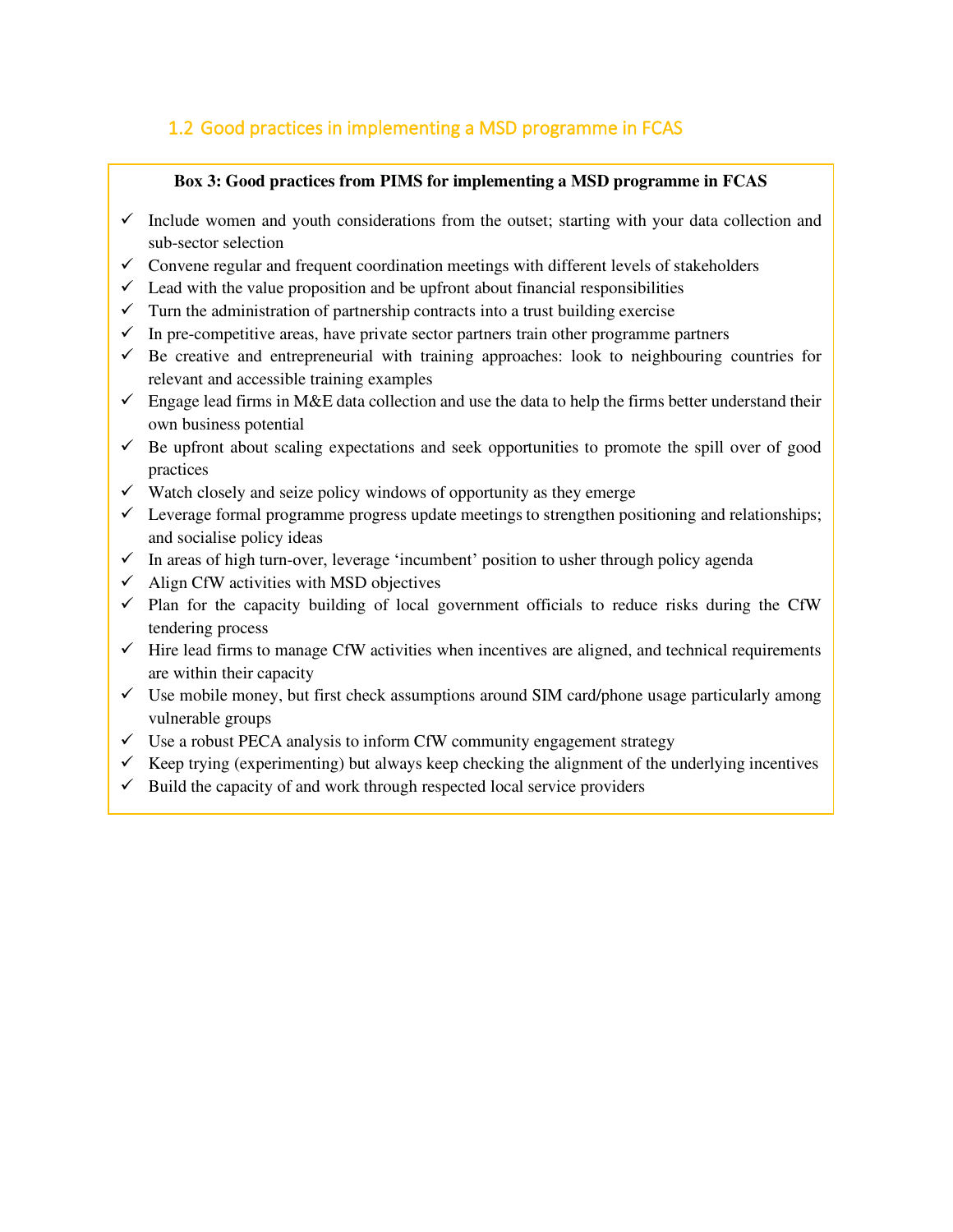## <span id="page-7-0"></span>1.3Areas of improvement

#### **Box 4: Areas of improvement identified from PIMS**

- $\checkmark$  Expertise in WEE and youth in MSD needed to be deployed throughout the programme; and management tools should have periodically evaluated the need for future investments in improving gender and youth outcomes
- $\checkmark$  Centres of decision-making were too far removed from the field, disempowering field staff and leading to slow implementation of activities
- $\checkmark$  PIMS was too slow in identifying the essential staff skills needed for implementing an MSD in FCAS
- $\checkmark$  PIMS/DAI needed to find a way to build a more productive relationship with its first DFID SRO in order to speak frankly about and find resolutions for programmatic concerns
- $\checkmark$  In light of the drought, PIMS should have pushed DFID for more flexibility in its activities, particularly as it relates to geographies and subs-sectors
- $\checkmark$  PIMS should have strengthened the 'learning' component of meeting
- $\checkmark$  PIMS leadership should have fostered a stronger culture of learning among staff, partners and even its donor
- $\checkmark$  Too much focus on results, incentivised some staff to overstate progress or sub-sector potential
- $\checkmark$  PIMS should have formally evaluated partner capacity throughout the programme life cycle and adjusted support as needed
- $\checkmark$  PIMS policy achievements may be at some risk as a result of its direct engagement approach
- $\checkmark$  The sustainability of some CfW activities may be at risk because of limited community ownership/management capacity
- $\checkmark$  PIMS overlooked an opportunity to investigate the impact of mobile money in CfW on financial inclusion (FI) and augment programming to optimise FI impacts for women and youth
- $\checkmark$  PIMS should have given more serious consideration to climate related risks
- $\checkmark$  PIMS did not give enough thought to what resilience means in Somalia and how to strengthen it at a household, community and systems level
- $\checkmark$  PIMS should have been faster in understanding and adapting to how the drought was impacting its interventions, including the impact of the influx of humanitarian organisations
- $\checkmark$  PIMS should have provided more guidance to partners on effective and sensitive ways to invite and engage women and youth.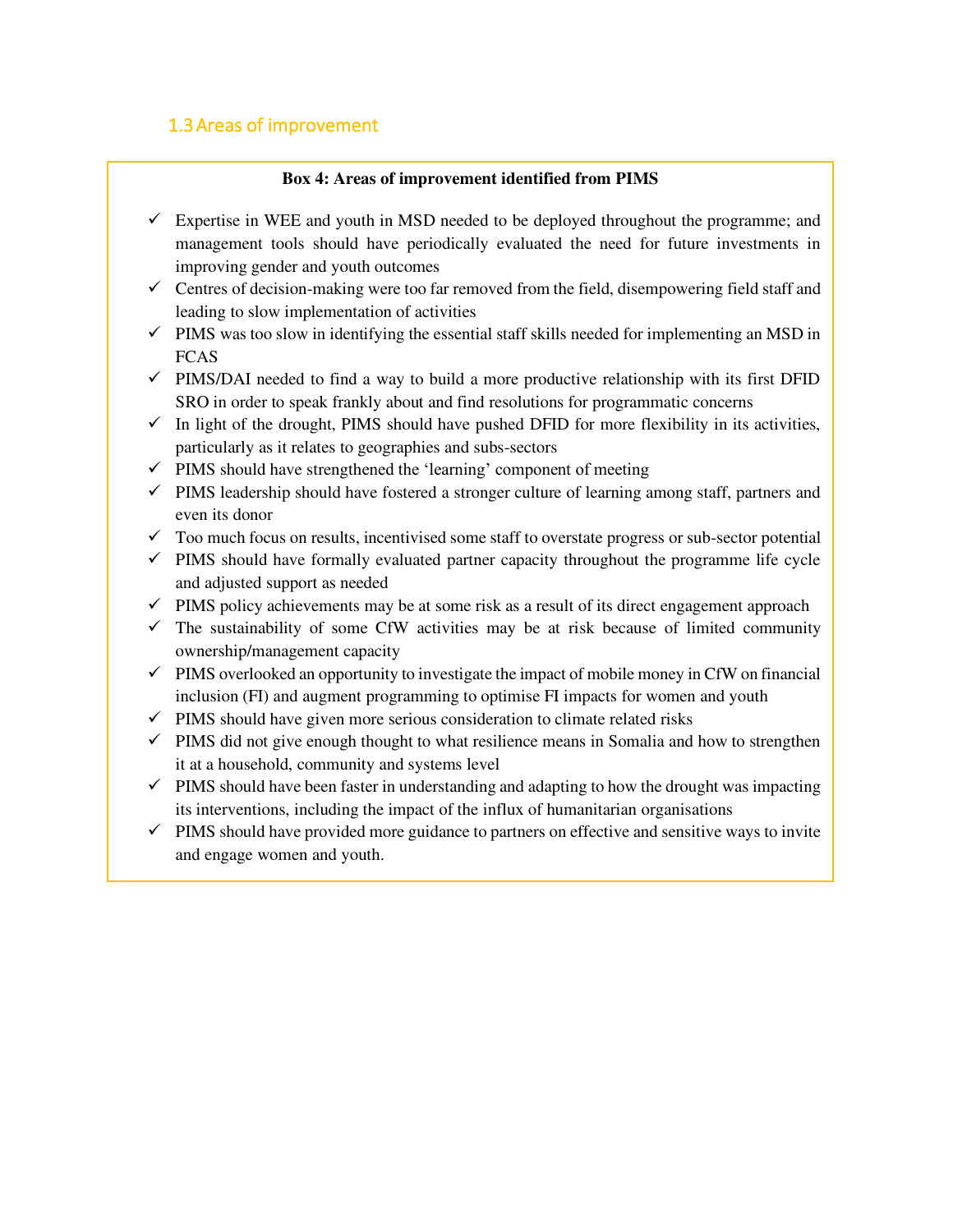## <span id="page-8-0"></span>2. Introduction

Promoting Inclusive Markets in Somalia (PIMS) aimed to contribute to Private Sector Development (PSD) and food security, by improving productivity, livelihoods and job creation in key sectors in Somalia, a FCAS. PIMS employed an innovative combination of market facilitation (MSD) and cash for work (CfW) interventions to achieve and exceed in some cases its programme objectives and has commissioned this lesson learnt learning study to explore and better understand the drivers of its successes and failures. The study was guided by key research questions and investigated three specific themes through the lens of implementing a MSD and CfW programme in a FCAS; working with the private sector, policy and advocacy and CfW activities.

Several key research questions guided this study, including:

- 1) What are the learnings from PIMS that should be applied to future DAI programmes, particularly those being implemented in FCAS?
- 2) What 'good practices' for implementing a MSD program in a FCAS have emerged from PIMS?

The research methodology combined interviews with 15 staff members and programme partners and a comprehensive review of programme documents. The major research limitation was the need to use a translator to conduct the majority of interviews with programme partners. As a result of this limitation, this report should be considered comprehensive but not exhaustive. The audience for this study is the PIMS programme, DAI Europe and DFID Somalia.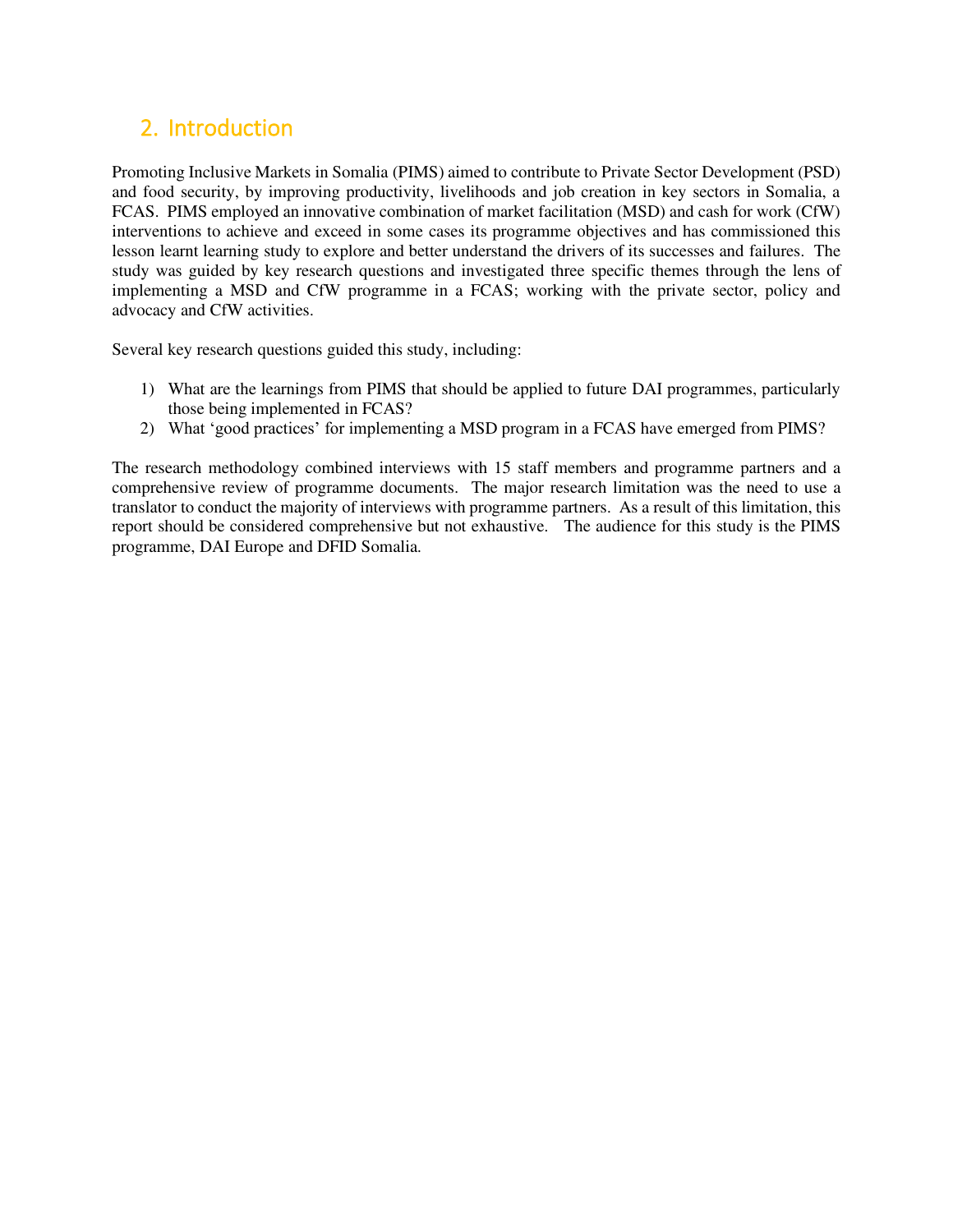#### 2.1Market Systems Approach

<span id="page-9-0"></span>*This section provides a high-level overview of the market systems development approach* 

The market systems development or making markets work for the poor approach is founded on the idea that each market is a complex system involving many stakeholders, each with their own complexity, and that in order to sustainably change how the system works to benefit the poor, programmes need to tackle the underlying causes of market failures and ensure desired changes reflect genuine incentives and capabilities of permanent market players<sup>1</sup>.

Though MSD programmes can vary depending on several factors, they typically start with an inception phase (see Graphic 2) where economic sectors are assessed for their potential to contribute to the programme's objectives.



#### **Graphic 1: Market Systems Map**

*Source: Recreated from M4P Guide* 

Once a short list of sectors has been identified, MSD programmes conduct rigorous market research in each selected sector to fully understand the key players in the core, supporting functions and enabling environment (rules) (see Graphic 1), power dynamics and market failures. MSD programmes often use this period to advocate for the approach among the private, public and donor sector and gauge the interest and capability of the private sector in testing inclusive business relationships with the poor which address, in a mutually beneficial way, the identified market failures. Note that this process can take longer in FCAS, where the private sector is often wary of development aid; markets are distorted by influxes of humanitarian aid; and in countries with less exposure to the MSD approach. A mix of strong analytical, entrepreneurial and relationship-building skills in the programme staff in addition to a credibility with the private sector and a deep understanding of the MSD approach are critical at this stage.

<sup>&</sup>lt;sup>1</sup> https://beamexchange.org/market-systems/key-features-market-systems-approach/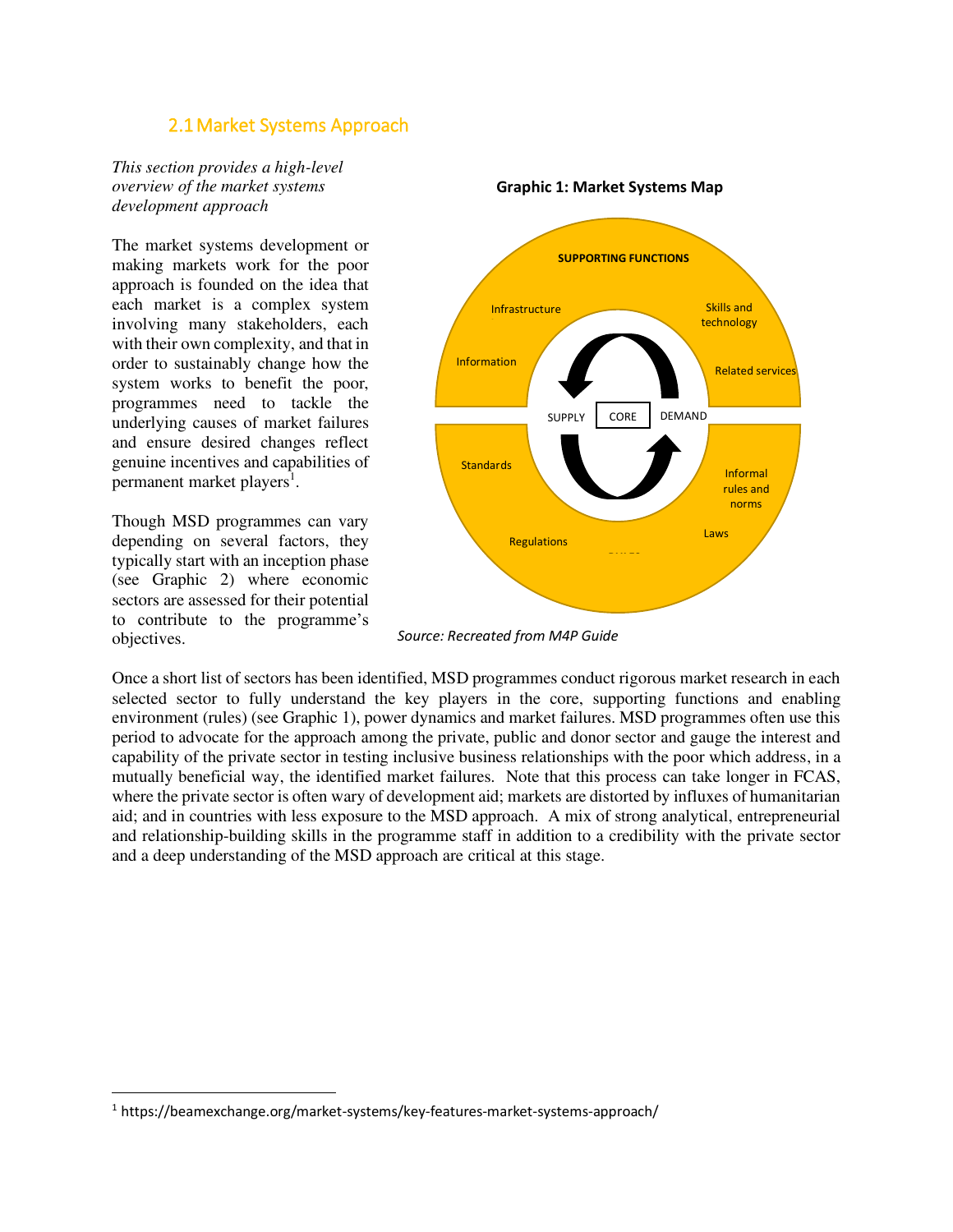MSD programmes typically start with small scale pilots with the private sector. The purpose of these pilots is to test the hypothesis on market incentives and see whether the inclusive business relationship between the lead firm and poor producers resulted in the intended benefits, for example higher volumes of better-quality products for the business and increased access to services and income for producers. Based on the outcomes of the initial pilots, in addition to monitoring feedback received throughout the pilot, MSD programmes typically take a moment to evaluate the partnership with the private sector firm to see how to sustain the positive momentum while reducing their level of engagement with the firm in addition to trying to facilitate the replication and or adaption of the inclusive business behaviour by other firms in the sector.

While analytical, entrepreneurial and relationshipbuilding skills are still an asset at this stage, staff must also be capable of digging in deeper and understanding the bigger picture or 'so-what' of the pilot activities and identify and exploit potential emerging synergies and or minimise potential risks. The emphasis on adaptive learning at this stage requires that the programme encourages strong collaboration between the intervention, M&E and administrative teams so that information regarding the progress of the intervention is not siloed but rather being holistically considered and acted upon.

#### **Graphic 2: MSD phases and illustrative timeline**



The third phase of a typical MSD programme centres upon

facilitating the scaling or 'crowding-in' of the proven inclusive business practices. During this phase, MSD programmes will again evaluate their facilitation role and seek to further minimise their direct involvement while not compromising the momentum. Similar to the second phase, curiosity, relationship-building and analytical skills are needed.

#### 2.2PIMS Programme

#### <span id="page-10-0"></span>*This section describes the programme design and management approach.*

Promoting Inclusive Markets in Somalia, a MSD programme implemented by DAI Europe, was designed to contribute to private sector development and food security, by improving productivity, livelihoods and job creation in key sectors in Somalia using a unique combination of market facilitation and CfW interventions. PIMS is one of the first MSD programmes to be implemented in Somalia and one of the few programmes focused on private sector development in Somalia. Originally conceived as a three-year (April  $2015 -$  April 2018) £13 million programme, PIMS underwent two contract amendments since its inception; first, in January 2017 to include an additional  $\pounds 2m$  of funding from DANIDA, the development cooperation agency of the Government of Denmark and to reallocate  $\pounds 1m$  (of the original  $\pounds 2m$ ) from the M&E budget to programme delivery and second, in April 2018 for a no-cost extension of the time period of the programme up to July 2019.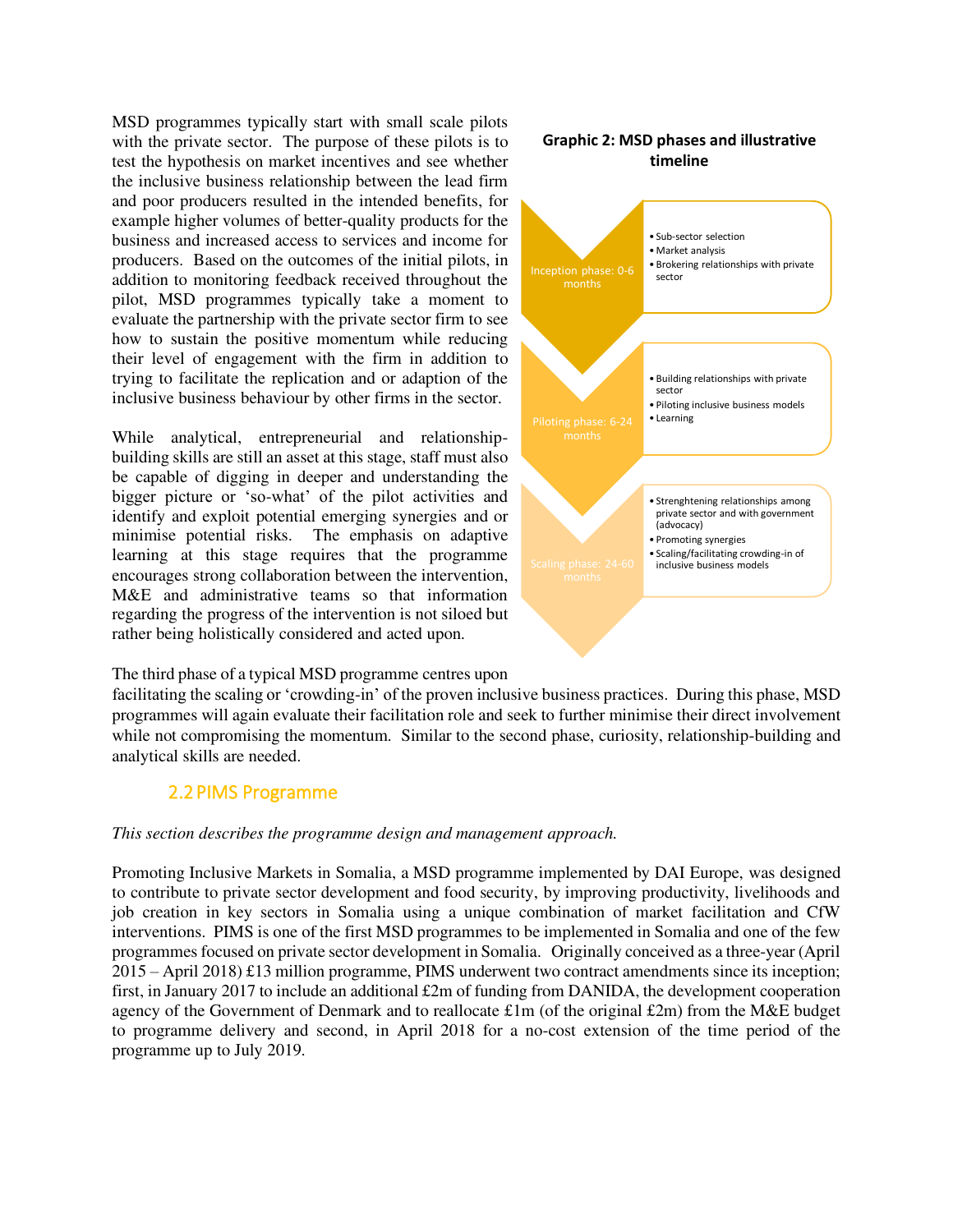Due to Somalia's extremely fragile status and classification as a FCAS, PIMS was designed incorporating many good practices for delivering PSD programmes in FCAS (see Box 5) including a flexible Cash for Work (CfW) component; a novel development in the MSD field. The primary objective of this component was to rehabilitate local level market infrastructure such as village roads in order to connect producers to markets and removing silts deposited over years to open access to irrigation by small producers. The secondary objective was to increase access to cash (i.e improve liquidity) in villages affected by extreme poverty.

#### **Box 5: Summary of good practices for designing and implementing PSD programmes in FCAS**

According the Centre for Development Results (CDR), '*global trends are concentrating extreme poverty in fragile and conflict-affected states [and] by 2030, more than 60% of extreme poverty will be in fragile states.<sup>1</sup> '* Two recent papers, '*Working in fragile states: lessons for policy and practice*' by CDR and '*Private sector development in fragile and conflict-affected states: lessons learned from the DFID Private Sector Development Programme in the Democratic Republic of the Congo*' by Oxford Policy Management have examined numerous donor funded programmes in FCAS and identified several good practices for designing and implementing programmes in FCAS:

- $\checkmark$  Design for and implement with flexibility (and some autonomy)
- $\checkmark$  Conduct rigorous political, economic, and context analysis (PECA)
- $\checkmark$  Plan for longer timeframes and more expensive programmes.
- $\checkmark$  Build capacity of local partners to respond to changes on the ground.
- $\checkmark$  Be prepared and invest in long-term approaches
- $\checkmark$  Embed sustainability in programme design

## 2.3Theory of change

<span id="page-11-0"></span>PIMS' theory of change (ToC) (see Annex 1) is that by working with lead firms and service providers to promote improved production practices and technologies to smallholders and improving market access through rehabilitation of key infrastructure assets and establishing business linkages between actors within the target value chains and improving the business enabling environment will lead to outputs including improved production and post-harvest handling practices among smallholder producers, improved access to markets and improved opportunities for private sector investment and quality of commodities. As a result of these outputs, PIMS' ToC predicts increased productivity and a reduction in post-harvest losses, increased production volumes and a reduction in transit time to markets and improved business enabling environment to stimulate private sector investment. As a result of these improved outcomes, the expected impact is 45,000 smallholder and entrepreneurs in target sectors increase net additional income by £28,600,000, 10,500 additional Full Time Equivalent (FTE) jobs are created and an additional £12,500,00 in private sector investment is leveraged.

**Include women and youth considerations from the outset; starting with your data collection and subsector selection** 

#### **Women and youth inclusion**

PIMS was expected to mainstream gender and youth considerations throughout its analysis and intervention design and achieve specific quotas in its CfW activities; 70% youth and 30% women participation. Starting with the inception activities and with support of its part time gender advisor, PIMS mainstreamed gender considerations into its data collection and sector selection process, analysis and intervention

design. For example, in the 13 community consultations conducted to identify CfW infrastructure assets,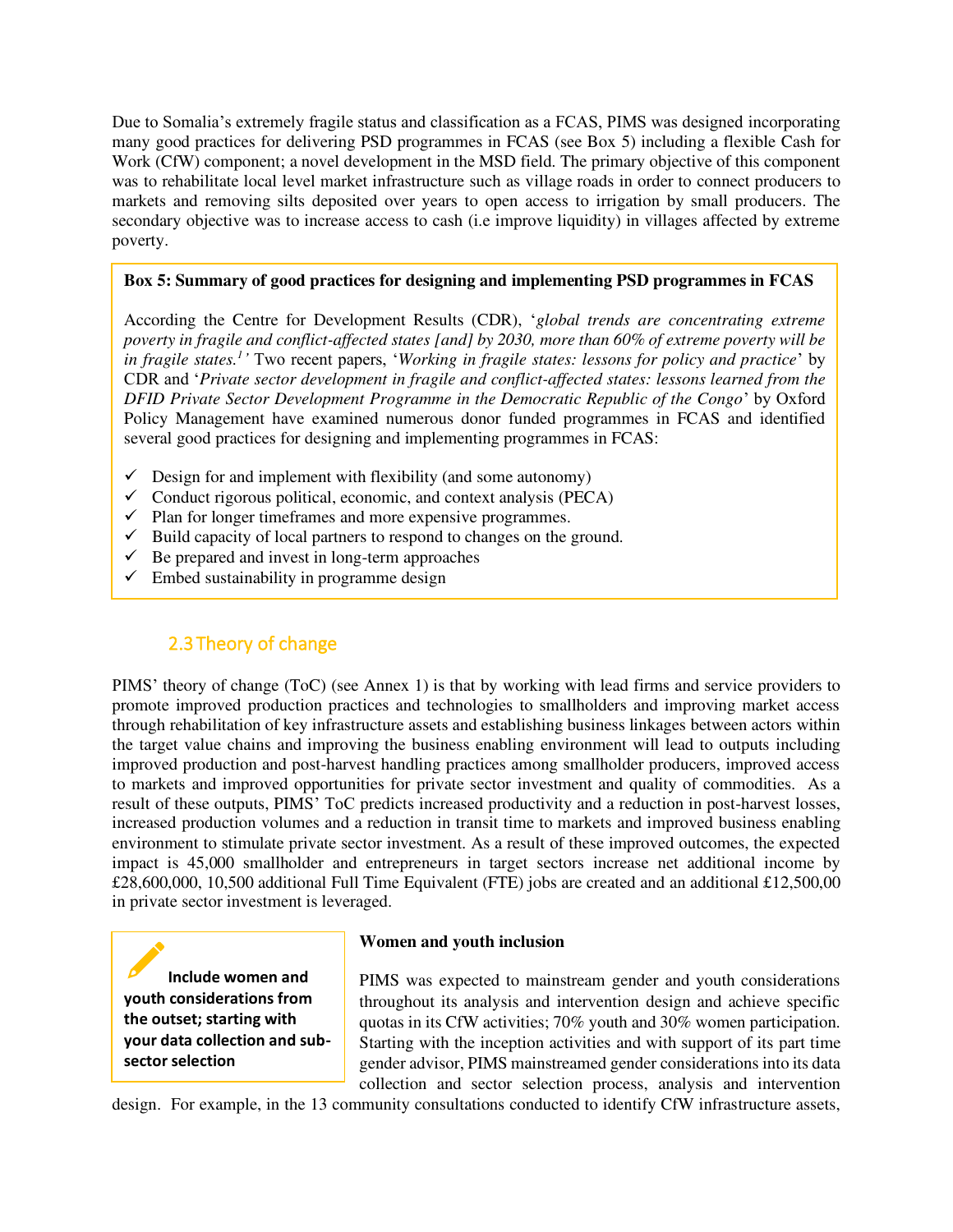54 of the 112 participants were women. PIMS also purposefully chose sectors with high female participation rates. The sesame sector is known to be labour intensive especially at harvesting time of which the bulk of the work is done by women. In the dairy and ocean fisheries sectors, women are mostly engaged in selling the produce/end products to sustain their families. In CfW activities, PIMS embedded women and youth participation quotas in each of its contracts.

Though PIMS approached the participation of women in a thoughtful way which resulted in relatively high programme participation rates 32%, it overlooked an opportunity to approach women and youth participation [64%] from a business angle and instead used quotas inserted into deal notes. While a quota approach can be effective in the short term, it does not necessary demonstrate the business case for firms to continue the practice after the contract. Further, while PIMS has monitored female access to services made available by lead firms, it has not consistently monitored the impact of that access on women's economic empowerment (WEE). In the best case, this means that the programme has under reported its impact and in the worst case, the programme may not be aware of the negative impact its activities are having on female participants.

#### **Programme team and timeline**

The PIMS programme is managed by the Team Leader, based in the head office in Nairobi, Kenya who is supported by a Programme Management Unit based in DAI's Europe's home office and a field team split between the Nairobi office, where the Programme Delivery Manager (formerly the Market Development Manager) is based and the three regional offices in Somaliland, Puntland and South-Central where the Area Coordinators and Intervention Officers are based. The Nairobi office also houses the M&E and Operations and Finance team in addition to other support roles. The CfW manager is based in Hargeisa, Somaliland.

**X Expertise in WEE and youth in MSD needed to be deployed throughout the programme; and management tools should have periodically evaluated the need for future investments in improving gender and youth outcomes** 

 $\bullet$ 

 $\overline{\mathbf{\Theta}}$ **PIMS centres of decision-making were too far removed from the field, disempowering field staff and leading to slow implementation of activities** 

**PIMS was too slow in identifying the essential staff skills needed for implementing an MSD in FCAS** 

Recruiting and retaining the right staff for PIMS has been a challenge since the beginning in which four key staff were replaced within the first year. Despite their deep knowledge of Somalia and international development, having worked on the previous DAI Somalia PSD programme, they lacked the critical analytical and partnership brokering skills, required at the inception phase of a MSD programme. Noting this skill mismatch, the 2015 annual review recommended that '*DAI should ensure that core team expertise is embedded in its country office team [.] [S]trong leadership and capacity building of local staff is needed to ensure coherence across* 

*a number of complex value chain components*.' Though DAI's in-house MSD expert conducted a MSD training at the programme start, a one-off training was not sufficient to bridge the MSD skills and experience gap of the team and ongoing support and training was needed.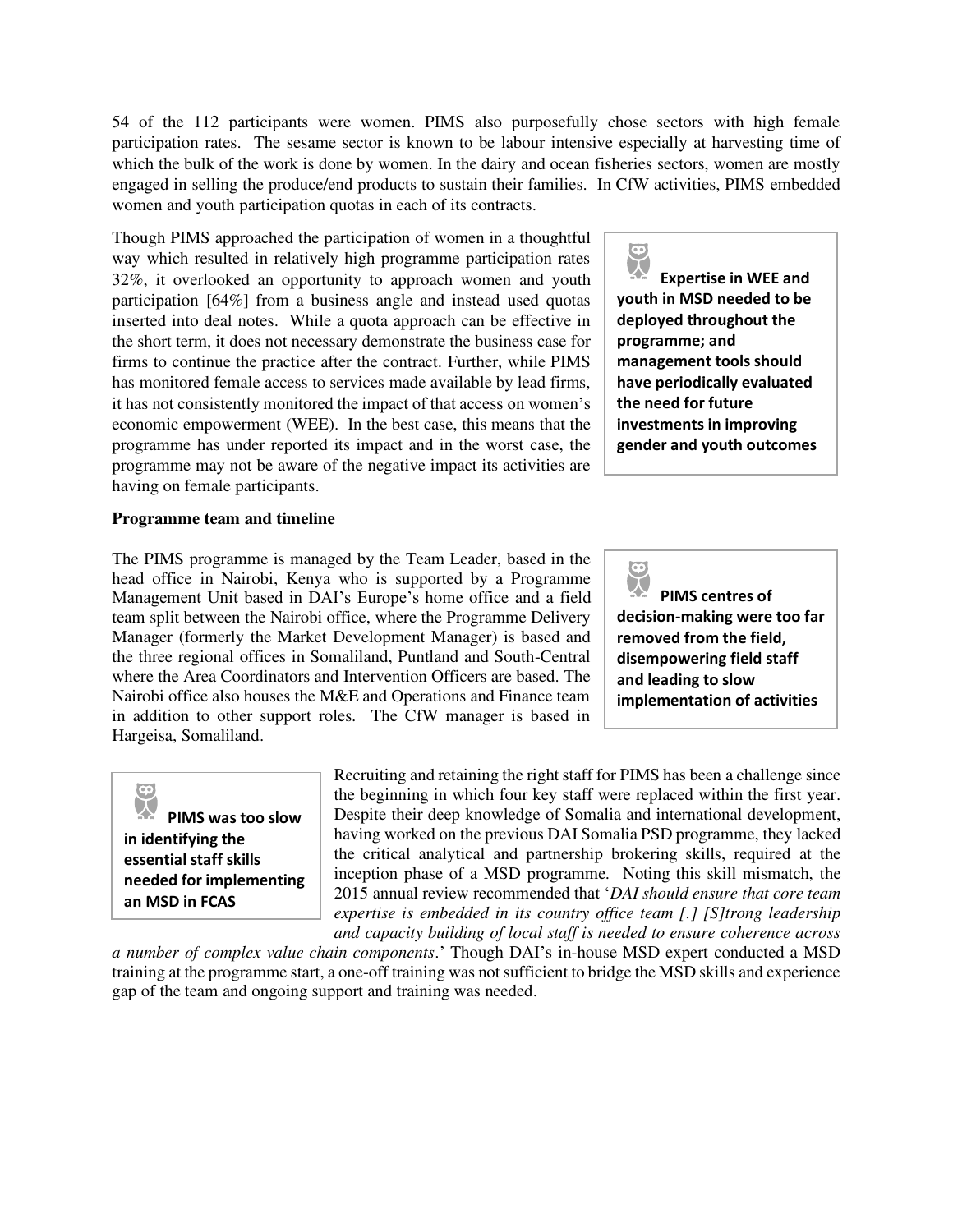As a result, the inception phase continued longer than anticipated (see Table 2) and involved a protracted back and forth with the DFID SRO on the level of detail in the deliverables. In general, according to several staff interviews, the relationship between PIMS leadership and the initial DFID SRO (who left in mid 2016), was very challenging because of fundamental differences of opinions regarding what were realistic programme outcomes. The effects of the staff inexperience with the MSD approach was compounded by the complicated relationship with the SRO and the remote location of the programme



leadership (e.g. Nairobi and London) which, according to one staff member, '*led to a frustrating series of starts and stops in discussions and negotiations with potential partners.*'

In Autumn 2017, the original Team Leader was replaced by the former the MSD Director and over time, the programme filled most of the technical role vacancies. Also in 2017, PIMS repeated the MSD training for staff and brought on a MSD specialist to provide inputs and coaching and staff began to settle into their respective roles. Following the inception period, the first deal notes and pilots were started in 24 June 2016



(VetCare and Ala Amin) in the animal health sector. The initial pilots started to gain traction and positive reception from the private sector, however, by 2016/2017 the effects of the drought were beginning to manifest. In recognition that the drought posed a direct threat to Somali livelihoods, PIMS ramped up its CfW activities in affected areas and reduced and or put on hold some of its market facilitation activities. Other donor programmes like UN, USAID and DFID also ramped up their emergency response activities. By end of 2017, the emergency response to the drought had ebbed and PIMS

pivoted back to its market development work.

A MSD programme starts with 'proofs of concept' for inclusive business practices and based on the results of those tests, encourages the private sector to adopt and scale the inclusive business model to new geographic areas and or products. A MSD programme only achieves its impact targets when firms see and buy-into the new model. The prolonged drought resulted in missed cropping seasons and consequently a backlog of outcome level results, especially those  $\bullet$ 

**In light of the drought, PIMS should have pushed DFID for more flexibility in its activities, particularly as it relates to geographies and subs-sectors.** 

related to income, investment and jobs from the rain-dependent value-chains; sesame and diary sectors.

**Convene regular and frequent coordination meetings with different levels of stakeholders** 

PIMS monitored the effects of the drought and overall programme progress using multiple tools including the deal-notes themselves, which listed specific activities and corresponding deadlines, an outcome projection model which embedded the 'crowding-in' assumptions of a MSD programme and a monthly programme update report. The concise two-page monthly update, which was shared with programme stakeholders, reported on nearly all programme facets; sector progress, key milestones, M&E activities, risks and finance.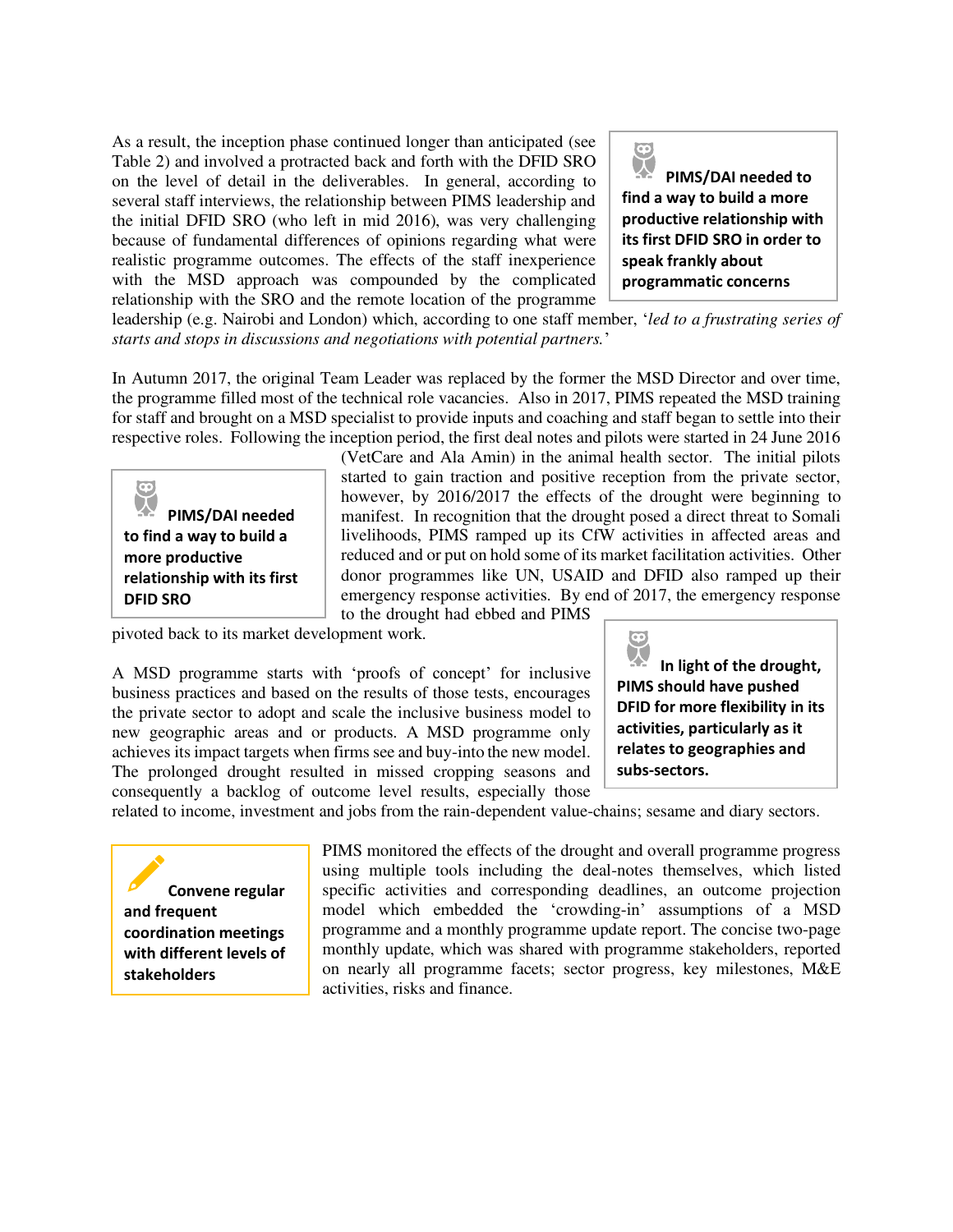Alongside these tools, PIMS convened staff and partners for regular progress updates and coordination meetings throughout the life of the programme. Each week, there was a call with the intervention teams to discuss progress against deal-notes. On a monthly basis, PIMS senior management met with and updated DFID on programme activities, results, risks and the budget. Each quarter, the programme convened intervention stakeholders including local government



officials and partners to discuss progress and address any issues. And, every six months PIMS convened the Programme Steering Committee which included ministerial level counterparts, partners, other donor programmes and DFID. During this meeting, progress updates including budget allocations across the three regions were presented. In addition, PIMS held a regular coordination meeting with the USAID funded GEEL program to facilitate information sharing and provide a forum to discuss areas of collaboration. Lastly, the programme also participated in the Economic Pillar Working Group (PWG 5), a UN initiative to promote sectoral and programmatic coordination and knowledge sharing.

**PIMS leadership should have fostered a stronger culture of learning among staff, partners and even its donor** 

While fit for purpose and resulting in better coordination among donor programmes, dissemination of information and in some cases, the sharing of good practices and even adoption of new behaviours among programme partners, the design of the reporting tools and nature of the programme meetings emphasised progress towards milestone achievements and risk management. As a result, they crowded out reflection, curiosity and discussions on broader intervention and market systems observations; an

essential feature of the MSD

approach. Further, the prioritisation of 'doing' over 'learning' may have made it difficult for the programme and programme partners to identify and exploit synergies across activities and may have resulted in staff overstating progress (because this was what they were evaluated upon) and missed early market signals on the potential of some interventions such as dairy milk quality.

 $\bullet$ **Too much focus on results, incentivised some staff to overstate progress or sub-sector potential** 

## 2.4PIMS Lessons Learnt

#### <span id="page-14-0"></span>✓ **Allow the investment (in staff and partners) and time necessary to succeed at systemic change**

MSD programmes require a specific set of skills and benefit when staff are able to share their relevant MSD experiences. Since PIMS was the first MSD programme in Somalia and at the time MSD was still a relatively new approach, the team did not have the luxury of recruiting from an experienced MSD bench. Instead, the programme opted to conduct in-house trainings. One-off, in-depth trainings on the MSD approach can be effective, but can also be an overload especially when staff are being inundated with all types of information at the programme start and are unable to effectively contextualise the training into what they must do on a day to day basis.

The rate at which MSD programmes achieve their outcomes is typically slower than direct implementation programmes and can be further delayed by a lack of investment in staff capacity to implement the approach. Though the issue of the programme timeframe was repeatedly listed in the annual review comments, a contract amendment to extend the programme by one year only occurred in 2017. PIMS would have benefitted from having a franker and more constructive dialog with DFID from the outset about the programme timeframe and objectives. This type of exchange could have also helped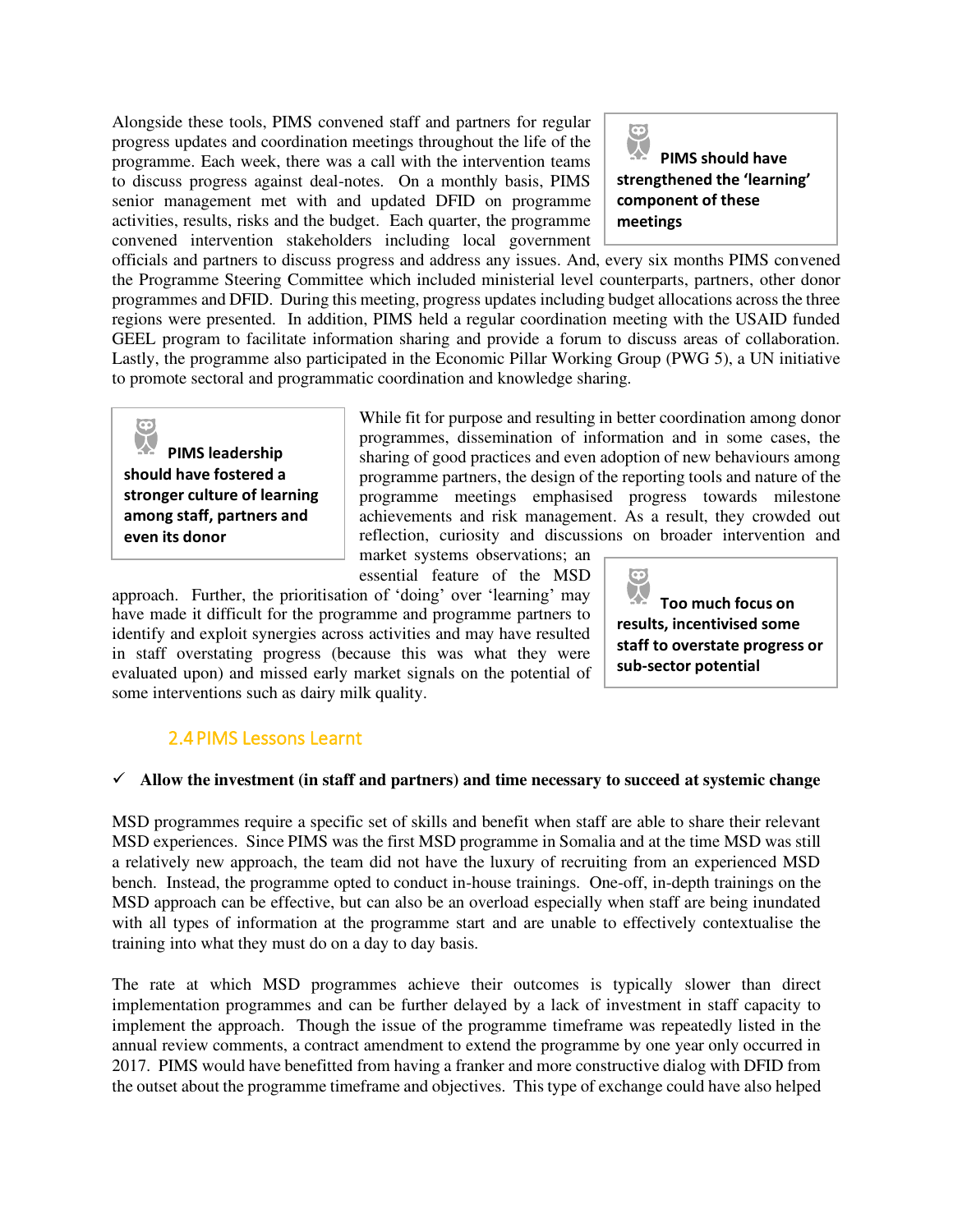foster a more trust-based relationship which would have further encouraged the sharing and reflection upon failures and perhaps more programme flexibility.

#### **Recommendations for DAI**

- Break-up the MSD training into discrete modules which can be delivered during the different phases of the programme (i.e. accompanying the implementation with targeted trainings) to ensure absorption and implementation capacity of team members.
- Add modules on designing and implementing MSD in a FCAS context and provide guidance on how staff can navigate heavily distorted markets.
- To ensure credibility of the trainers with programme staff use a mix of home office and field staff to deliver training. Conduct training of trainers with key local staff if no existing capacity exists.
- Pair training with tailored, long-term coaching to support individual staff learning styles and paces and include key performance indicators on staff's ability to implement the MSD approach for accountability.
- Invest in and establish formal and informal channels with SRO and other key DFID staff to frankly speak about programme performance and escalate issues when they are not receiving sufficient attention.

#### **Recommendation for DFID**

• Ensure future programme designs (duration, budget, geographic focus, degree of flexibility, etc.) in FCAS accommodate both the selected development approach and operational context.

#### ✓ **Encourage curiosity tools, processes and an enabling organisational culture**

Despite setbacks, including the devasting drought, PIMS was able to keep focused and deliver on its contract which is impressive considering the operating environment. However, the tactical focus on progress against milestones at times crowded out more strategic reflection and thinking sometimes resulting in slower intervention iterations. PIMS would have greatly benefited if each programme meeting and report included reflective questions such as 'what patterns are we seeing emerge', 'what are the unintended outcomes of x activity', 'what synergies or points of leverage do you see emerging' or 'in what ways are private sector behaviours deviating from your expectations'. These reflective prompts could have led to a more balanced approach of 'doing' and 'learning' and could have helped PIMS to pivot quicker in certain interventions and find synergistic complementarities across the portfolio.

#### **Recommendations for DAI**

- Encourage programme leadership to role model learning and adaptive management behaviours
- Create space in formal and informal meetings between staff, programme partners and DFID for reflection and learning.
- Ensure tools and reports prompt and incorporate learning behaviour among staff and leadership
- Establish learning agenda and engage SRO on findings to learning questions and other programme learnings identified along the way

#### **Recommendations for DFID**

• Establish learning as a priority on the programme through formal and informal requirements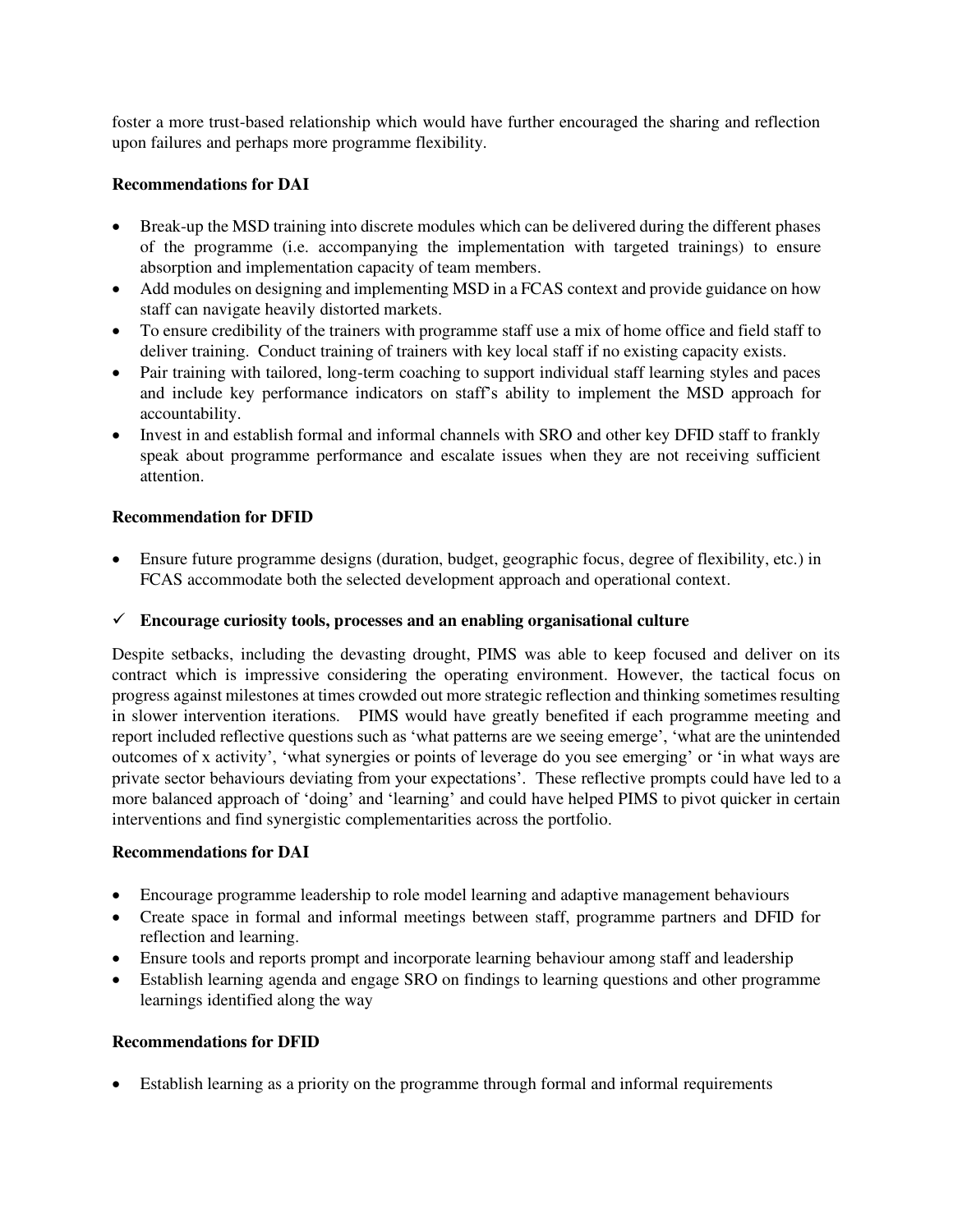• Over the life of the programme, probe how well the programme is balancing learning and doing and provide direction as needed

#### ✓ **Collaboration not competition**

PIMS wisely sought out compatible collaborators, supportive of the MSD approach, like USAID's GEEL programme to better leverage its own resources and amplify impact. And at the same time, during the various coordination meetings continued to raise awareness of and build support for the use of the MSD approach among more traditional donors and aid organisations. PIMS underlying idea was that if more programmes implemented the sustainable MSD approach, an economy of scale could be attained.

#### **Recommendations for DAI**

- Continue to seek out and partner with compatible organisations to leverage resources and amplify impact
- Continue to advocate the MSD approach among more traditional donors and aid organisations

#### **Recommendations for DFID**

- Continue to encourage collaboration among compatible organisations
- Raise awareness of the importance and potential for private sector development using the MSD approach in FCAS to other donors

## <span id="page-16-0"></span>3 PIMS Approach

*This section describes DAI's approach to implementing PIMS and lessons learnt while working with the private sector, on policy work and CfW activities.* 

### 3.1Working with the private sector

<span id="page-16-1"></span>

#### **Partner identification**

Working with the private sector is a foundational component of the MSD approach and at the core of PIMS implementation strategy. During the market research phase, PIMS identified and initiated discussions with lead firms in the three sectors. During the discussions, potential partners were assessed by the technical leads for their technical capacities (skill) and desire to include more poor producers in their supply chains (will). The potential partners also underwent a rigorous due diligence process which assessed their human resource and financial management systems. PIMS chose to prioritise partnering with large, established and influential firms while acknowledging the risks of potentially reinforcing existing power dynamics.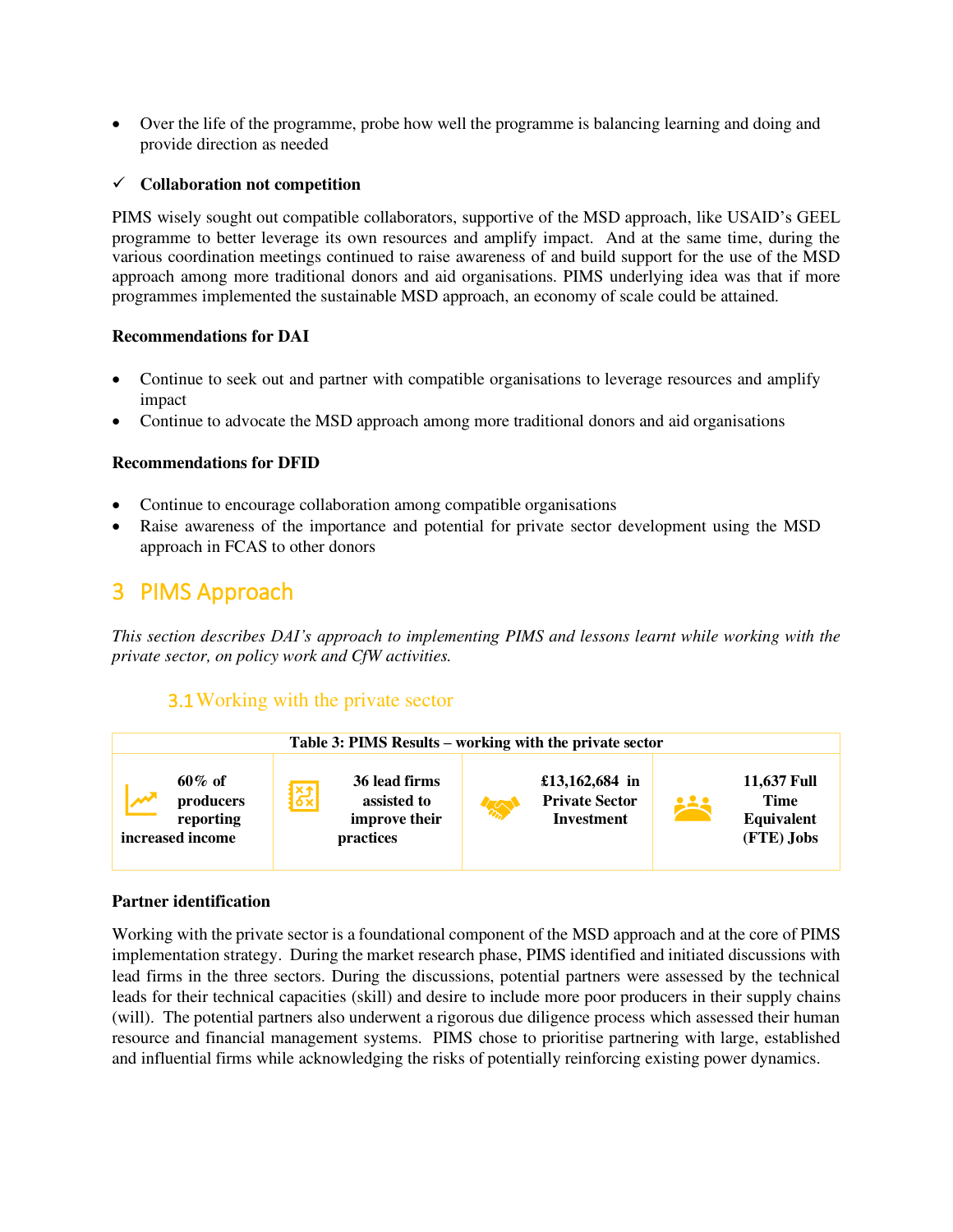#### **Partner engagement**

A key to PIMS successful partner engagement has been the focus on engaging partners on the value proposition of the partnership (e.g. between PIMS and the lead firm and the lead firm and the producers). For example, in the sesame sector, PIMS showed sesame exporters that international demand for sesame is growing and a way that the exporters can increase their supply and sales revenues is through engaging directly with smallholder sesame farmers and providing them with inputs and extension services to increase their production and ultimately supply to the exporter.

**Lead with the value proposition and be upfront about financial responsibilities** 

*'[PIMS] respected us with our ideas and didn't force us to what was brought outside and gave us a chance to express our priorities.' Jama Mohamed Ali, CEO, CAFCO* 

During these partner prospecting meetings, PIMS technical staff explained that the partner would be expected to contribute at least 50% of the total cost of the activity and would be required to pre-finance the activities (PIMS would reimburse based on the validation of the completion of activity milestones). Being upfront about the business benefits (value proposition) and financial responsibilities was a way for PIMS staff to assess which firms were serious and which were not. The specifics of the partnerships were documented in a 'deal note'.

*'Somalia has been in humanitarian phase for long time of around 30 years and there is nothing which was benefited from it. The other idea on the project is that PIMS were not funding the project with 100%, they used to fund up to 46% - 49% and the rest were paid by the companies. So it was a cost sharing project where no one wanted to lose and I will support these projects to be increased and continued.' Abdiweli Abdullahi Mumin, Director, ASMA General*

The deal note, was the primary management tool for the programme and included background information on the lead firm, partnership objectives and proposed activities, responsibilities of the partner and PIMS, expected results and milestones and financial contributions for both the partner and PIMS. Requirements regarding female and youth participation in partner activities were also outlined in the deal note.

Deal notes spanned a specified time period and varied according to the seasonality of the sub-sector. For example, the fishing notes typically lasted one year, while the sesame deal notes lasted for a cropping season

**PIMS should have formally evaluated partner capacity throughout the programme life cycle and adjusted support as needed.** 

(e.g. Deyr or Hagaa). Successful partners often signed two or three deal notes over the course of the programme. Though it is clear that PIMS acknowledged the achievements of the previous deal note by including a description of the previous implemented activities in the current note, PIMS did not have a formal process in place to evaluate and reflect upon their current and potential facilitation role with that given partner. As a result, the level of PIM input remained relatively constant throughout each partnership.

#### **Capacity building**

Since the market systems approach was new to Somalia and private sector capacity was generally low, PIMS invested heavily in partner capacity building to address both technical and financial management weaknesses. And, to reflect this intensive support, PIMS requested and was granted a change to its logframe to include an indicator on the number of lead firms,

 **Turn partnership administration into a trust building exercise**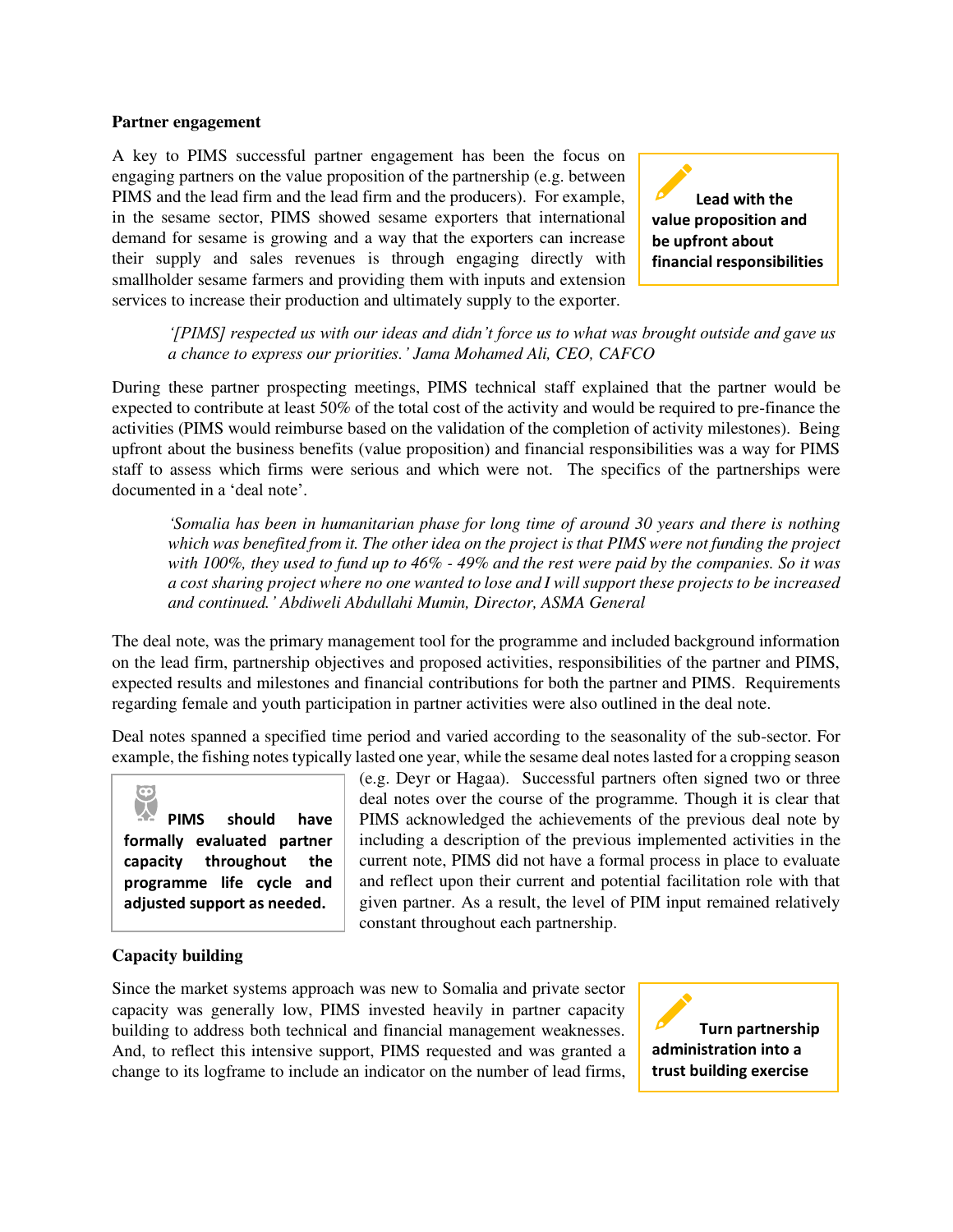businesses and business associations assisted to improve their business management practices.

Financial management trainings were tailored to the needs of the lead firms and covered core areas such as proper procurement processes and value for money (e.g. solicitation, tendering, selection, award, services/goods delivery), human resource management (e.g. competitive recruitment processes, contracting, tracking of labour/leave days), budget preparation and monitoring, cash management and bank reconciliation, fixed asset management, invoicing, payment processing and supporting documentation. The financial management trainings not only improved the business administration capacity of the lead firms, it also enabled PIMS to develop strong, transparent relationships with the firms.

*'You can see what is behind the wall – because of all the [required] documentation. [PIMS] provided information on the method and on how to address documentation issues. [PIMS] guided, consulted and advised.' – Mukhtar Mohamed Hassan, Director, Horn Afric* 

Technical trainings covered subjects relevant to the respective sub-sectors of the lead firms. To ensure continuous access, even during periods of instability, and promote long term sustainability, a significant portion of trainings were delivered through local partners, SATG, a research and input company. PIMS also co-located their intervention officer at SATG to ensure close coordination and realise cost-savings. In sub-sectors with weaker local service providers, like fisheries, PIMS would first focus on strengthening their capacity and then help them to commercialise their service (see Box 4).

#### **Box 6: PIMS Sustainable Approach to Lead Firm Capacity Building**

- 1. Strengthen local service provider with local and regional experts to assist the development of facilitators who will then train lead firms
- 2. Train lead trainers and technical staff from lead firms and support demonstrations by local service provider's technical teams
- 3. Train independent lead trainers to support the development of technical training in sub-sector
- 4. Support the commercialisation of the training materials and expertise across all stakeholders

 **Be creative and entrepreneurial with training approaches: look to neighbouring countries or programmes for relevant training examples** 

PIMS employed a variety of training approaches from one on one technical assistance to sector-wide workshops to site visits. And, in many cases got creative. For example, since out-grower models are a new concept in Somalia, PIMS took advantage of its network in Kenya and together with USAID's GEEL programme, organised out-grower management training workshops in Kenya. 25 participants partnering with PIMS and GEEL attended, including the Ministry of Agriculture, University and Premier Bank. The workshop, which was cost-shared with GEEL, focused on the key aspects of managing large numbers of suppliers (or out-growers) in the agricultural sector. Four factory visits were included: juice processor, spice processor, coconut oil processor and a grain and pulses handler. Two banks

presented their experience in agriculture and the Ministry of Agriculture presented on various electronic Management and Market Information Systems.

*"After attending PIMS' out grower management system training in Kenya, our management skills improved, and we have created contact with more than 6,000 small-scale farmers. We assisted the farmers by providing tractor hours to prepare their land and farming techniques via demonstration plots with experienced agriculture extension workers which increased productivity and quality of*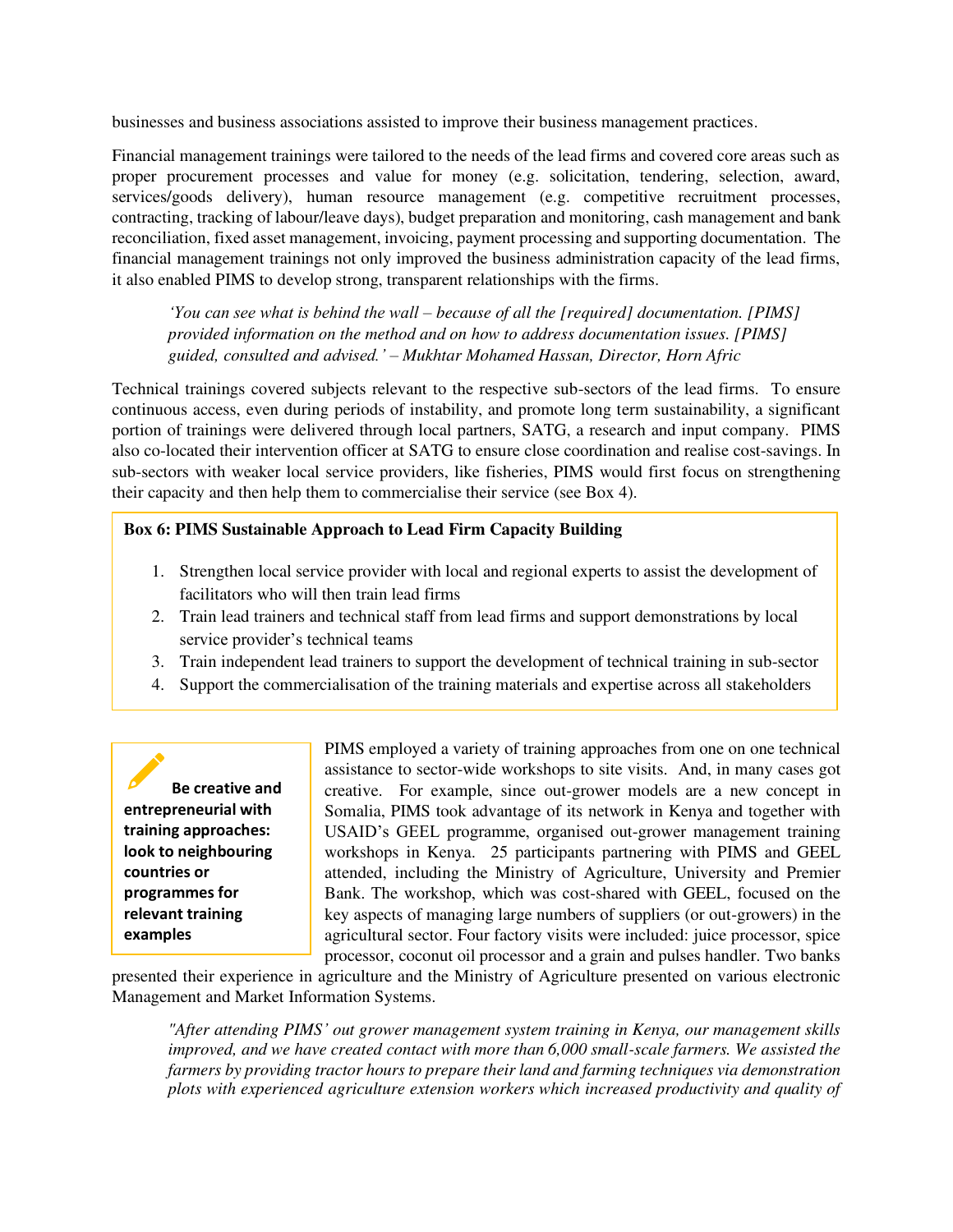*the yields and at same time doubled our inventory". -Mr. Hussein, CEO, Al-Ashraf Sesame processing & exporting company* 

 **In precompetitive areas, have private sector partners train other programme partners in inclusive practices** 

Another example of training innovation was the use of lead firms to train other lead firms. For example, PIMS asked VetCare, a partner in the veterinary drug intervention and experienced in the application of the Community Animal Health Worker business model to train Alla Amin, an animal drug retailer, on the inclusive business model. This type of approach can minimise the advantage a lead firm may receive by partnering with the programme. In this specific example, it not only provided a cost savings for the programme, it also contributed to crowding-in because Alla Amin has expanded into new geographical areas with the new approach.

Technical trainings on GAPs would often include information on the need for women and youth participation. However, instead of approaching women and youth inclusion from a genuine value proposition standpoint, PIMS and its local partners approached inclusion from the stand point of meeting deal note quotas. Further, PIMS did not directly build the capacity of lead firms to more effectively identify, invite and train women and youth farmers.

#### **Partner monitoring and management**

Rather than relying on a team of monitoring and evaluation (M&E) specialist to collect monitoring data, PIMS built the capacity of and engaged its partners in data collection and reporting. This innovative approach not only reduced data collection costs, it also engaged the lead firms in understanding the value of their own data encouraging continued accurate data collection. Further, it was consistent with PIMS' overall value proposition to the lead firms. PIMS, for example, taught fishing company to track their fish catch and spoilage rates. As the fishing companies became more aware of the impact of spoilage on their bottom-line, they

were more interested willing to introduce conservation techniques. With the information provided by the lead firms, PIMS monitored the monthly sales volumes of its partners. In addition, PIMS mapped out the locations of the lead firms and service providers using GPS, mobile based technology and Open Data Kit. This information made it easier to explore trends in the respective sectors

PIMS Intervention Officers met regularly with lead firms to assess progress against milestones and strengthen lead firm capacity. In addition, programme partners attended quarterly stakeholder meetings with local government and PIMS staff to discuss progress and address issues. Though not necessarily unique to the FCAS context, the regular programme meetings with partners had several positive impacts including building greater trust and cooperation amongst firms.

#### **Partner scale and sustainability plans**

Though PIMS was shorter than many MSD programmes, the programme timeframe, PIMS tried to promote scale and sustainability from the outset of its partnerships with lead firms in three specific ways. First, lead firms were trained in the MSD approach. Second, a majority of PIMS technical assistance to lead firms was provided through local organisations which have the capacity and incentives to continue to respond to the needs of private sector. Third, PIMS regularly convened the private sector in

 **Be upfront about scaling expectations and seek opportunities to promote the spill-over of good practices** 

 **Engage lead firms in M&E data collection and use the data to help the firms better understand their own business potential**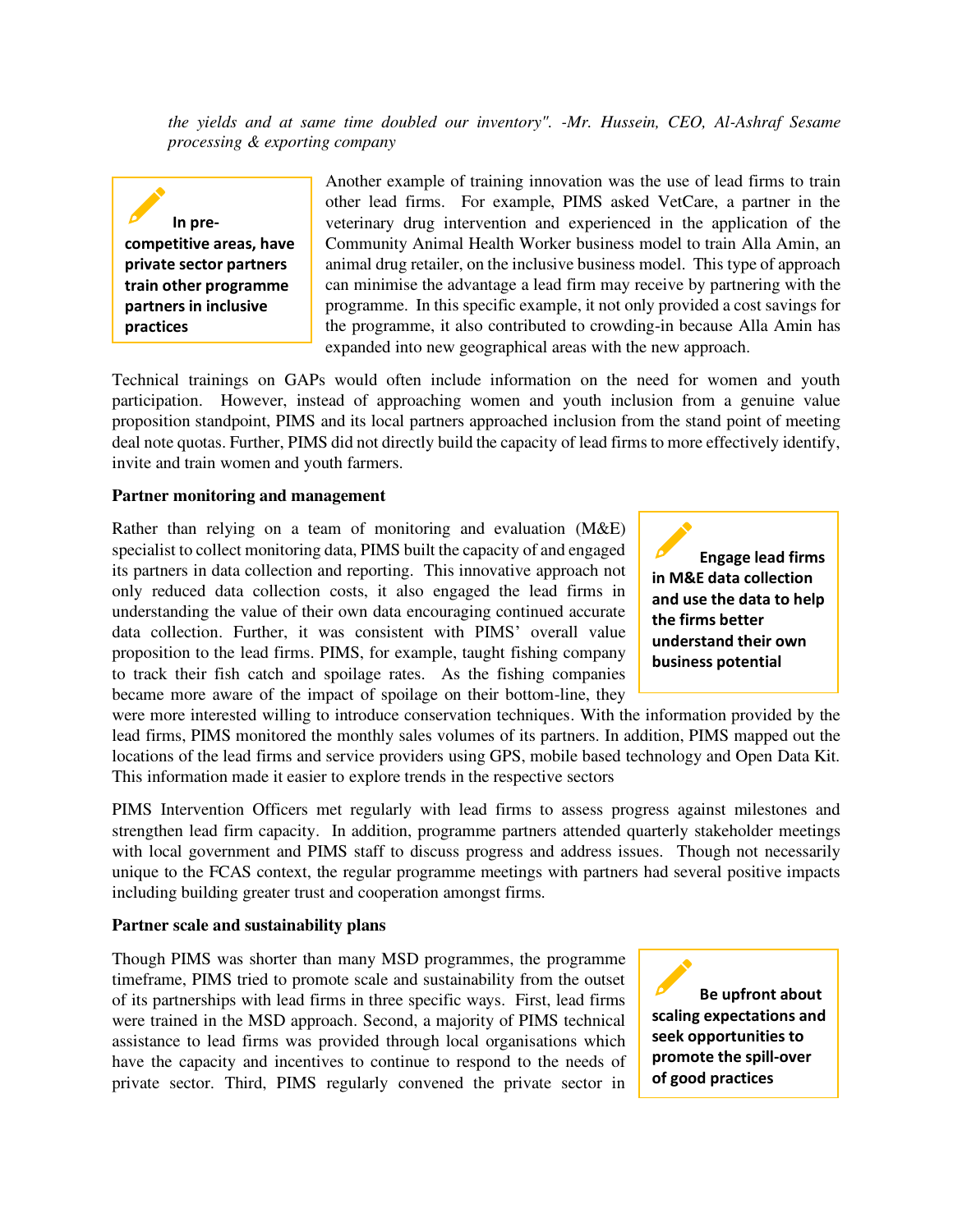workshops and encouraged a collaborative rather than competitive environment which has resulted in sharing of good practices and even business linkages.

*'Now the lead firms view themselves as a family rather than competitors. A fish buyer approached one of the lead firms and that lead firm didn't think they had the right product for the buyer so they shared the business linkage with the other lead firms. We are thinking about a fishing consortium where all are shareholders.' Ahmed Eid, Director, Dalsan* 

While there is evidence of replication and crowding-in in some areas, PIMS could have been more explicit in their expectations of the lead firms to replicate successful models and expand to new geographies with the private sector in the deal-notes. For example, deal-notes could have included activities to actively support replication in new geographic areas. Further, PIMS could have approached the inclusion of women and youth from the perspective of the value proposition to the business instead of a contractual requirement to be fulfilled.

### 3.2Lessons learnt

#### <span id="page-20-0"></span>✓ **Lead with the value proposition and don't forget the business case for women and youth.**

Despite its status as a FCAS, Somalia has a vibrant private sector. PIMS was able to differentiate itself from other development programmes in Somalia by engaging private sector actors on the business case and profit potential of more inclusive business models. Importantly, PIMS didn't stop at just demonstrating the business case, but continued considering the low capacity of the private sector, to provided significant direct and in-direct support to the private sector so that they could develop their capacity to effectively and sustainable implement the model. While PIMS emphasised the pro-poor business arrangement to private sector, it did however, overlook an opportunity to identity and communicate the case for and build the capacity of firms to increase the participation of women and youth in their supply chains. Instead, the programme relied on quotas written into deal notes which were reasonably effective in the short term but may not have embedded the right incentives to continue in the future. In addition, while firms received a lot of technical and financial management training, the did not receive coaching on how to identify, invite and build the capacity of women and youth.

#### **Recommendations for DAI**

- Develop staff capacity to identify business case for increased youth and women involvement in inclusive business model
- Provide coaching to firms on how to successfully identify, invite and engage women and youth in their supply chain

#### **Recommendations for DFID**

- Require programmes to report on output, outcome and impact level indicators for women and youth
- Encourage and facilitate cross-programme learning on engaging and improving outcomes for women and youth in MSD and PSD programmes

#### ✓ **Transparent processes and regular stakeholder engagement are essential.**

In many programmes, partner or contract administration can be a major pain point and source of delays, mistrust and frustration. This is particularly true in low trust, low capacity and high (position) turnover environments like Somalia. Recognising this potential issue from the outset, PIMS invested heavily in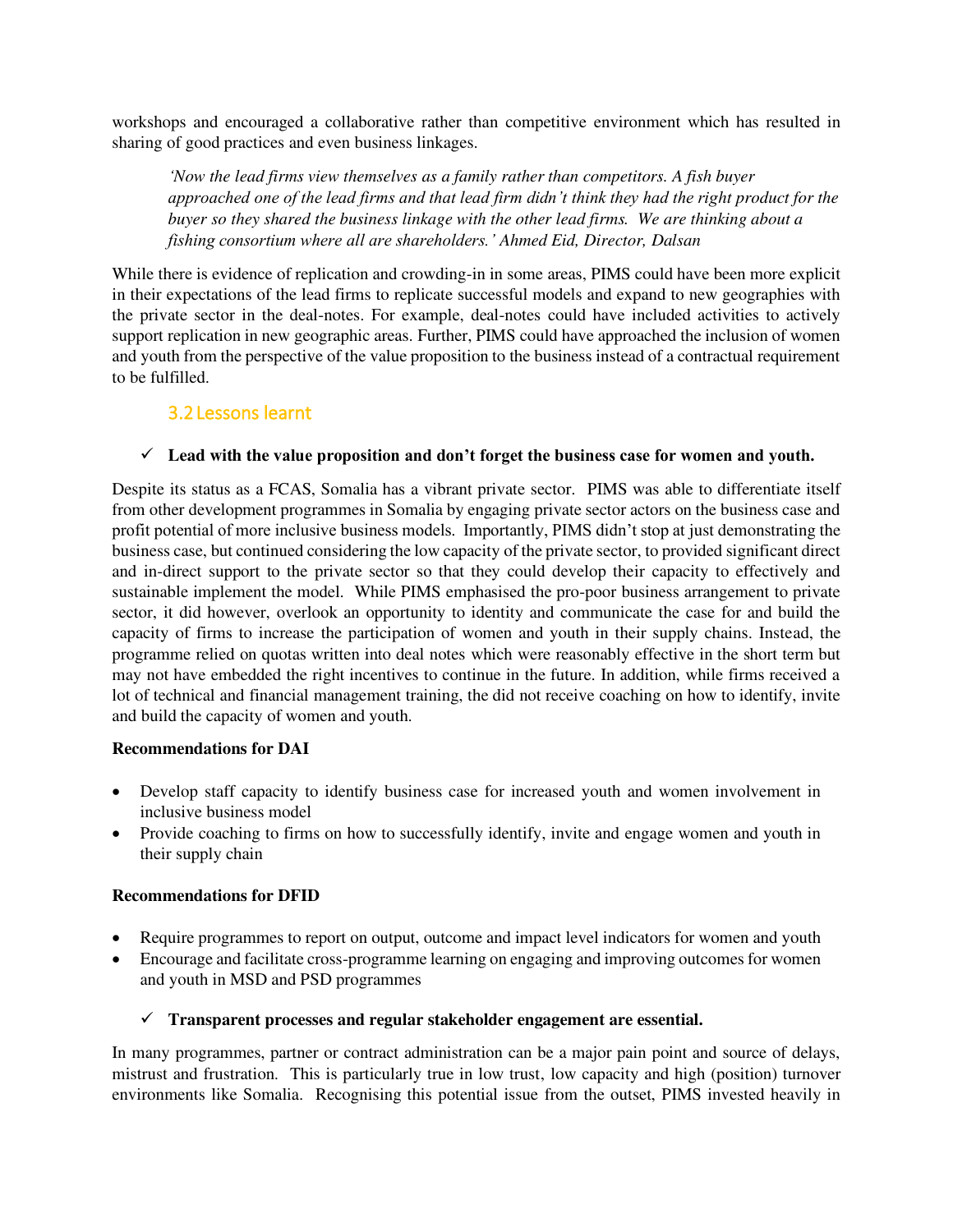partner financial management capacity building and develop clear communications regarding accounting procedures. Programme partners reported that they appreciated the way in which PIMS staff listened and worked with them and that this led to increased trust and transparency.

#### **Recommendations for DAI**

• Continue to conduct and regularly update detailed PEAs to determine most effective stakeholder engagement strategies

#### **Recommendations for DFID**

• Recognition of this as essential and potentially time-consuming for the project team; willingness to step in and support relationship building with stakeholders in support of the project.

## <span id="page-21-0"></span>4 Policy and policy advocacy



### <span id="page-21-1"></span>4.1 Approach



PIMS was not initially designed to engage directly on policy or substantially with the FGS. However, as the programme evolved, developed relationships with the government and new market opportunities emerged for Somalia as a result of being readmitted into COMESA, policy development and advocacy became an increasingly important component of programme. Though the high turnover of FGS officials was sometimes a setback for the programme, it also created opportunities for the programme to push ahead

and promote good practices to the new government officials. In other countries, with less turnover and more entrenched officials, a more deferential or diplomatic approach might be necessary.

PIMS approach to policy was to identify key policy related constraints in the three sub-sectors and socialise these findings with the relevant ministries with the goal of finding policy champions. A policy gap analysis was conducted in the beginning for each sub-sector. In addition to proactively identifying policy constraints in the targeted sectors, PIMS has also been responsive to FGS requests.

#### **Policy Advocacy**

PIMS regular contact with FGS officials through the quarterly and bi-annual meetings, was important to their success with policy development and advocacy. These regular meeting not only elevated and reinforced PIMS programme position, it also facilitated entrée and dialog with the most senior government officials. These meetings allowed PIMS to socialise policy ideas, see what would gain traction and demonstrate their responsiveness to FGS officials by taking on board their policy suggestions.

 **Leverage formal programme progress update meetings to strengthen positioning and relationships; and socialise policy ideas**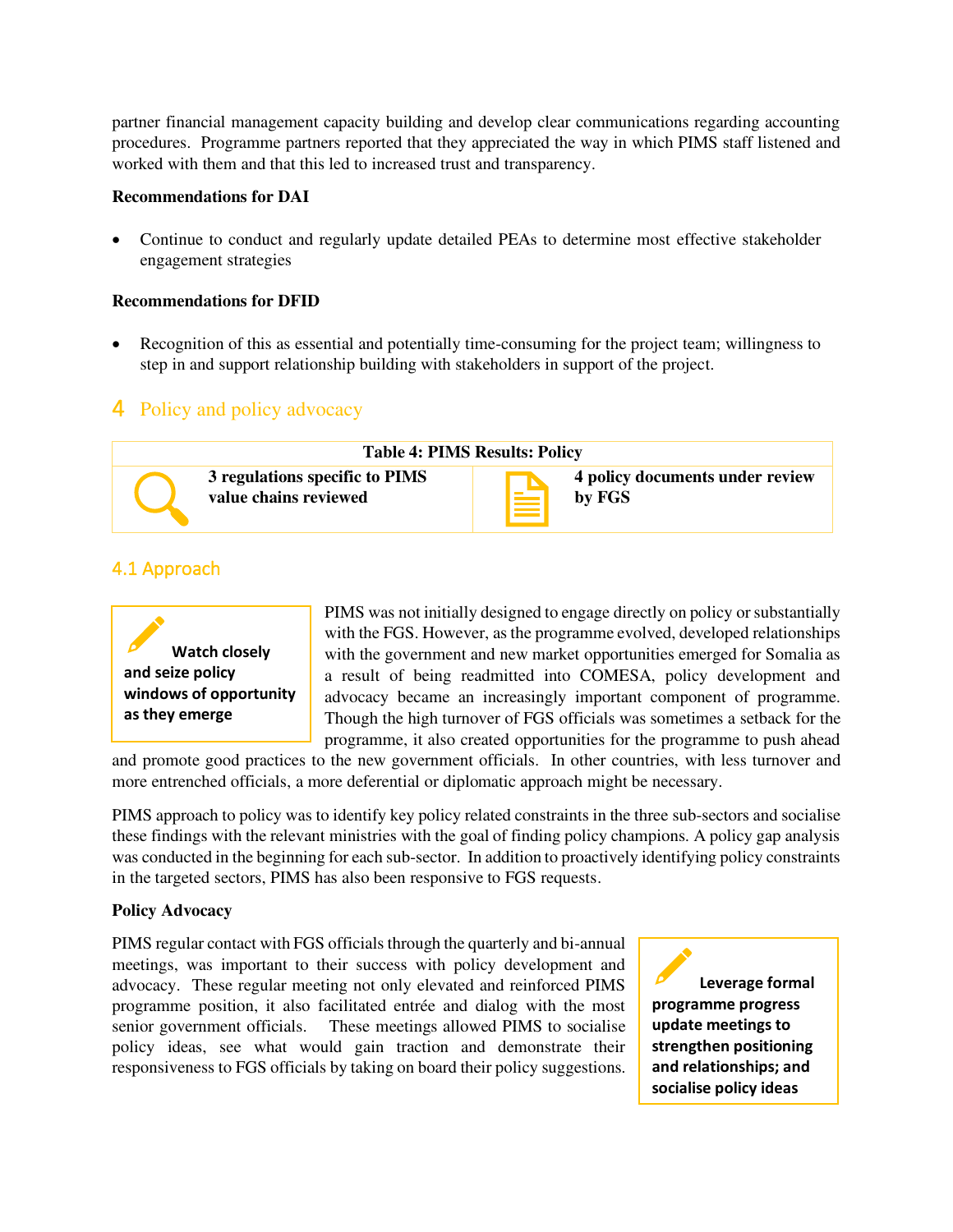**In areas of high turn-over, leverage 'incumbent' position to usher through policy** 

Rather than working through civil society or the private sector, PIMS advocated for policy changes directly with the relevant government stakeholders. And often used its 'incumbent' position to bring up to speed

and along newly appointed FGS officials. PIMS opted for a more direct advocacy approach because of the advocacy approach because of the **PIMS policy**<br>agenda *Agenda* **PIMS PIMS PIMS PIMS PIMS PIMS PIMS PIMS PIMS PIMS PIMS PIMS PIMS PIMS PIMS PIMS PIMS PIMS PIMS PIMS PIMS PIMS PI** limited experience of the private sector

in policy advocacy. Further, the complex regional political dynamics required that PIMS tailor its policy messages and engagement strategies. Though this entrepreneurial approach to policy advocacy

 $\bullet$ **achievements may be at some risk as a result of its direct engagement approach** 

yielded successes with regards to irrigation and good handling standards for the fisheries sub-sector (see Boxes 7 and 8 respectively), PIMS did encounter challenges with some of its other policy endeavours including seed policy and fertiliser policy.

#### **Box 7: Irrigation policy to improve food security, nutrition and sustainable economic growth and development**

In 2018, after consultation with the Federal Ministry of Agriculture and Irrigation, PIMS began the process of drafting an irrigation policy that would provide guidance to all stakeholders in the provision of irrigation goods, works and services. PIMS, through its partner SATG, began by collecting relevant data. Interviews were conducted with public and private sector actors, as well as other stakeholders who are involved in irrigated agriculture production, such as farmers (small scale and commercial), elders, community leaders, local authorities, and companies. Consultation meetings were organised on the development of the policy and plenary meetings with different stakeholders, including the line-Ministries and farmers were held in Mogadishu and Kismayo in late March-early April 2018 and the irrigation policy draft was developed in Q2 2018 and shared with the state ministers in Puntland and FGS.

The Somali Federal Government Ministry of Agriculture & Irrigation (MoAI) requested support to undertake a validation exercise of a draft National Irrigation Policy that was developed by the ministry among the federal member states. PIMS then signed a letter of engagement with the Ministry of Agriculture and Irrigation to undertake the planned validation meetings to be held across the five regional states of HirShabelle, South West, Galmududg, Puntland and Jubbaland. As of end 2018, the drafted irrigation policy has been shared with and validated by the relevant state ministers in Puntland, Juballand, Galmudug, Hirshabelle and South West states and FGS and is awaiting approval and adoption by the Cabinet. Upon its adoption and approval, the policy is expected to provide guidance to all stakeholders in the provision of irrigation goods, works, and services, as well as improve interventions that will facilitate improved food security, nutrition and above all sustainable economic growth and development.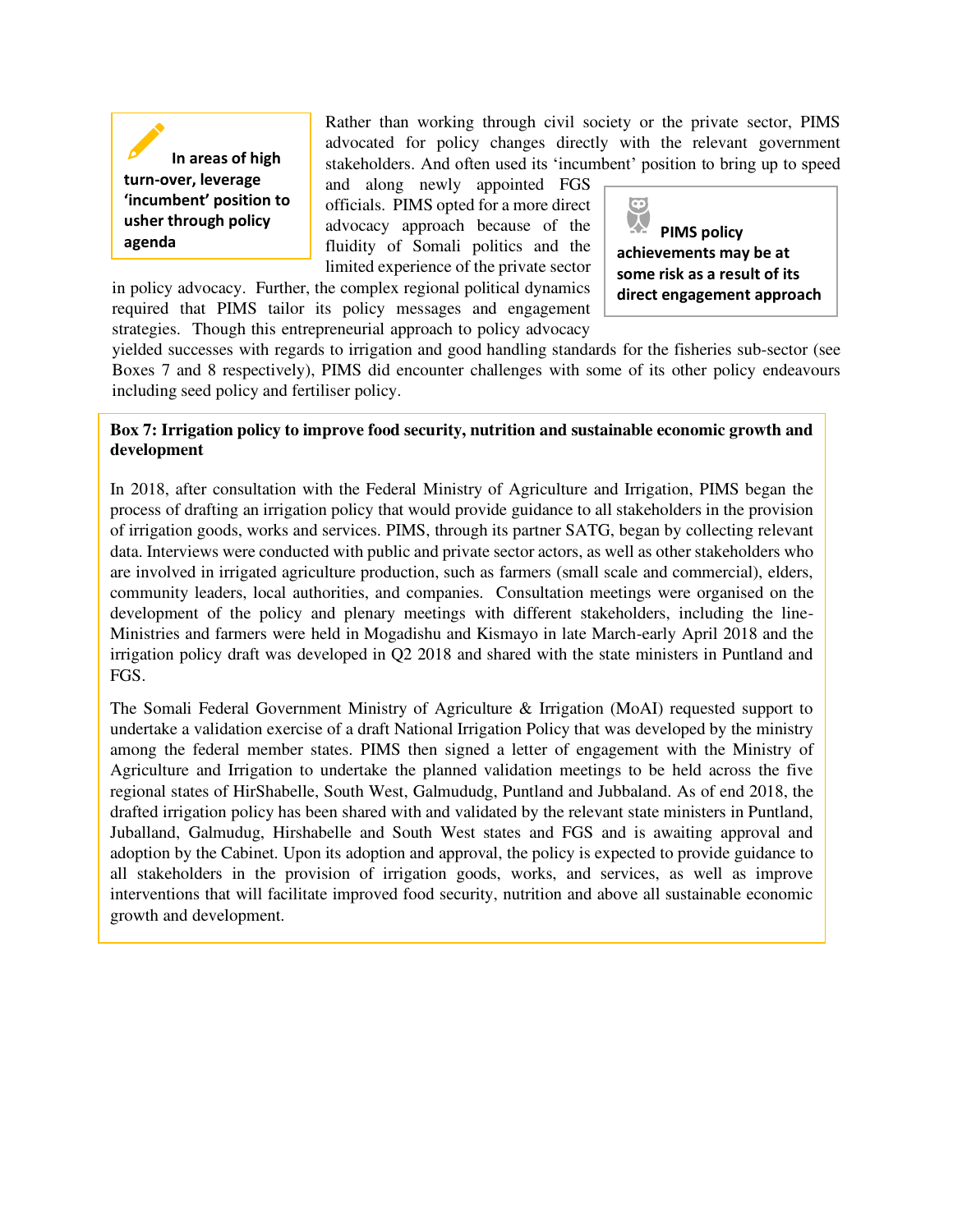#### **Box 8: Progress Towards Creating a Somali Bureau of Standards**

With the readmission of Somalia into COMESA in July 2018 and the growing global demand for fisheries' products, a range of new market opportunities have opened up for Somali businesses including for fishing exporting businesses however, the absence of standards for fish handling practices and certification bodies like HACCP, serve as 'soft' but none the less real barriers to accessing lucrative markets.

To address this challenge, PIMS has worked closely with the Somali Bureau of Standards (SoBs), relevant FGS ministries and the USAID program GEEL to raise awareness of the importance of standards and co-develop a 'Good Handling Policy' with the Ministry of Fisheries and Marine Resources (MoFMR) to guide industry practices. PIMS has also leveraged its connections in the Kenyan Government to transfer expertise and learnings to Somali stakeholders through exposure visits.

In September 2018, PIMS facilitated a series of technical discussions between the Chairman of the SoBs and the Director General of Fisheries Department on the legal and institutional frameworks and that may hinder fish trade between Kenya and Somalia. PIMS policy gap analysis study served as the basis for these discussions which culminated in a consultative meeting with over 20 high level stakeholders from the fisheries sector. During this meeting, the Deputy Minister of MoFMR pledged his support and requested compliance with fish quality and safety standards from all ministries and agencies involved in bilateral trade.

With the support of the FGS in place, PIMS then focused on facilitating exposure visits between the SoBS and Somali Chamber of Commerce and their relevant Kenyan counterparts. Five Somali delegates met with counterparts from the Kenya National Chamber of Commerce and Industry, Kenya Bureau of Standards (KEBS), SGS, and Kenya Accreditation Service (KNAS).

The Somali delegation also visited KEBS where they were briefed on the standard operating procedures at the institution. The key objective of the meeting was to support the Somali delegates to navigate the process of quality certification. The delegation was briefed on the history of KEBS, roles and responsibilities of KEBS and how it liaises with international certifying bodies and the development stages of Kenya Standards. The delegates were impressed with the exposure visit and asked several questions related to developing and implementing standards.

The delegation also met with KENAS which is the sole National Accreditation Body mandated to offer accreditation services in Kenya. From the high-level exposure visits, the delegation learnt best practices to assist them to establish a standardisation system in Somalia.

The exposure visited culminated in a meeting with SGS who explained that starting in 2013, through support of the GEEL project, the company carried out laboratory analysis of fish and fish products and conducted several trainings on HACCP principles. During the visit, delegates were briefed on the preexport verification of conformity (PVOC) standards programme which include inspection, sampling, testing, and issuance of certificates of compliance and certificates of inspection. Also during the visit, PIMS identified that two areas; establishing a standardisation and certification system for export from Somalia to Kenya and beyond and securing import orders from Kenya for Somali exporters are not addressed in the SGS-GEEL activities and agreed to address these issues with SGS to facilitate a multiagency training on PVOC programme to empower the key stakeholders from MoFMR and SoBS.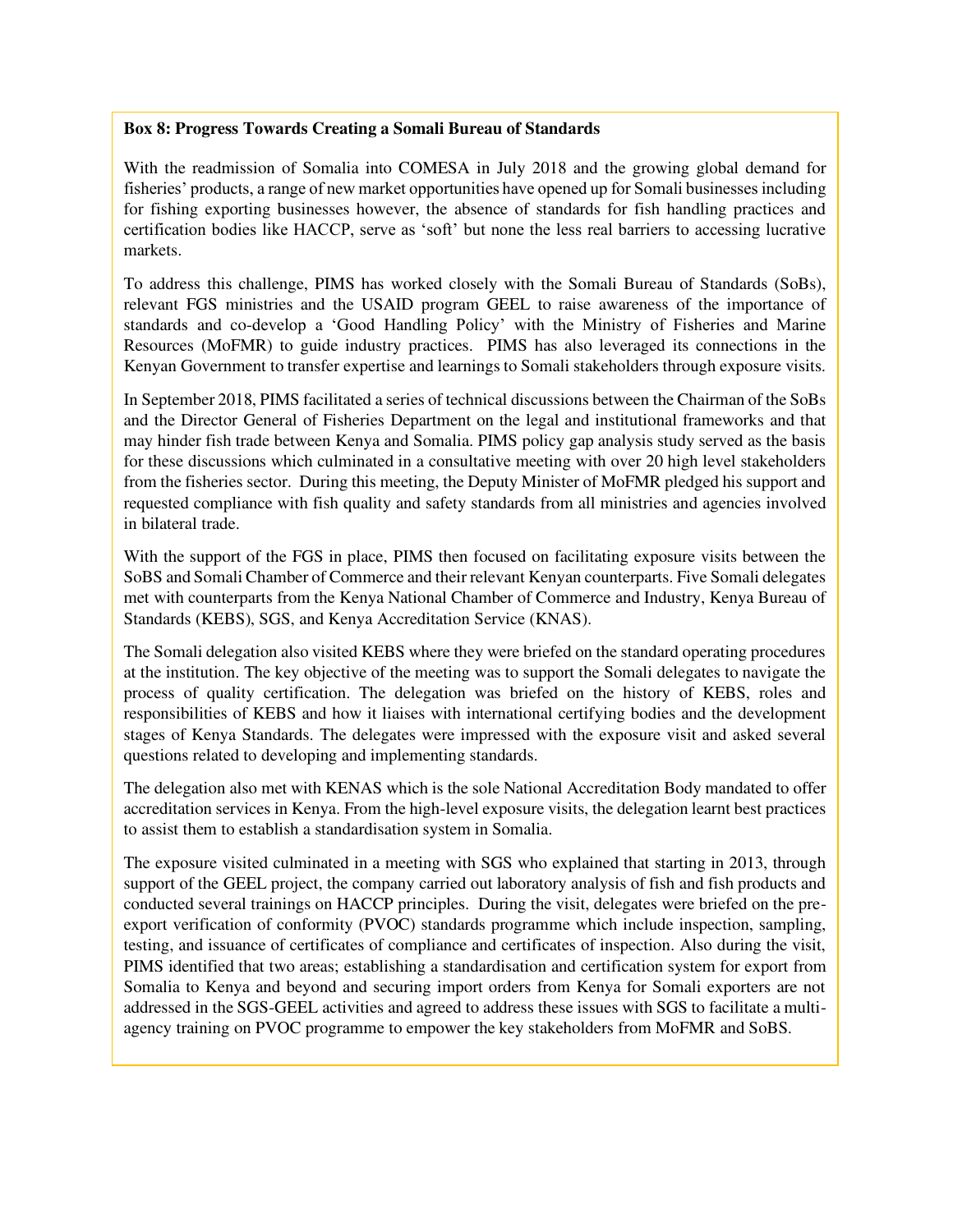### <span id="page-24-0"></span>4.2 Lessons learnt

#### ✓ **Don't shy away from policy but build-in an off-ramp.**

PIMS was not initially conceived to work closely with the FGS on policy. However, as government policy champions emerged alongside windows of opportunity in the policy arena, PIMS staff jumped in and provided technical assistance to the relevant government champions. This entrepreneurial and opportunistic approach has been enabled by the relationships brokered and nurtured by the Team Leader and resulted in two pieces of policy being advanced to a formal review within the FGS. While PIMS has been able to leverage its personal contacts and strong technical reputation in Somalia to advance policy relatively rapidly, it has not developed in parallel a sustainable advocacy strategy. Private sector was consulted in the identification of the policy constraint and drafting of the policy papers, but not brought in or strengthened to join and or eventually lead the actual advocacy efforts. As a result, existing policy initiatives risk stalling without the continued programme support.

#### **Recommendations for DAI**

• Continue to consult private sector in the identification of policy constraints and policy papers and through this process co-develop a policy advocacy strategy (including a plan for the programme exit). The policy advocacy strategy could include bringing on board relevant civil society groups should detail the capacity building required to address identified skill gaps.

#### **Recommendations for DFID**

• Continue to include the flexibility in FCAS programmes to work with the government and advocate policy changes relevant to the programme's market facilitation activities.

## <span id="page-24-1"></span>5. CfW Component

| <b>Table 5: PIMS Results: Cash for Work</b> |                             |                                              |                                                       |                                   |
|---------------------------------------------|-----------------------------|----------------------------------------------|-------------------------------------------------------|-----------------------------------|
|                                             | 402,074 work days           | $\frac{1}{\sqrt{1+\frac{1}{2}}}$             | 52 asset user groups with improved capacity           |                                   |
| 8km roads<br>rehabilitated                  | 7 Irish<br><b>Crossings</b> | 280 Km irrigation<br>canals<br>rehabilitated | 4,856 additional<br>hectares opened for<br>production | 4,500<br>hectares<br>grazing land |

#### <span id="page-24-2"></span>5.1Approach



Instead of viewing the CfW activities as an add-on or impediment to implementing the MSD approach, PIMS approached the CfW component as a programme asset and identified with the local communities' opportunities to strategically address key infrastructure constraints affecting the growth of the communities' farming activities and private sector development. In end of 2018,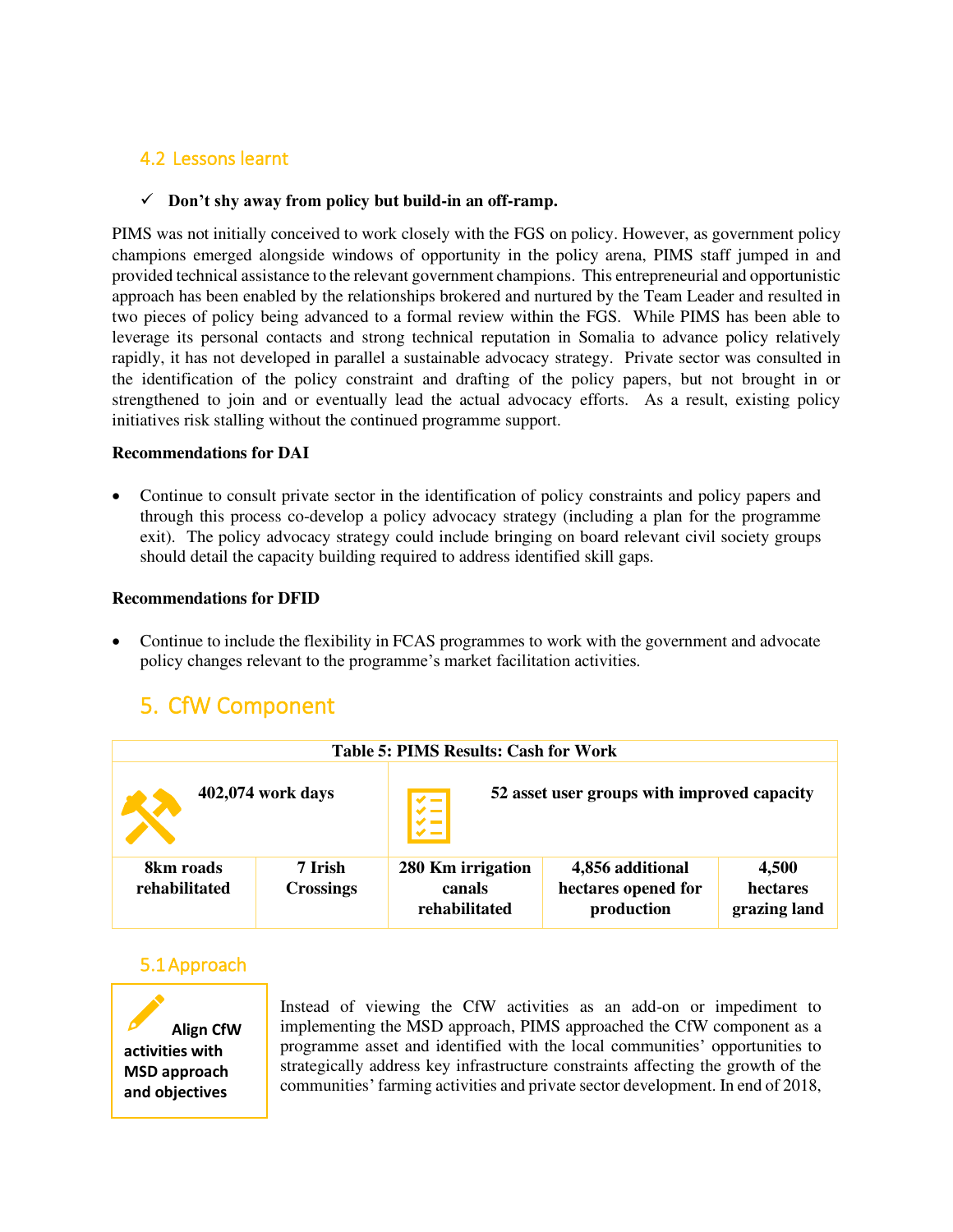**Plan for the capacity building of local government officials to reduce risks during the CfW tendering process** 

**management capacity** 

 $\widetilde{\mathcal{P}}$ 

PIMS ramped up its CfW activities to respond to the threats posed to Somali livelihoods by the prolonged drought.

Proposed CfW activities were assessed using a sustainability, impact and response (SIR) framework (see Box 9) which enabled the program and the communities to prioritise CfW investments.

In areas with pre-existing asset management associations and clear incentives to pay for the maintenance of the infrastructure improvement, like sesame, this approach worked well.

**The sustainability of some CfW activities may be at risk because of limited community ownership /** 

However, in the dairy and fisheries sectors it was more difficult to evaluate and establish **Box 9: SIR framework** 

- **Sustainability:** the CfW activity will deliver lasting infrastructure improvements that can be managed by the community;
- **Impact:** the CfW activity will generate significant economic benefit for that community; and
- **Response**: the CfW activity provides an appropriate emergency response for the population under stress.

sustainability plans because the improvements were mainly roads and Irish Crossings which everyone, not just dairy producers or fisherfolk, could use; reducing the incentives for a small group of people to pay for the maintenance of an infrastructure improvement which would benefit everyone. Consequently, in the dairies and

fisheries sectors, more emphasis was given to the potential impact and response of the given infrastructure improvement. For example, the dairy team calculated which infrastructure improvements would contribute to the greatest reduction in milk spoilage (i.e. a main constraint in the dairy sector). A similar calculation was made for the fisheries sector. This market focus of the CfW work was a departure from traditional CfW programmes in Somalia which are primarily viewed as way of providing immediate assistance to emergency-affected populations.

"*…most of our milk used to get to waste because transporters could not come to Habale village due to bad roads. Occasionally, women could carry milk on their backs and walk 35 km to Hargeisa market. Since PIMS rehabilitated the road, transporters come both in the morning and evening to collect milk and we do not have any more milk getting spoilt...also women now have more time to do other domestic chores…" Habale Road Committee Chairman, Said.* 

#### **CfW partner identification and selection**

All CfW sub-projects were competitively advertised using local newspapers, websites and formally registered with respective authorities. In Somaliland and Puntland, the highway authorities formally registered bid advertisement, gave reference numbers, participated in official bid opening ceremonies and formally signed the selection process evaluation. PIMS contracted experienced construction firms to carry out the work. PIMS received regular requests from the Somaliland Tender Board, Puntland and the federal government for support and capacity building, which was not a formal part of the programme.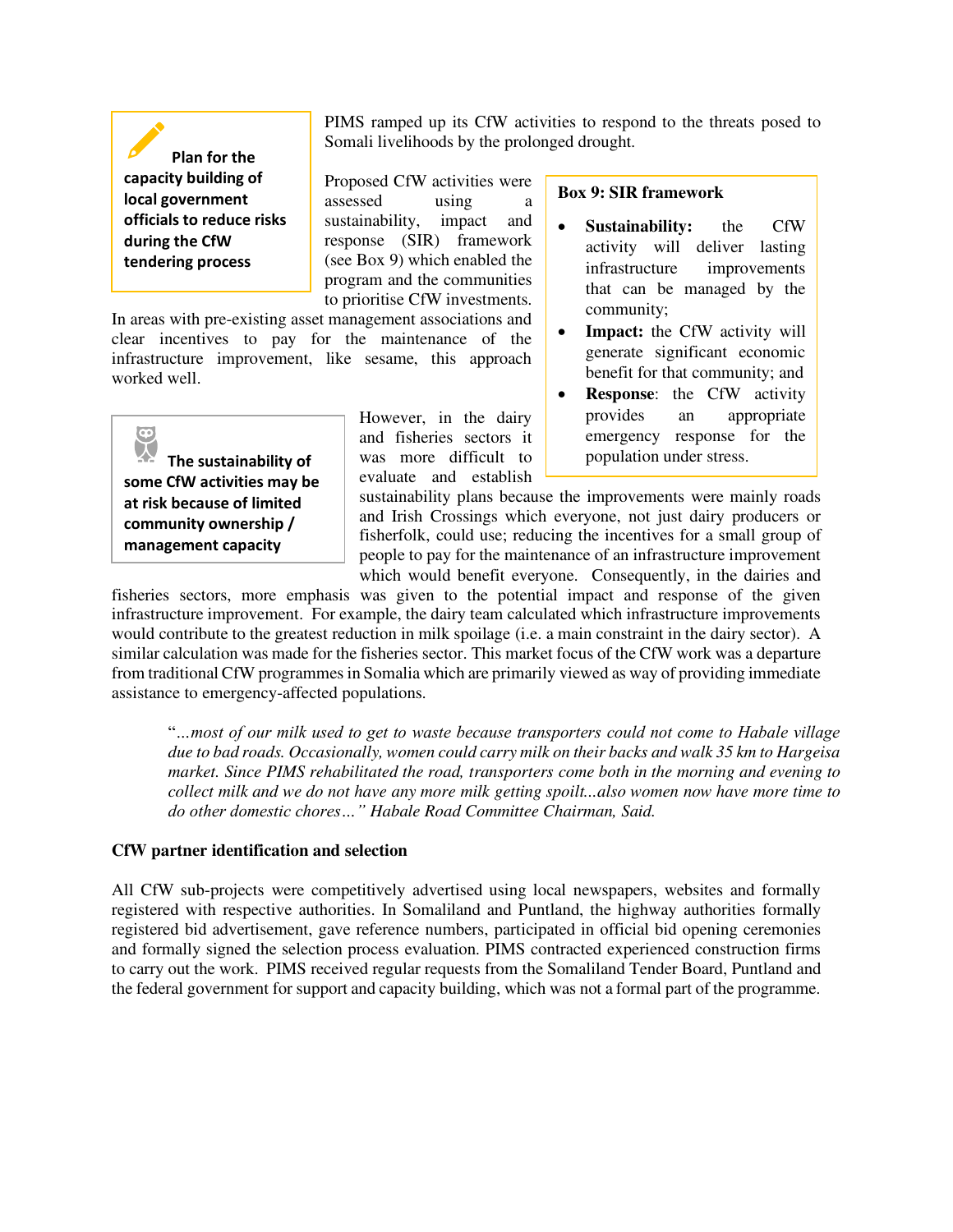In South Central where security and consequently access is an on-going challenge, PIMS employed a different approach and incorporated strategic CfW activities into the deal notes of selected lead firms under the sesame value chain. This was feasible because the CfW infrastructure improvements required little engineering knowledge or specialised tools and the sesame companies already had a good relationship with the communities through the out-grower work. PIMS provided additional training to the companies on how to carry out the CfW activities including requirements on women and youth participation, which were also stated in

 **Hire lead firms to manage CfW activities when incentives are aligned, and technical requirements are within their capacity** 

the deal note. Because the canal improvements would directly benefit the sesame companies, through increased supply of sesame from farms with new and or improved access to canals, the lead firms had a clear incentive to ensure that the CfW activities were carried out well. Using the lead firms also resulted in significant cost-savings for PIMS who no longer needed to contract out the CfW supervision to construction firms.

#### **CfW management and monitoring**

Similar to the management and monitoring of the market systems activities, PIMS closely monitored progress on CfW activities, was in frequent contact with contractors and was required to build the capacity of contractors to meet PIMS reporting requirements. PIMS found that the staff of contractors were not up to the standards required in procurement processes including the financial and narrative reporting which resulted in delayed payments to the firms.

 **Use mobile money, but first check assumptions around SIM cards / phone usage particularly among vulnerable** 

**groups** 

To minimise payment delays to CfW workers, increase transparency and accountability and reduce errors and the potential for fraud, PIMS used mobile money transfer systems to register and pay labourers. Though this innovative approach ended up being very effective, initially PIMS encountered difficulties when it realised that as many as 60% of the labourers did not have their own mobile phones and or SIM cards and

**youth** 

 $\bullet$ 

instead provided the number of a family member or friend at the initial registration. This issue was resolved by

engaging the mobile money transfer companies to conduct ongoing registration and provision of SIM cards. This slowed the process the first few days but after the first week, was resolved. PIMS ensured that all payments are done through mobile money transfer to individual labourers and on a weekly basis, the mobile company (Zaad in Somaliland, Sahal in Puntland and EVC in South Central Somalia) sends the payment summaries. PIMS M&E unit then checked that the daily registrations correctly tally with the total amounts dispensed by Zaad, Sahal and EVC.

#### **Capacity Building: Community Asset Management Committees and training**

From the outset, PIMS recognised the central importance of user associations in ensuring the sustainability of its CfW activities and over the life time of the programme strengthened the capacity of 52 different committees. PIMS' initial PECA assessment for the sesame sector identified that irrigation infrastructure use, repair/rehabilitation, and

 **Use a robust PECA analysis to inform** 

**CfW community engagement strategy** 

**PIMS overlooked an opportunity to investigate the impact of mobile money in CfW on financial inclusion (FI) and augment programming to optimise FI impacts for women and**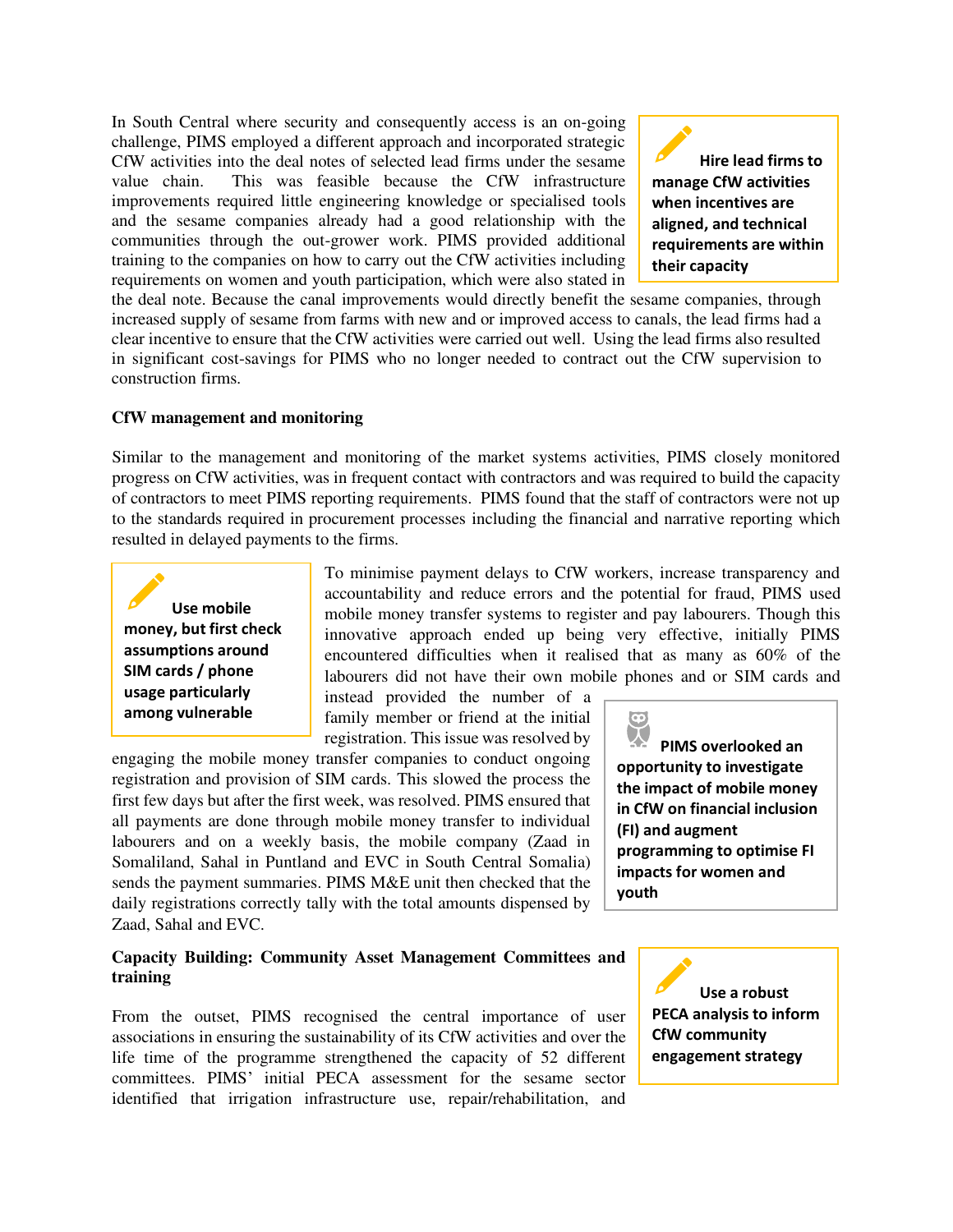development are very sensitive and need to be done through systematic consultation and awareness raising and only after securing agreement from all stakeholders. The traditional leaders and irrigation committees are effective entry points for such work and would be expected to be supportive of PIMS activities.

PIMS asset management trainings were regular and covered a range of topics including roles and responsibilities of committee members, effective coordination and communication between farmer and canal committees, community cohesion and ownership, monitoring and repair work and the importance of equitable water distribution. In Somaliland, where CfW activities are frequently part of core humanitarian response, an important part of the training to the asset user groups was on community mobilisation and consensus building on engagement, sustainability and frequency of payment (daily vs. weekly).

As a result of these training, canal management committees self-reported the following achievements including increased water availability, equal distribution of water, improved farming and income and the planting of a greater variety of seeds.

*"Before our canals used to stop functioning because of minor damages which near communities could handle and everyone neglected with the belief that someone else might do, now we regularly monitor the rehabilitated irrigation canals and engage farmers in early repairing of any damage that can cause water loss". Xuseen Mowliid, Buulo Cabtooy village, Community Asset Management Committee*

### <span id="page-27-0"></span>5.2 Lessons learnt

#### $\checkmark$  In FCAS, CfW can be an asset to MSD programmes but sustainability plans need to be developed **from the outset.**

The use of a market lens in the selection of CfW activities has amplified the impact of the MSD work across the three sectors. However, the sustainability of the infrastructure improvements depends on more than just market dynamics but also the capacity and vested interest of firms and user groups to collect fees and manage the maintenance. For example, in the sesame sector, the private companies together with the asset user committees have an incentive and capacity to collect user fees and manage the maintenance. However, in the dairy and fisheries sectors, the public nature of the infrastructure improvements makes it harder to levy usage fees and have a robust sustainability plan.

#### **Recommendations for DAI**

Develop alternative strategies to improve the sustainability of CfW activities in areas where there are not clear management structures.

#### **Recommendations for DFID**

• Encourage DFID and other donor programmes (as appropriate) in FCAS to include stronger market and sustainability considerations in the identification and prioritisation of CfW activities.

## <span id="page-27-1"></span>6. Market systems development

*This section describes PIMS' approach to market systems work (e.g. sub-sector selection) and lessons learnt. It also includes detail descriptions of the programme's market systems development interventions in the dairy, fisheries and sesame sub-sectors.*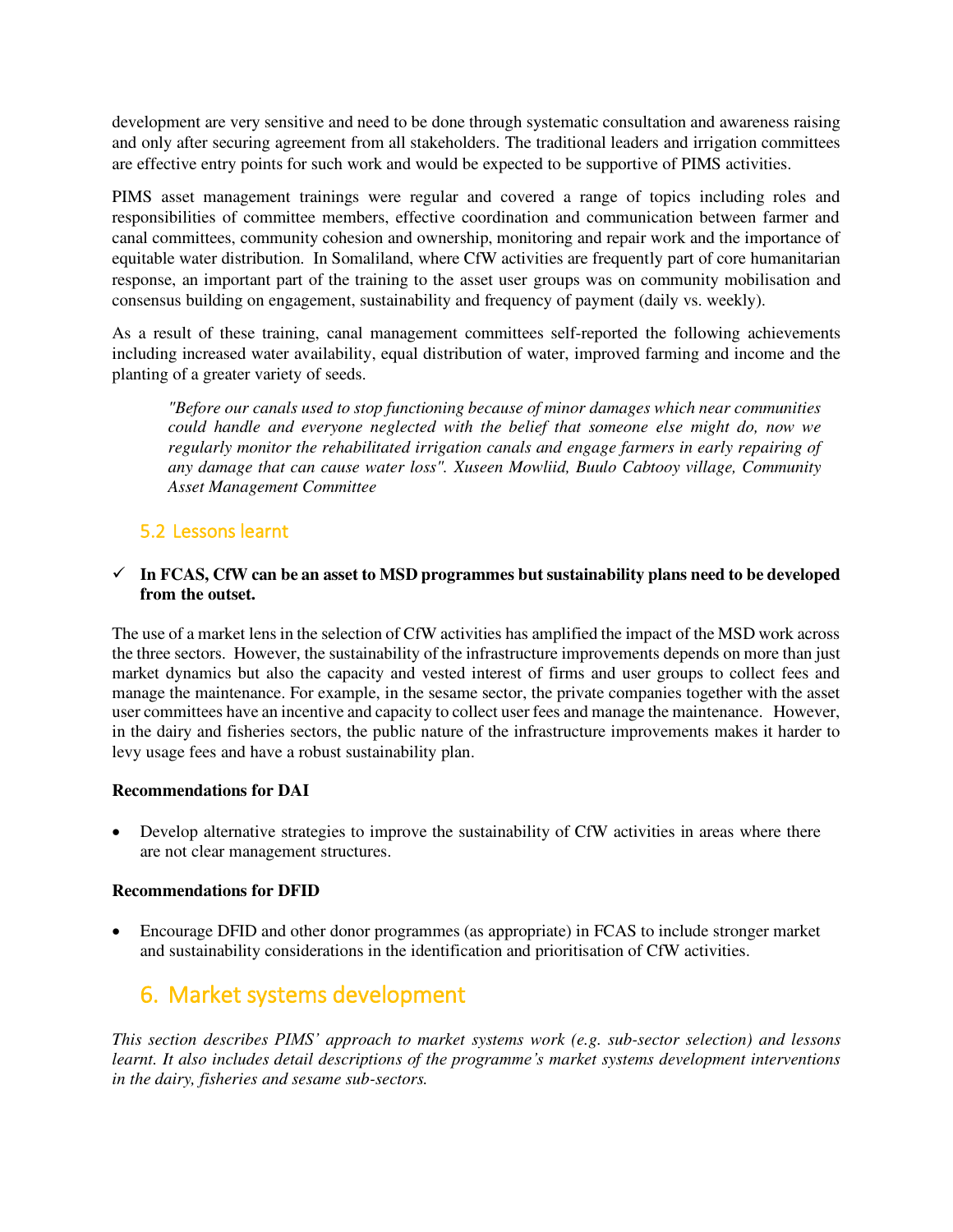|   |                                                                        |                                                             | <b>Table 6: PIMS Results</b>                                                       |                                                                      |
|---|------------------------------------------------------------------------|-------------------------------------------------------------|------------------------------------------------------------------------------------|----------------------------------------------------------------------|
| E | £26,236,062 Net<br><b>Additional</b><br><b>Income Change</b><br>(NAIC) | <b>Xj</b><br>$\overline{\mathbf{6}}\mathbf{x}$<br>practices | 68,210 producers<br>$(32\%$ women) who<br>have received PIMS<br>support to improve | 93% of producers are<br>satisfied with practices<br>promoted by PIMS |

### <span id="page-28-0"></span>6.1Sub-sector selection

PIMS' kicked off its inception phase with an initial drafting of a long list of 20 potential economic sectors with potential to reduce poverty, create jobs and increase incomes in Somalia. PIMS then convened a sector selection workshop attended by Somali government officials, donors (e.g. DFID, FAO, ILO, UNDP, USAID) and project partners (e.g. SATG, HIPS) to narrow the long list of sectors to the six specific sectors with the highest potential to contribute to job-rich and inclusive economic growth for the Somali people. At the end of the two-day workshop, banana, lemon, sesame, dairy, livestock and poultry sub-sectors were selected and PIMS commissioned in depth research (market systems assessments) on each of the subsectors.



The market systems assessments examined the historic performance and potential of each sector including analysis of the end market, value chain structure and power dynamics, potential for value-addition and upgrading, seasonality, supporting functions, business enabling environment, existing donor activity. It also assessed cross-cutting areas such as PECA, gender and social inclusion and potential for employment and cash for work activities. Based on the research findings, the study team identified market opportunities and the key

systemic constraints and developed recommendations for PIMS to facilitate interventions.

Through the PECA analysis, risks to the implementation of interventions were identified and weighted. However, climate related risks, despite their frequent occurrence in Somalia, were not seriously acknowledged in either the feasibility assessments or the intervention plans of the market systems assessments. The PIMS programme also overlooked an opportunity, outside of the CfW activities, to strengthen resilience considerations in sub-sector selection and intervention design process.

 $\bullet$ **PIMS did not give sufficient thought to what resilience means and how to strengthen it at a household and systems level.** 

### <span id="page-28-1"></span>6.2Lessons learnt

#### ✓ **In FCAS, the MSD approach can lead to sustainable change and increased resilience**

PIMS results have proven that an MSD approach can be effective in Somalia and contribute to sustainable change. Given the FCAS status of Somalia, PIMS initial sub-sector selection and market analyses emphasised political economy considerations and overlooked other important risks such as natural disasters like drought, which are a relatively frequent occurrence in Somalia. More consideration of the likelihood and impact of natural disasters could have helped PIMS anticipate challenges in the dairy and sesame sectors. It could have also helped the programme identify other resilience building activities like fodder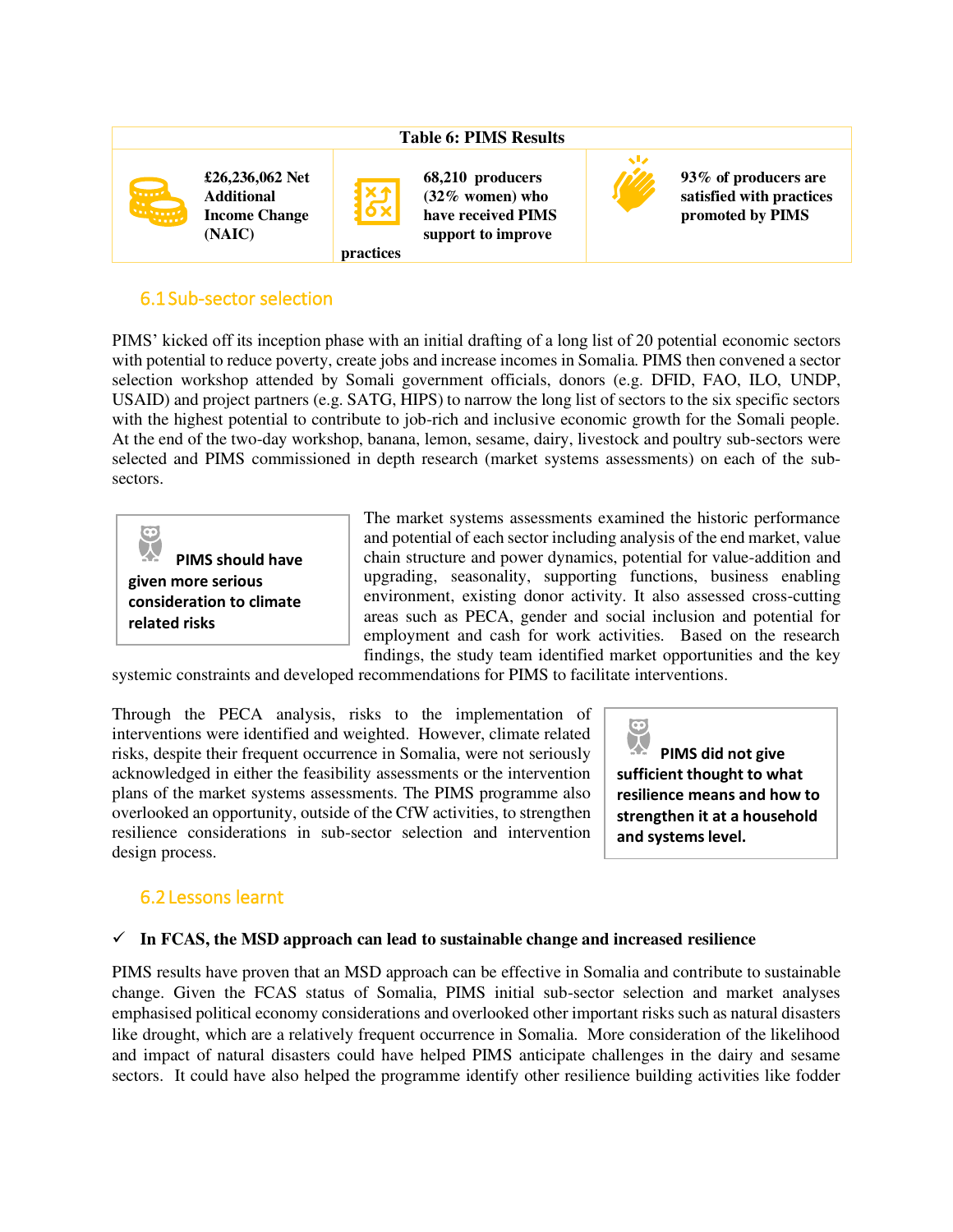and water conservation which could have strengthened household resilience and mitigate against the impact of external shocks.

#### **Recommendations for DAI**

- Update sub-sector selection criteria to include stronger resilience considerations including assessing the likelihood and impact of natural disasters on household and systems-level resilience
- Revise monitoring tools to regularly assessing incentive structures to ensure alignment
- Include supplementary resilience strengthening activities with the private and public sector (as appropriate) at household, community and systems level to improve absorptive, adaptive and transformative capacities

#### **Recommendations for DFID**

- Continue to use MSD approach to improve resilience in FCAS
- Develop and share with other donors' evidence base of the impact and effectiveness of MSD approach to improve resilience in FCAS

## <span id="page-29-0"></span>7. Dairy and livestock



Dairy (cow and camel milk) is important component of a Somali's diet and demand is growing steadily. Further, it directly involves tens of thousands of low to middle income Somalis (especially women), particularly in Somaliland and Puntland in its production. However, PIMS' market research revealed that the safety and growth of the dairy sector is constrained by poor production and handling practices, lack of access to value adding inputs, degraded infrastructure and a weak enabling environment.

To address these issues, initially PIMS designed interventions to address market failures in the core market, supporting services and enabling environment (i.e. rules and regulations) of the dairy sub-sector. Core market interventions focused on (1) improving milk handling practices among producers, collectors and distributors and (2) increasing milk productivity through adoption of improved knowledge, attitudes and practices by producers. Supporting services interventions focused on (3) improving value chain infrastructure. And, enabling environment interventions focused on (4) raising government leaders' awareness and capacity to implement reforms. The dairy work also included a CfW intervention related to (5) upgrading value chain infrastructure.

Throughout the programme, PIMS 9 signed deal notes with 8 private sector companies. Objectives varied by type of intervention (see Table 8).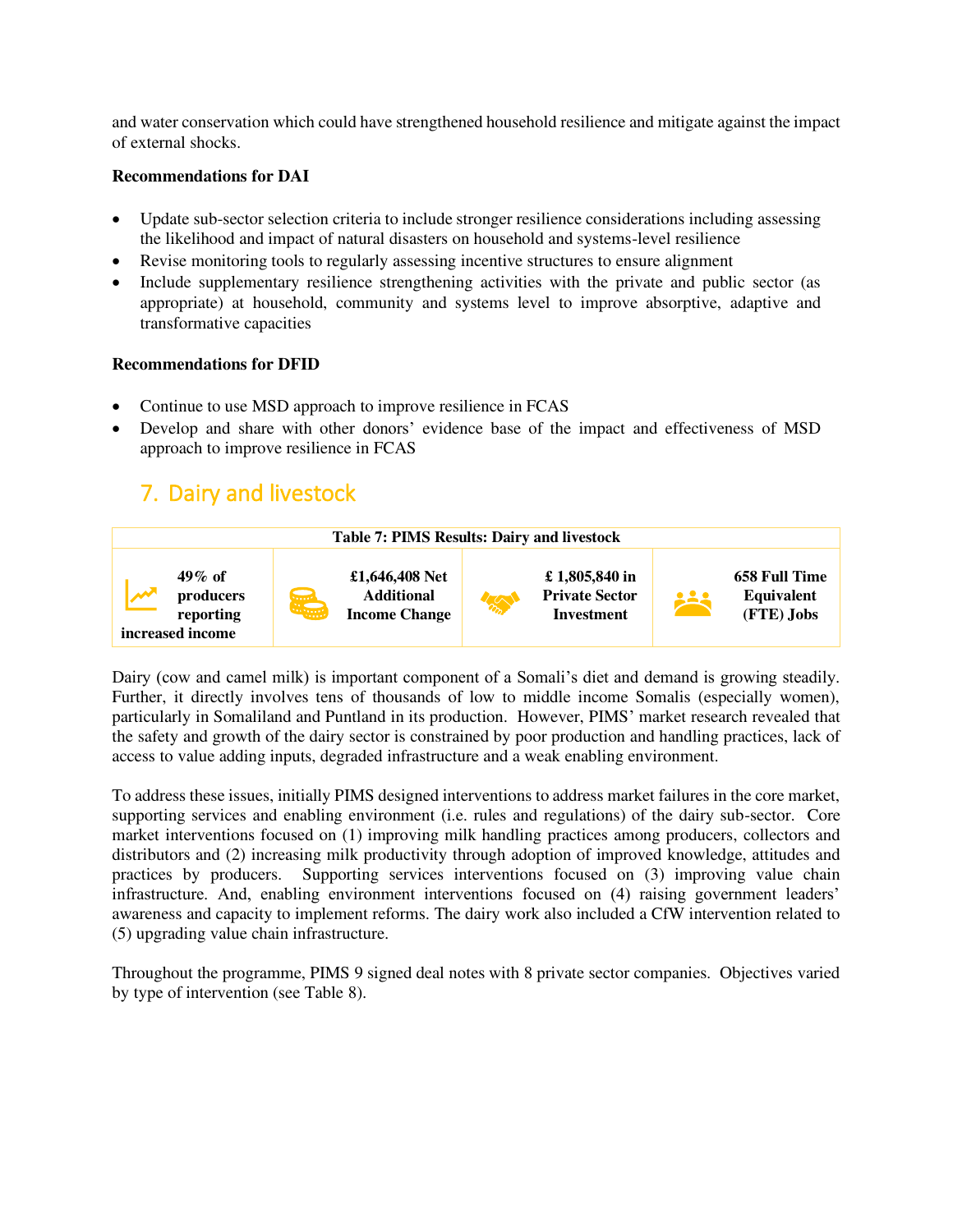| Table 8: Dairy and livestock sector deal note objectives |                                                                                                                                                                                                                                                                                                                                                                                                                                                                                                                                                                                                                                                                                                                                       |  |  |  |
|----------------------------------------------------------|---------------------------------------------------------------------------------------------------------------------------------------------------------------------------------------------------------------------------------------------------------------------------------------------------------------------------------------------------------------------------------------------------------------------------------------------------------------------------------------------------------------------------------------------------------------------------------------------------------------------------------------------------------------------------------------------------------------------------------------|--|--|--|
| <b>Focus of</b>                                          | <b>Key objectives</b>                                                                                                                                                                                                                                                                                                                                                                                                                                                                                                                                                                                                                                                                                                                 |  |  |  |
| intervention                                             |                                                                                                                                                                                                                                                                                                                                                                                                                                                                                                                                                                                                                                                                                                                                       |  |  |  |
| Animal health                                            | Establish networks of knowledge retailers and community animal health<br>$\bullet$<br>workers who are able to promote and sell quality vet drugs to a larger number<br>of small scale customers, improving health of animals and yields of milk;<br>Increase supply and sales of quality vet drugs through strengthened<br>$\bullet$<br>distribution networks that incentivise actors all the way to the community<br>animal health system (Vets and CAHW);<br>Stimulate demand for quality vet drugs through demonstrations, promotions<br>$\bullet$<br>and awareness-raising via Agrovet Dealers (AVDs) and vet service<br>providers;<br>Introduction of new milk handling (such as containers) and nutrition products<br>$\bullet$ |  |  |  |
|                                                          | (such as feed supplements and vitamins).                                                                                                                                                                                                                                                                                                                                                                                                                                                                                                                                                                                                                                                                                              |  |  |  |
| Quality milk                                             | Reduce milk spoilage by the introduction and sales of appropriate milk cans<br>$\bullet$<br>Promote more sustainable adoption practices (such as awareness raising for<br>$\bullet$<br>consumers, producers, retailers, transporters and other concerned<br>stakeholders) to improve milk hygiene quality and limit milk spoilage and<br>losses.<br>Inaugurate a dedicated commercial transport link between milk producers<br>$\bullet$<br>and market actors through starting with number of milk collection points and                                                                                                                                                                                                              |  |  |  |
| Fodder                                                   | then expanding to entire routes<br>Establish an out-grower system for the improved fodder production and<br>$\bullet$<br>improve lead firm's fodder production capacity with an improved irrigated<br>system.<br>Establish a retail and distribution system for fodder sales to pastoralists in<br>$\bullet$<br>areas surrounding lead firm<br>Stimulate demand for quality fodder in current operational territories and new<br>٠<br>territories<br>Increase milk revenues for pastoralists utilising purchased fodder<br>$\bullet$                                                                                                                                                                                                  |  |  |  |

At the start of the intervention, there was a lot of enthusiasm amongst the lead firms, particularly in animal health.

*'For a long time, we have been selling veterinary drugs around Burao area where there are only a few milk producers. I know there is money in the villages where nearly all pastoralists live. Working through community animal health workers to deliver services to the pastoralists is a new approach all together to my business and I'm sure I'll be able to reach many pastoralists living on a 50km radius from Burao. I will be able to sell more veterinary drugs. I'm so passionate about the program and as we speak, I've ordered a whole container of livestock feed supplements. I'll use some portion of the supplements for demonstrations and I'm sure the long-term return to my business will be enormous....' Suleiman, CEO, Alla Amin Pharmaceuticals.* 

In addition to and in support of the facilitation work with the private sector, PIMS' initial CfW activities focused on feeder road rehabilitation to reduce the amount of time it takes dairy producers to reach the market. However, beginning in 2016, the effects of a devastating drought in Somaliland were beginning to take their toll and by mid 2017, 91% of PIMS beneficiaries (32% of whom are women) in the animal health (veterinary drug) intervention reported losing their animals and over 94% recorded tremendous losses in productivity and income. The drastic animal losses and subsequent humanitarian aid response which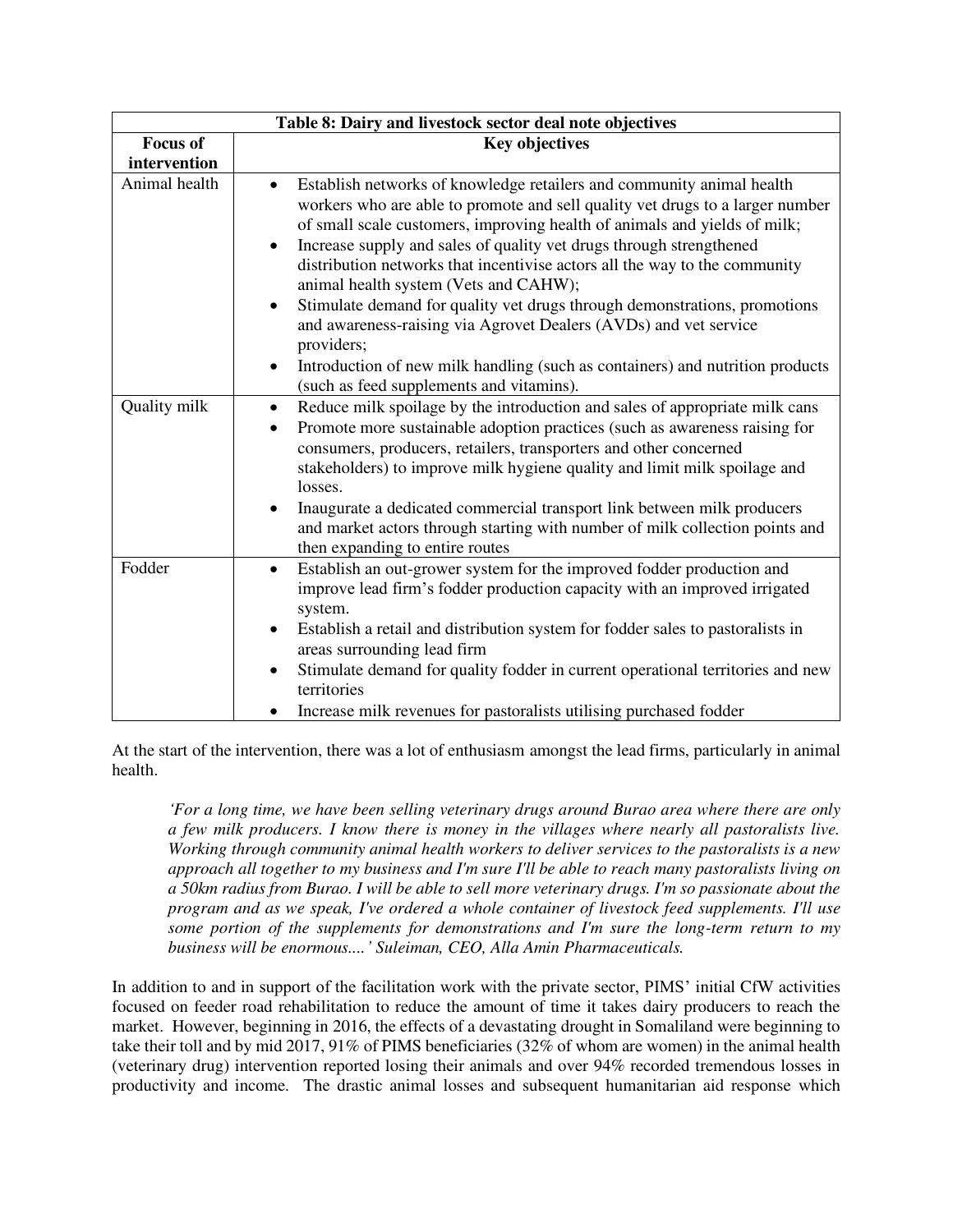ensued also had a negative impact on the uptake of the quality milk intervention, which had already been struggling because of the lack of market orientation of the lead firm, MCC.

**Keep trying (experimenting) but always keep checking the alignment of the underlying incentives** 

In response to the drought and underperformance of the dairy sector interventions in general, PIMS revised its dairy intervention in mid 2017 to focus more on the production and sale of fodder to livestock exporters, improvements to communal grazing lands and water catchment and storage (through increased CfW activities).

*'The [CfW] work we are doing here came at the right time when the drought struck us…the money we earn has helped people in many ways…most of the people have collectively saved to start small businesses…my animals died due to drought. I am saving my [CfW] earnings in Zaad [mobile money wallet] to buy new animals.' – Noor, dairy farmer* 

*"I am grateful to PIMS for helping me invest in the borehole and the solar panels. I am currently pumping 60 cubic meters of water per hour, where I initially used to pump only 6 cubic meters per hour. I will supply the extra water to the neighbouring farms in exchange for land to plan more fodder"' -Abdullahi Warsame, Usoo Godol Dairy Farm.* 

*'I had this farm for 18 years and used to plant vegetables and natural grass. Usoo Godol informed us there's an improved fodder variety which has high nutrition value for the dairy animals. They trained us on growing 10 improved fodder varieties including alphalpha, sudani, rhodes and luceinia grass. I have tested these varieties and harvested on my farm, I sold four tonnes of the produce for \$450, when before I used to make \$300. Additionally, when I feed my camels on the improved fodder variety in the dry season I get double the milk quantity I used to get'. -Abdi Abshir, Out-grower.* 

**PIMS should have been faster in understanding how the drought was impacting its interventions, including the influx of humanitarian organisations and adapting accordingly** 

PIMS also began experimenting with new business models such as renting lactating camels to dairies. They also continued to work with MCC, the lead firm who was promoting the use and sale of sanitary milk jugs, to revise their business and marketing plans. The new strategy focused on product and price differentiation based on milk quality, however, because of the scarcity of milk (due to the massive, drought-related decrease in the camel population) and the humanitarian aid response (FAO & GIZ) which gave the jugs away for free, the new strategy struggled to gain traction. In order to initiate the programme's exit from dairy, in mid-2018, PIMS tried to facilitate linkages to financial service provider, Dahabshil. to initiate the programmes exit. However Dahabshil's milk cans were not accepted to MCC, Dahabshil

did not give cash to MCC to buy alternatives and the deal could now work.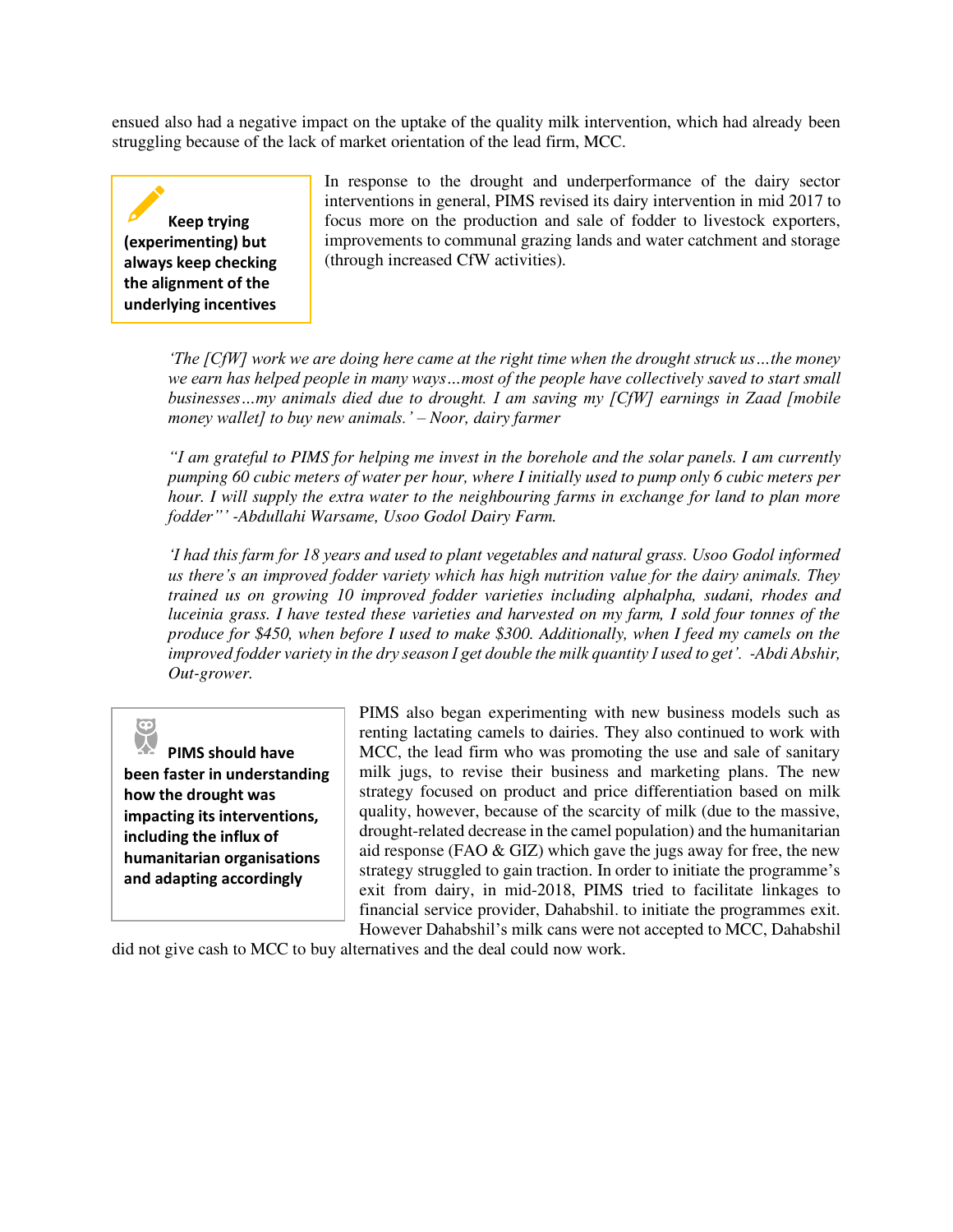## <span id="page-32-0"></span>8. Fisheries



Traditionally Somalia has had a dominant livestock tradition with livelihoods dependent on this rather than on fisheries; however, tastes are changing, particularly in coastal areas, and the fishing industry is taking on increasing importance in terms of responding to rising domestic and regional and international demand. PIMS estimates that 300,000-400,000 Somali women and men depend directly or indirectly from the domestic fishing industry. Despite its potential, sustainable growth in the Somali fishing sector is threatened by illegal fishing and poor fishing and handling practices, poor infrastructure and a challenging political economy.

To address these issues, PIMS designed interventions to address market failures in the core market and supporting services and enabling environment. Core market interventions focused on (1) improving quality and hygienic handling of fish at various segments of the value chain and (2) increasing productivity (i.e. volume and quality of fish catch). Supporting services interventions focused on (3) improving infrastructure at landing, cooling, transportation and market points and (4) facilitating access to affordable and sustainable credit and financial services. Enabling environment interventions focused on (5) improving understanding of the global markets and certification services, (6) facilitating adoption of standards and certifications.

As part of the intervention design process, PIMS identified and engaged with influential fish exporters, fisherfolk associations and key government stakeholders and explored and tested partnership modalities which would incentivise private sector investment and provision of training in fishing and handling practices to fisherfolk throughout the value chain. Throughout the programme, PIMS signed 14 deal notes with 8 private sector companies and strengthened the practices of 2,638 fisherfolk. Objectives of the deal notes varied by type of intervention (see Table 10).

| Table 10: Fisheries sector deal note objectives |                                                                                                                                                                                                                                                                                                                                                                       |  |  |
|-------------------------------------------------|-----------------------------------------------------------------------------------------------------------------------------------------------------------------------------------------------------------------------------------------------------------------------------------------------------------------------------------------------------------------------|--|--|
| <b>Focus of</b>                                 | <b>Key objectives</b>                                                                                                                                                                                                                                                                                                                                                 |  |  |
| intervention                                    |                                                                                                                                                                                                                                                                                                                                                                       |  |  |
| Post-harvest<br>value addition                  | To increase quantity and quality of fish through investment in fish post-<br>$\bullet$<br>harvest loss reduction technologies                                                                                                                                                                                                                                         |  |  |
|                                                 | Build the capacity of market actors on fish value addition through frying and<br>$\bullet$<br>filleting                                                                                                                                                                                                                                                               |  |  |
|                                                 | Expand local market of value-added fish<br>$\bullet$                                                                                                                                                                                                                                                                                                                  |  |  |
| Good handling<br>practices                      | Mainstream best practice for fish handling, processing and packaging in the<br>٠<br>fish value chain to reduce post-harvest losses and increase export volumes<br>Support investment in fish storage and transportation facilities<br>٠<br>Finalise construction of a HACCP facility to necessitate exports of high-<br>٠<br>quality fish to the international market |  |  |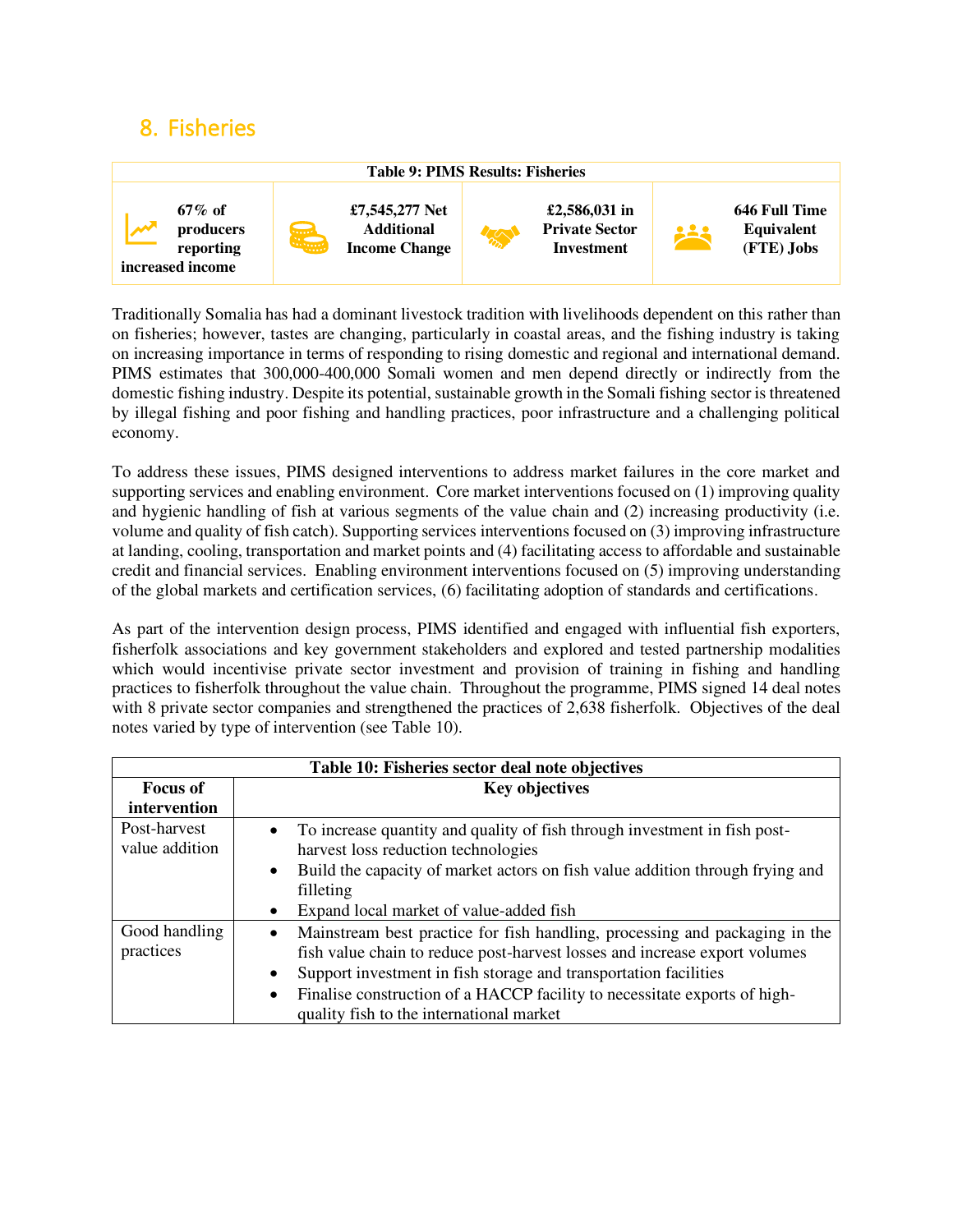At the start of PIMS work in the fisheries sector, the primary focus was building the capacity of lead firms to improve the knowledge, attitudes and practices of suppliers regarding the catch and handling of fish. As part of the cost sharing agreement with lead firms, PIMS consultants together with Somali Marine and Fishery science institute (SMAFSI), would deliver training of trainers (ToT) training to the core technical

**Build the capacity of and work through respected local service providers** 

team within the lead firms. These staff would in turn provide technical training to their main suppliers. PIMS's partnership with SMAFSI emphasised institutionalising relevant training courses to increase the performance and productivity of fisherfolks. SMAFSI has implemented six fisheries training and demonstrations with support from two international fisheries experts. SMAFSI organised ToT training for fisheries experts SMAFSI organised ToT training for fisheries experts. from lead firms from Puntland and Mogadishu as well as for staff from the Puntland Ministry of Fisheries and Marine Resources and the Chamber of

commerce. The ToT focused on specific training content developed by SMAFSI with the help of international consultants and provided both technical and tactical approaches of training fisher folks. Trainers were empowered to be national resources in their specified clusters with support.

The training on good handling practices had an almost immediate impact on fishing operations with average spoilage rates declining from 25% to 4%. The change in fisherfolk behaviours also had knock-on effects in the market (see Box 10).

*"I am very glad that with the new technique of fishing and the new tools we are able to fish and bring back very fresh fish within the day, initially we used to lay the nets overnight and spend the night at the sea, over 50% of the fish we bring the next day is normally already almost spoilt fish". Mohamed Ismail Said, Fisherman, Yustan Seafood company.* 

#### **Box 10: Signs of systemic change in the fisheries sector**

Fishing communities around Somali, have for a long time, abhorred the use of ice in fish handling. Consumers, sellers and fisherfolk alike believed that use of ice was synonymous with bad tasting fish. As a result of this customary belief, fisherfolk would lose a significant portion of their daily catch, up to x %, to spoilage from the sun. Further, the lack of hygienic handling and preservation techniques such as using ice for cold storage limited the time fisherfolk could remain at sea, typically 1-2 hours. The absence of ice or other food safety practices also negatively impacted the earning potential of fish sellers, which are typically women. Because of the significant risk of spoilage, sellers would be extremely cautious in the volume of fish they purchased and resold daily.

To address this challenge, PIMS worked with lead firms like SNFC to introduce good handling practices aimed at reducing spoilage rates and responsibly increasing the quality and quantity of the fish catch. Through a cost-sharing agreement, SNFC acquired an ice vending machine and began training fisherfolk in their supply chain about a range of good handling practices including the use of ice onboard fishing vessels to reduce spoilage.

Over the course of the partnership, SNFC trained 436 fisherfolk and fish spoilage rates have dramatically decreased from 25% to 4%. With the improved knowledge and skills, fisherfolks began advocating in their communities about the importance of ice in maintaining quality. In addition to these positive outcomes, SNFC has also noticed how market actors have responded to the new practices. According to Managing Director, Ali Ibrahim Said, '*consumers will now no longer buy fish that is not on ice*.' He has also noticed that fisherfolk are staying out on their fishing vessels longer and able to increase the quantity of their catch.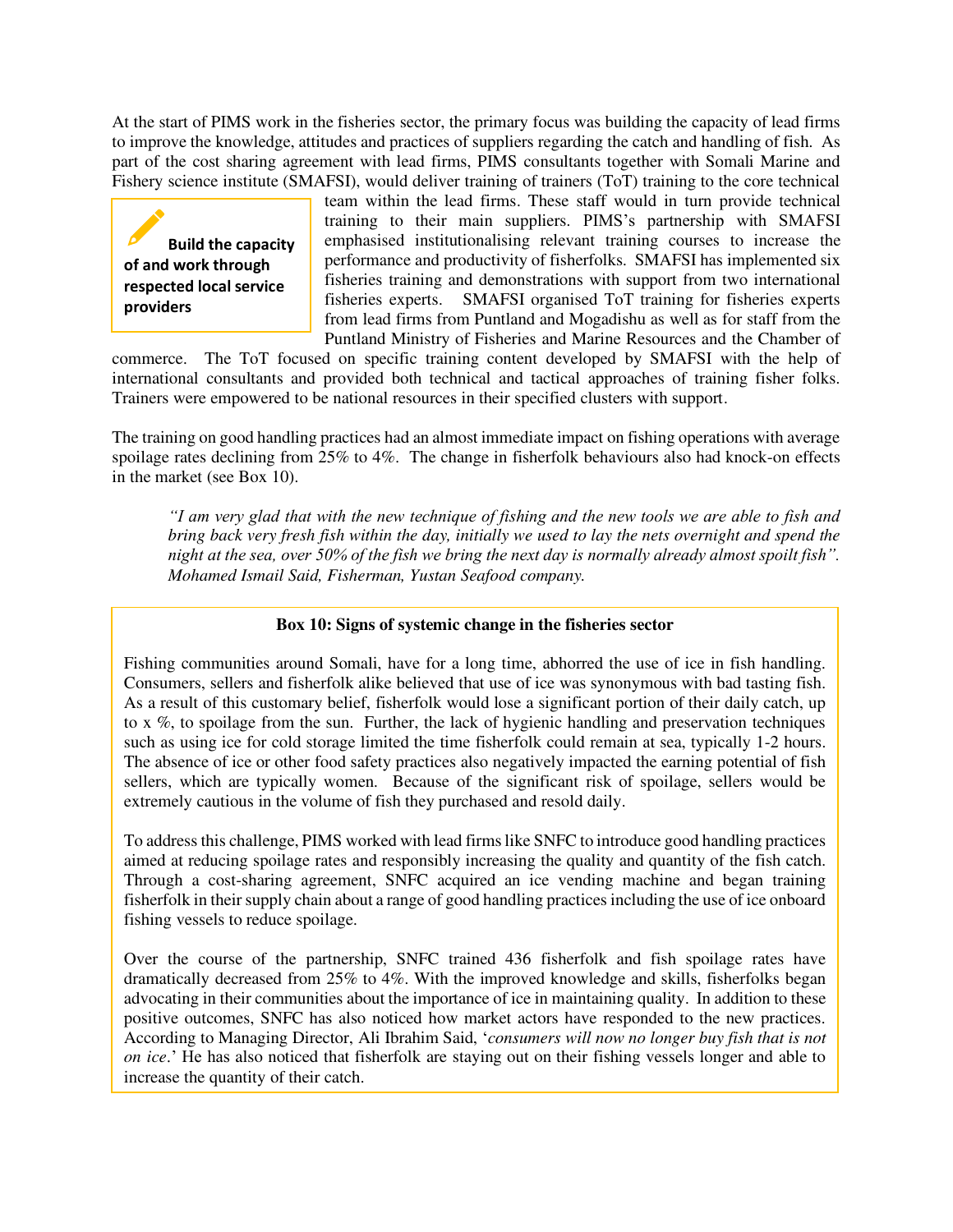In 2018, as lead companies strengthened their fish supply and management capacity, PIMS supported lead firms to strengthen relationships across the value chain. PIMS assisted them to undertake domestic market surveys allowing companies to identify and examine the types of markets such as Kenya, Ethiopia, and the UAE which they can engage with and benefit from. Partnerships with end market buyers are crucial for the continued growth of the Somali fishing sector since lead firms have limited storage capacity. Lead firm, Barfisco, for example developed partnerships with five retailers, supermarkets and restaurants as a result of PIMS support. PIMS also facilitated a partnership between lead firms Yustan and Hodan to operationalise an unused processing facility in Garowe. Hodan fishing company leases the centre from Yustan which uses it as an aggregation centre for fish coming from Bargal, Eyl and other coastal areas. PIMS also helped businesses strengthen relationships with equipment suppliers. All fishing lead firms are now linked with Suudi to supply fishing gear and other marine equipment to fisherfolk. Suudi is now supporting the introduction of technology to more than twenty outlets along fishing clusters in Puntland – with extensions also in Somaliland and Southern part of Somalia.

*'PIMS provided us with the foundation to build on our business. The procurement of equipment and training has led to an increase in our capacity and it will take some time, but we will continue to train the fisherfolk. [I am] feeling confident that the company will be self-reliant.' Ahmed Eid, Director, Dalsan* 

#### **Box 11: Somali Rising -turning disappointment into new market linkages**

As part of efforts to take advantage of Somalia's readmission to COMESA and boost fish exports, PIMS together with Somali fish traders and the FGS planned a fish promotion event in Nairobi in September 2018. The trade relation event was aimed at enhancing business linkages between Somali fish traders and Kenyan based fish trading/processing companies through bilateral trade agreements between the two countries. Through this event, it was anticipated that Somalia based fish traders and companies would be able to formally start exporting fish to Kenya and thereby stimulate the creation of long-term jobs, increase smallholder incomes, and leverage private sector investment.

In preparation for this trade event, PIMS orchestrated several activities including mapping of key stakeholders, assessment of airfreight capacity and logistics, feasibility visits, FGoS stakeholder consultative meetings, and a Somali delegation visit to Kenya (see policy section).

On the eve of the investment promotion event, however, the Kenyan Government postponed the event indefinitely due to lack of readiness. PIMS quickly pivoted and pursued the option of participating in the Global Sustainable Blue Economy Conference in Nairobi instead. Though not exclusively focused on investment promotion, nor bi-lateral trade, the Blue Economy conference, attended by thousands of experts interested in sustainable fisheries, would be an opportunity to showcase Somali fisheries products. In close collaboration with USAID's GEEL programme, PIMS facilitated the "Somali Rising" booth, located in the International Pavilion, and manned by the seven Somali lead firms in attendance.

The Somalia booth was one of the busiest and was visited by Somalia delegates (6 cabinet ministers), the Kenyan president, one Kenyan Cabinet Secretary, a Kenyan MP and former deputy speaker of Kenya National Assembly among hundreds of others who visited the booth. This event increased the profile and visibility of Somali Fisheries and opened up new linkages. For example, following the conference, lead firm, CAFCO established a relationship with Kenya based seafood processor, Diamond Food.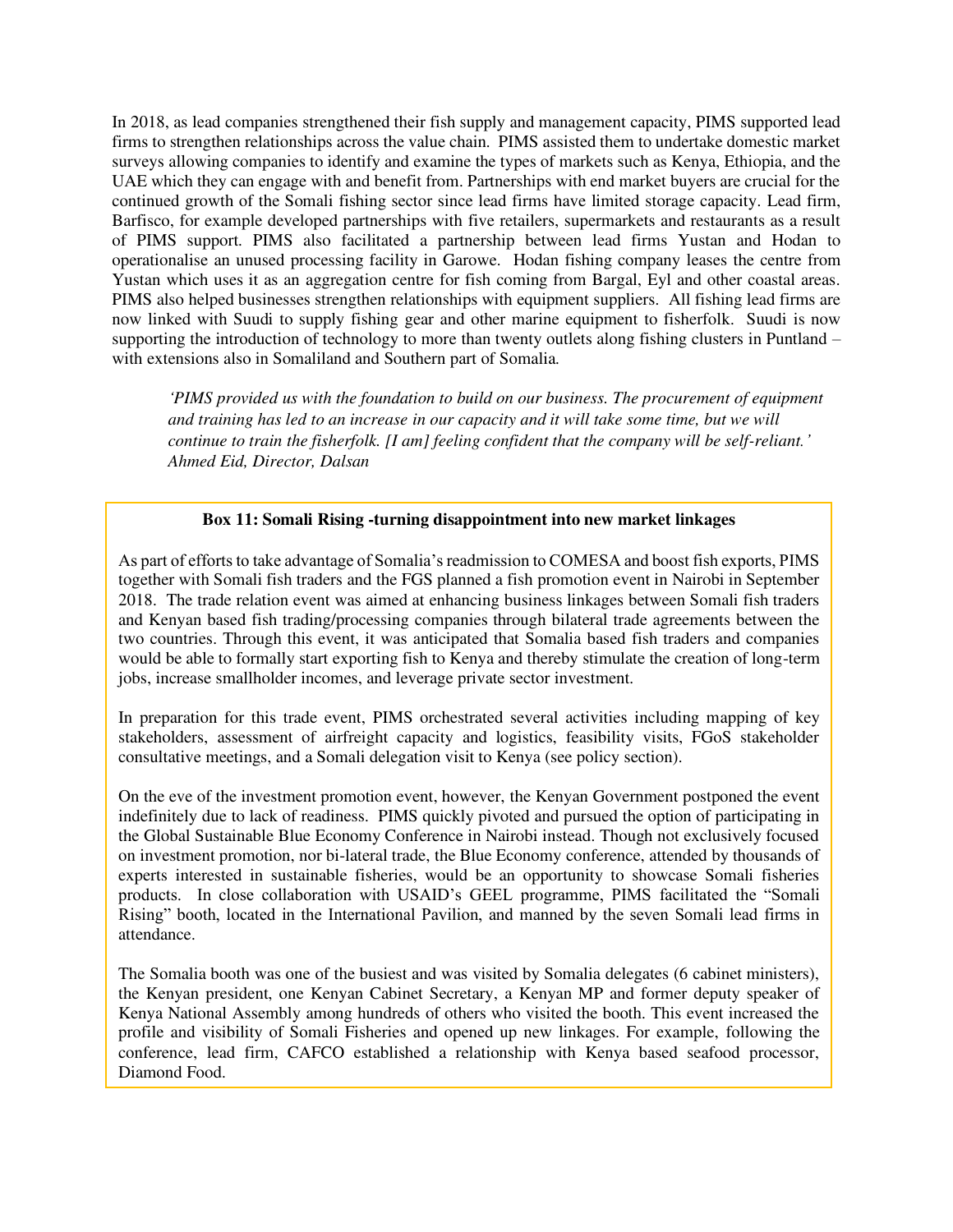In a bid to support the fisheries sector growth and facilitate end market requirements, PIMS conducted a three days training for Fish Inspection and Quality Assurance (FIQA) officials and one representative of Somalia Bureau of Standards (SoBS) in Nairobi. The objective of the training was to create awareness on national, regional and international market access requirements for fish and fish products. One key outcome of the training was that the trained Somali FIQA team facilitated preparation and processing of the export and certification documents (export permit) that were used for shipment of assorted fish displayed by the PIMS lead firms at the Sustainable Blue Economy Conference ("Somali Rising" booth) that took place in Nairobi in late 2018 (see Box 11). Going forward, the FIQA team will be instrumental in providing the requisite export certification and quality standards for the fishery sector in Somalia.

## <span id="page-35-0"></span>9. Sesame



Sesame production has a long history in Somalia, and it is grown by an estimated 220,000 female and male farmers across several regions, including Middle and Lower Shabelle, Hiran, Middle and Lower Juba, Bay, Gedo and Bakool. Despite the civil unrest, recurrent droughts and the low processing capacity, sesame production and export has been thriving over the years; an indication that the sesame sector is resilient. However, the industry is affected by extremely low yields with an average of 250kgs per ha against a potential of 450 – 650 kgs per ha, limited processing capacity and knowledge and poor understanding of requirements and linkages to higher value markets.

To address these issues, PIMS designed interventions to address market failures in the core market and enabling environment. Core market interventions focused on (1) improving technical and crop production knowledge, attitude and practices (KAP) among farmers and out growers, (2) increasing sesame processing knowledge and capacity among processors and improving exporters understanding of higher value sesame markets and the required standards and certifications. The enabling environment intervention focused on (3) raising government and community leaders' awareness and capacity to implement reforms to reduce informal transactional costs. The sesame work also included a CfW intervention related to (4) upgrading agricultural infrastructure assets.

Throughout the program, PIMS signed 21 deal notes with 6 private sector companies benefitting over 35,875 sesame farmers. Objectives of the deal notes varied by type of intervention (see Table 12).

| Table 12: Sesame sector deal note objectives |                                                                                    |  |  |
|----------------------------------------------|------------------------------------------------------------------------------------|--|--|
| <b>Focus of</b>                              | <b>Key objectives</b>                                                              |  |  |
| intervention                                 |                                                                                    |  |  |
| Improved                                     | To strengthen and expand a network of smallholder suppliers for the direct supply  |  |  |
| GAPs                                         | of quality sesame.                                                                 |  |  |
|                                              | Identify strategies and opportunities for greater input use among farmers          |  |  |
| Market                                       | Strengthen product knowledge and marketing capacities to grow lead firm's          |  |  |
| linkages                                     | business in supplying local markets and capitalise on opportunities to export into |  |  |
|                                              | the international markets.                                                         |  |  |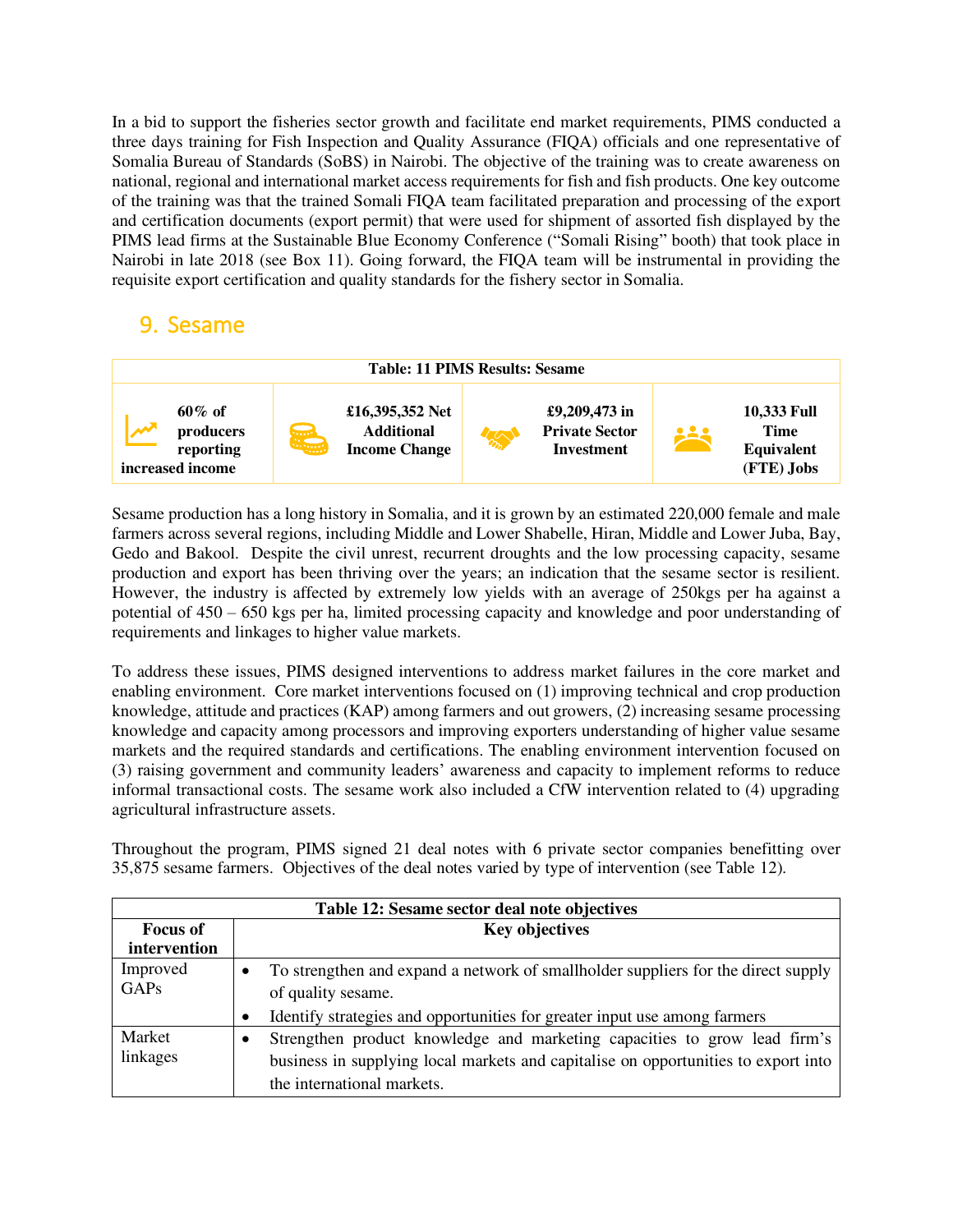|                                        | Improve the company's market linkages, value addition activities and company<br>quality management systems in the sesame sector. |
|----------------------------------------|----------------------------------------------------------------------------------------------------------------------------------|
| Infrastructure<br>improvement<br>(CfW) | • Participation in planning for the rehabilitation of canals for the network of<br>smallholders in future seasons                |

In contrast to the interventions in the dairy and fisheries sector which have been adapted over the course of the program, PIMS interventions in the sesame sector have remained relatively constant. PIMS worked through programme partner, SATG to build the capacity of over PIMLS local lead firms to profitably embed GAP training and agricultural practices via the farmer field school approach and demonstration plots to more than 35,875 female and male sesame farmers in south-central Somalia.

 $\bigcirc$ 

**PIMS should have provided more guidance to partners on effective and sensitive ways to invite and engage women and youth** 

Sesame lead firms sent independent extension workers to villages to sensitise and mobilise the sesame growing community and to ensure sufficient female participation, per the deal note requirements, some firms employed recent female graduates to do the community mobilisation and training. The extension activities focused on use of improved seeds, proper planting techniques and water management.

*'The nature of the farmer field schools in Jowhar was problem-oriented, farmers selected the topics that matter to them and then as extension service providers we taught the farmers the best farming methods available that address the problem. For instance, farmers used to scatter unlimited Sesame seeds to the land and never planted two different crops together so we taught them raw alignment method and crop diversification which increased productivity and income of the farmers.' – Mohamed Ali, Extension Service Worker* 

As a result of training and embedded services, like ploughing, from lead firms sesame farmers dramatically increased their yields and reduced their input costs.

*'From PIMS demonstration plots I learned planting Sesame using crop row alignment method which gave me the best quantity of Sesame yields I have ever harvested, from one hectare of land I harvested 30 bags which is 2,700 Kgs compared to previous 5 bags/450 Kgs from the same land. I also mixed Sesame cops with other crops like beans and everything was ok contrary to our belief that crops should not be mixed.' Idiris Muxud Caraaye, Farmer* 

*"I am 60 years old and a farmer for more than 40 years, I have never seen sesame being irrigated twice per season before this project PIMS. With this and planting technique my production has increased to almost double. I used to harvest just 200 kgs per ha now I get 450."Haji Yusuf Noor, 63, Sesame farmer, Jowhar.* 

Even lead firms, significantly improved their agricultural practices as a result of the PIMS training. The CEO of Dawadaag acknowledged that prior to the training, the used to use 30-35kg of seeds for 1 hectare and are now using just 6kgs per hectare.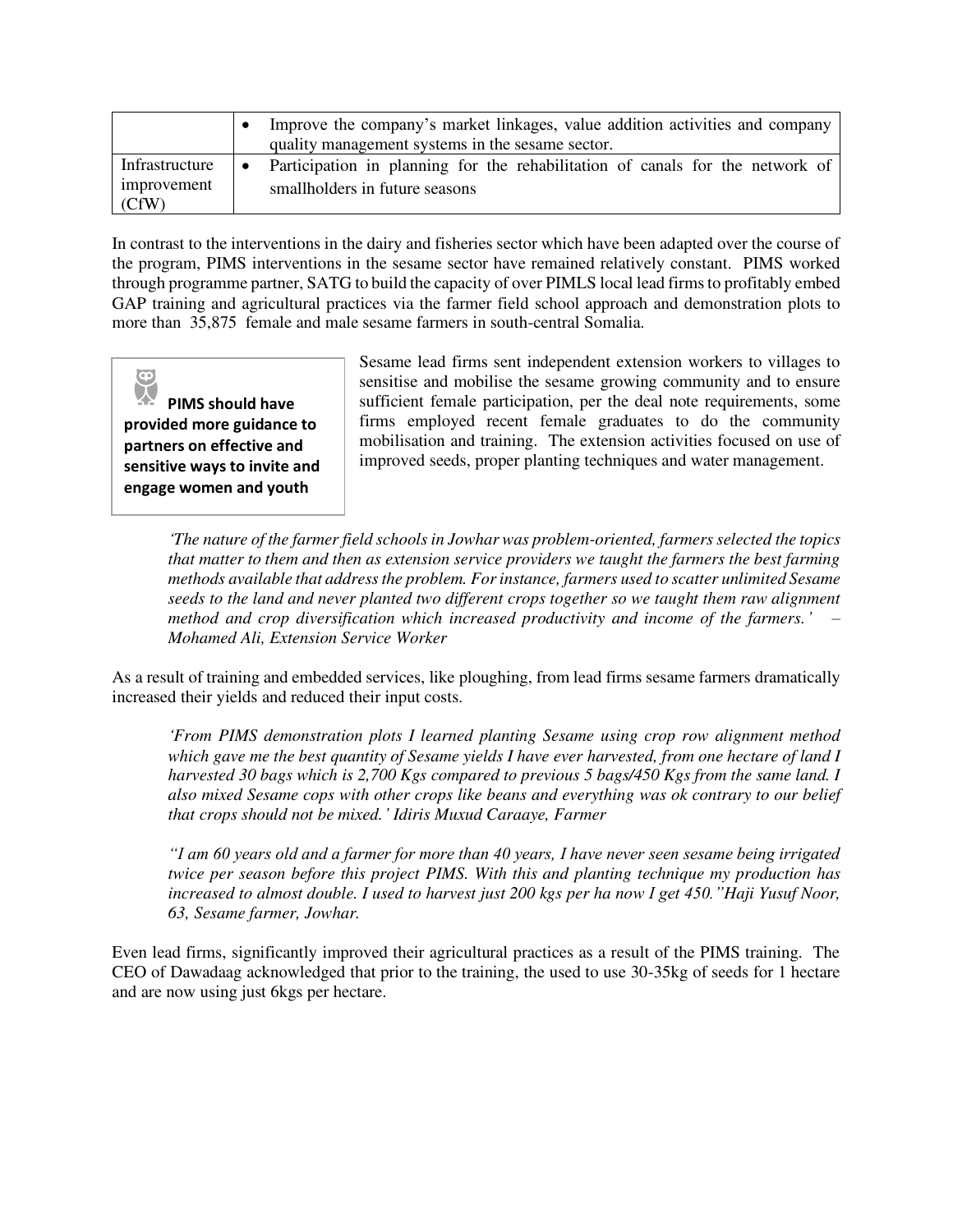## <span id="page-37-0"></span>10. Conclusion

In one of the most challenging environments in the world, PIMS, using a MSD plus CfW approach was able to positively and sustainably impact the lives of over 65,000 women and men including youth in Somalia. PIMS' success can be attributed to a number of factors including the open and transparent way it engaged with the private sector, the relationships it built with influential FGS office holders and its innovative spin on CfW activities. PIMS also benefited from developing collaborative and synergistic relationships with other private sector development programmes in Somalia and raising awareness about the MSD approach.

Though undeniably impactful, the PIMS programme did at times miss opportunities to incorporate stronger considerations for resilience and vulnerable groups, particularly women and youth. It also lacked sufficient emphasis on learning and adapting and as a result, the programme was sometimes slower to revise interventions when they were not showing evidence of success, dampening its total potential impact. Nonetheless, PIMS has surfaced a number of important lessons learnt and innovative practices for implementing a MSD programme in FCAS which DAI should keep in mind for future programming.

## <span id="page-37-1"></span>**Annexes**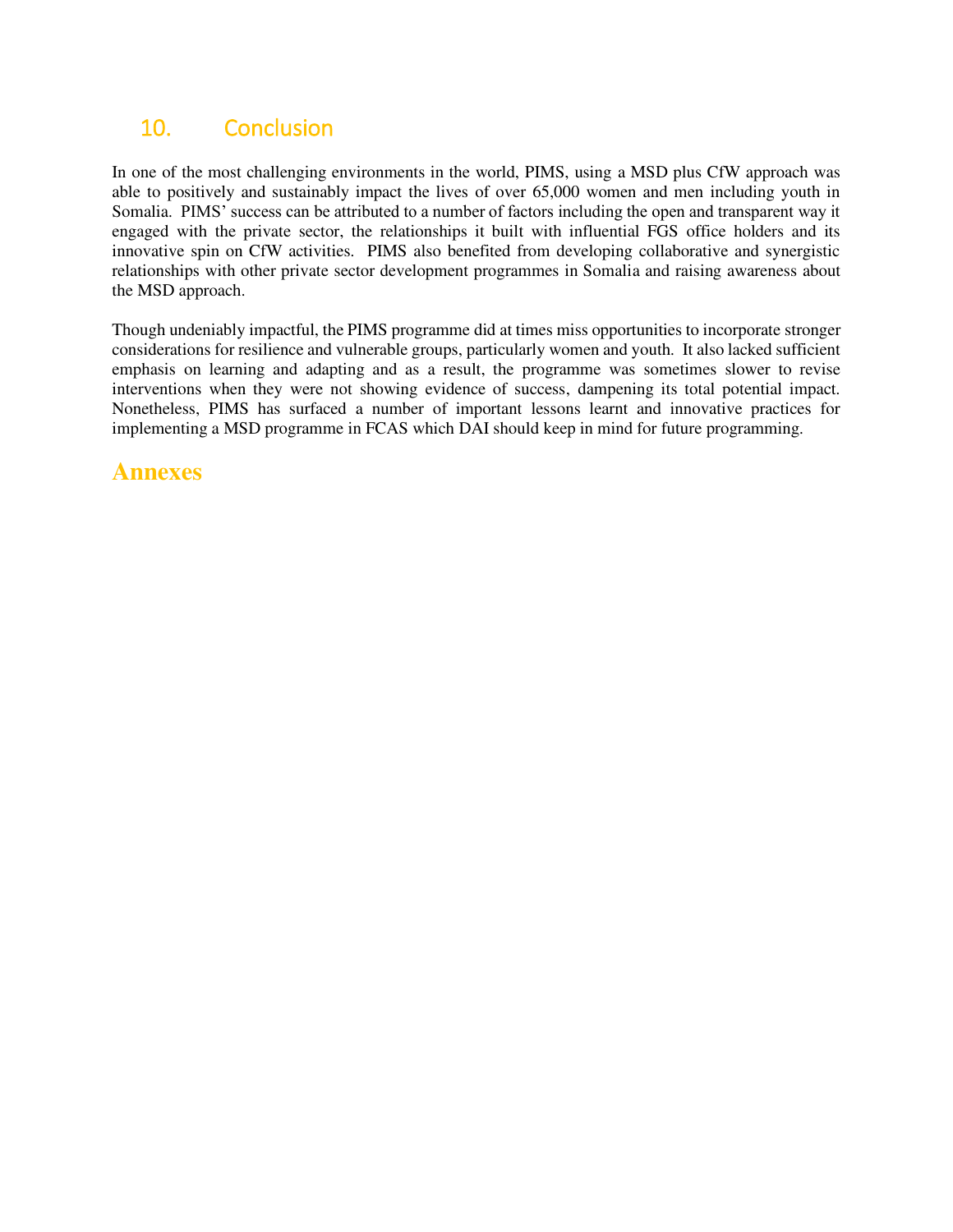## <span id="page-38-0"></span>Annex 1: Theory of Change